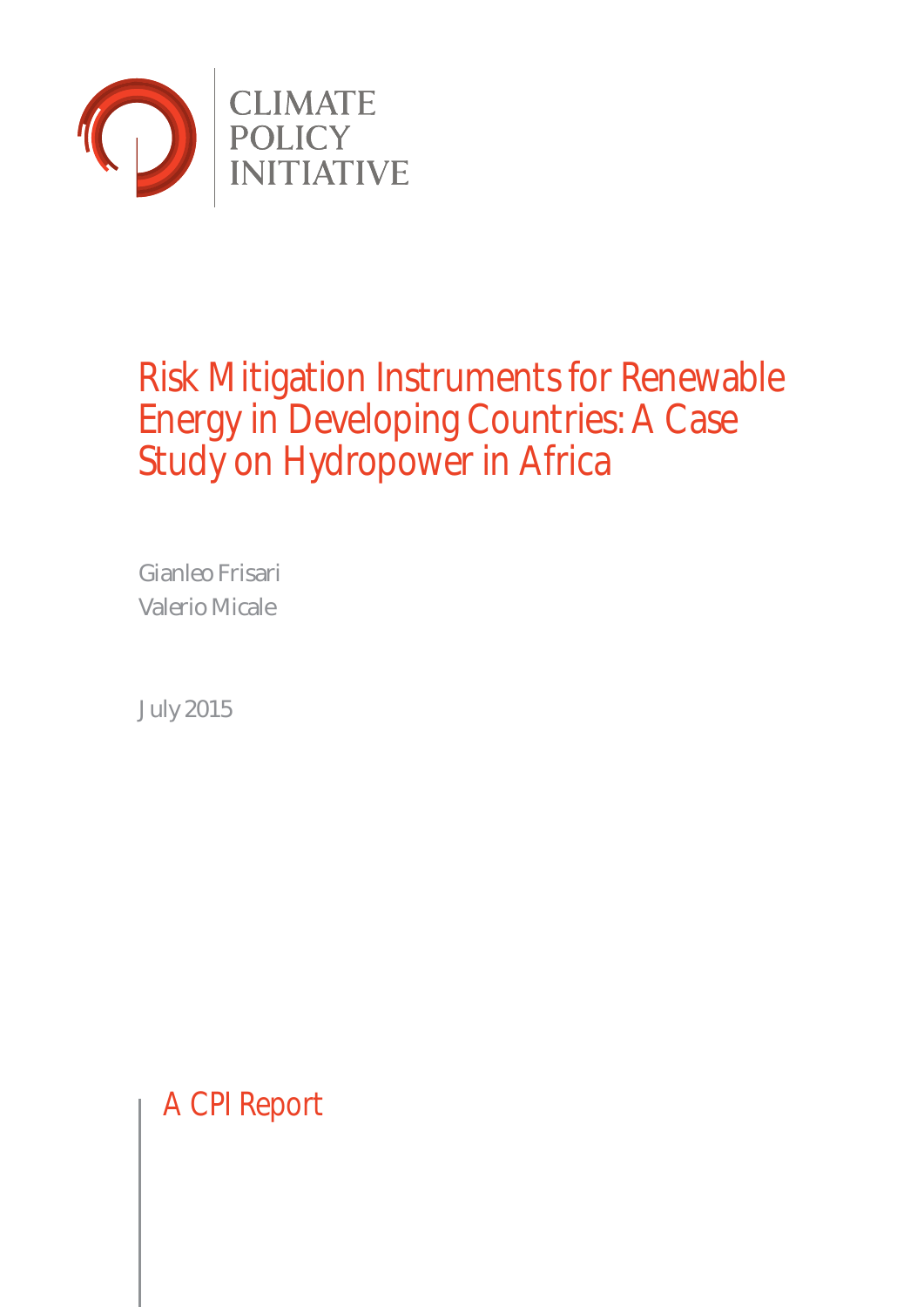## **Acknowledgements**

The authors thank the following organizations and professionals for their collaboration and input: Stephanie Mouen, Nicolas Fornage, and Martha Stein-Sochas at the AFD; Djalal Khimdjee of Proparco, Giulio Boccaletti of the Nature Conservancy and Belen Castruera, Mac Cosgrove-Davies, Jane Ebinger, Jason Lu, Thomas Mahaffey, Somin Mukherji, Tomoko Matsukawa, Robert Schlotterer, Steven Shalita of the World Bank Group, Rodney Boyd, Norm Kimber, Bertrand Marchais and Penny Herbst.

The authors would like to acknowledge inputs, comments and internal review from CPI staff: Barbara Buchner, Donovan Escalante, Tom Heller, Martin Stadelmann, Dimitri Szerman, Jane Wilkinson; and key support on graphics and communication from Ruby Barcklay, Amira Hankin, Dan Storey and Tim Varga.

| <b>Descriptors</b>         |                                                                            |                                                                |  |  |  |
|----------------------------|----------------------------------------------------------------------------|----------------------------------------------------------------|--|--|--|
| Sector                     | Renewable Energy                                                           |                                                                |  |  |  |
| Region                     | Global - least developed countries                                         |                                                                |  |  |  |
| Keywords                   |                                                                            | Risk mitigation instruments, risk gaps, development banks      |  |  |  |
| <b>Related CPI Reports</b> | • Risk Gaps: A Map of Risk Mitigation Instruments for Clean<br>Investments |                                                                |  |  |  |
|                            | Climate Change                                                             | • Mapping the World Bank Group Risk Mitigation Instruments for |  |  |  |
| Contact                    | Gianleo Frisari                                                            | gianleo.frisari@cpivenice.org                                  |  |  |  |
|                            | Valerio Micale                                                             | valerio.micale@cpivenice.org                                   |  |  |  |

## **About CPI**

Climate Policy Initiative is a team of analysts and advisors that works to improve the most important energy and land use policies around the world, with a particular focus on finance. An independent organization supported in part by a grant from the Open Society Foundations, CPI works in places that provide the most potential for policy impact including Brazil, China, Europe, India, Indonesia, and the United States.

Our work helps nations grow while addressing increasingly scarce resources and climate risk. This is a complex challenge in which policy plays a crucial role.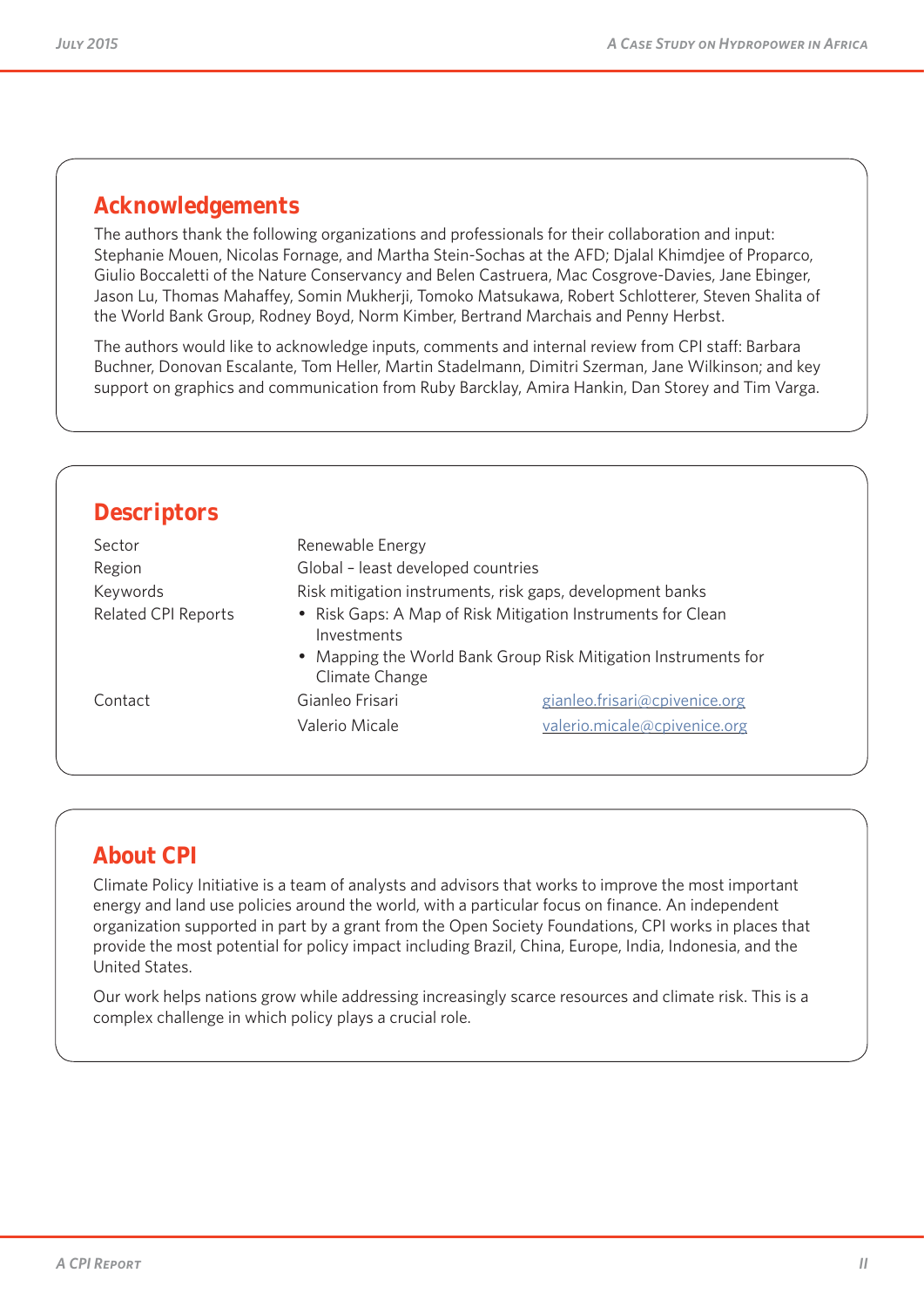Copyright © 2015 Climate Policy Initiative www.climatepolicyinitiative.org

All rights reserved. CPI welcomes the use of its material for noncommercial purposes, such as policy discussions or educational activities, under a Creative Commons Attribution-NonCommercial-ShareAlike 3.0 Unported License. For commercial use, please contact admin@cpisf.org.

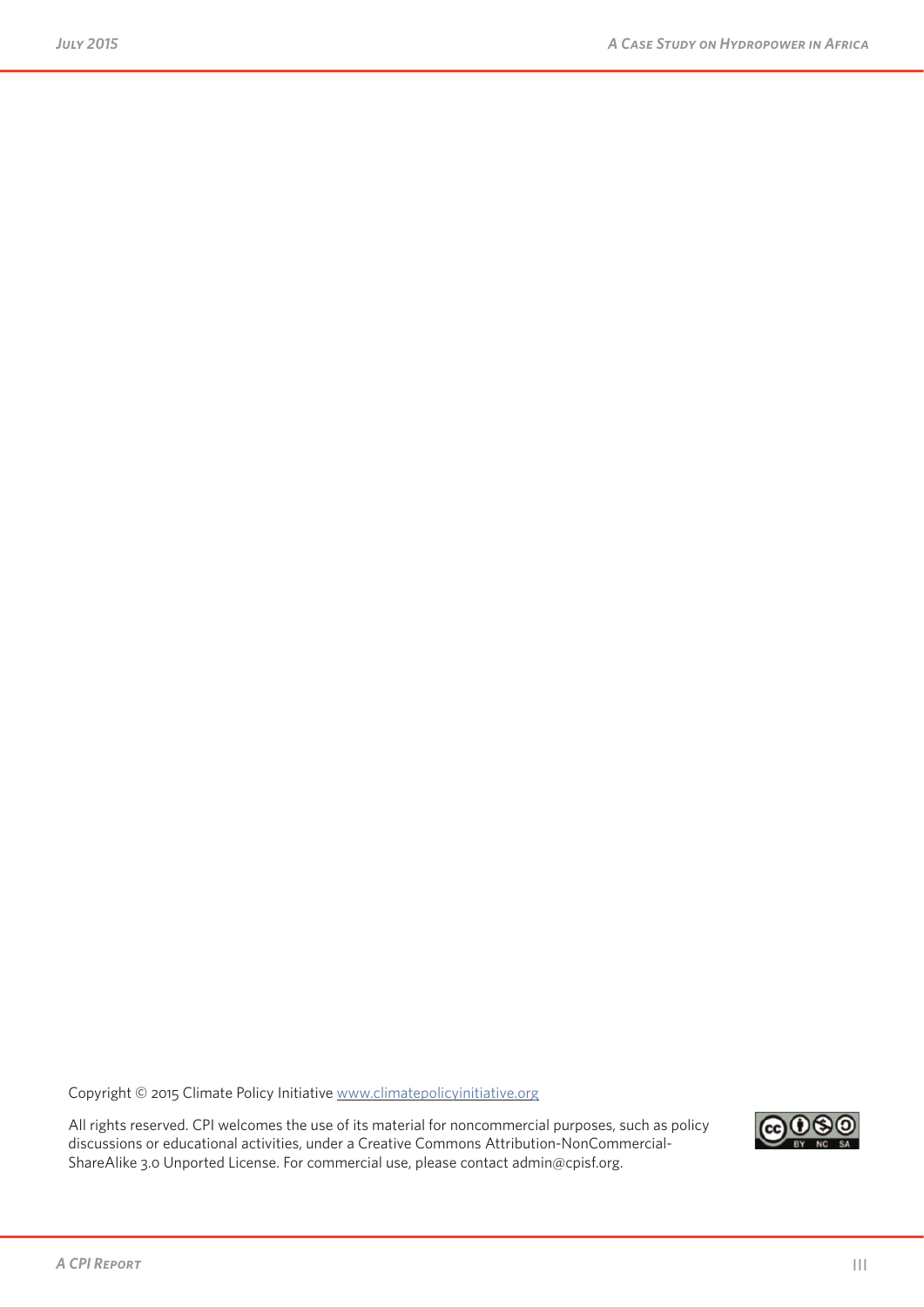## **Executive Summary**

There is growing evidence that risk mitigation instruments provided by public financial institutions can help reduce financing costs and mobilize private capital in financing infrastructure. However, these instruments still remain underutilized, especially for climate-related investment. Our analysis has shown the effectiveness of these tools in supporting low-carbon projects in highrisk environments but has also identified challenges to scaling-up their use.<sup>1</sup> To better understand how these instruments work individually and in combination, we have analysed in detail the financial structure of a large scale low-carbon project in a high-risk environment. The project chosen, the 250MW Bujagali Hydropower Project in Uganda, was able to raise close to \$300 million in commercial loans and private equity, an unprecedented amount of private finance in a low income country.

*Bujagali's financial structure mobilized a higher level of private investment than in any other comparable hydro-project in the region*

The construction of the Bujagali Hydropower project has been attended with controversy: The first attempt to build the project failed after difficulties related to the project's alleged social, economic and environmental impacts, and allegations of bribery led stakeholders to pull out. The second successful attempt to build the project has also attracted criticism on its expected environmental impacts, on resettling of affected populations, and about the estimated cost of the power for the countries. The criticisms led to internal investigations and scrutiny within the Development Finance Institutions (DFIs) that concluded with recommendations on a set of changes and improvements that the project company has since implemented (see Annex 2 for more details). The Ugandan government wanted and continues to want private investment in the energy sector to increase energy access and bring economic development. In

2007, before the plant was commissioned, only nine percent of the 38 million Ugandans had access to gridsupplied electricity.

This case study does not discuss the environmental and social aspects of the project. Instead, **we examine Bujagali Hydropower from the project finance perspective because it is one of very few examples of large project finance structures to use simultaneously different risk mitigation instruments provided by the World Bank Group:** a partial risk guarantee (PRG) from the International Development Association (IDA) and the Multilateral Investment Guarantee Agency's (MIGA) political risk insurance (PRI). It therefore offers an opportunity to analyze how these particular instruments interact and how effective they are in driving private investment and reducing the cost of renewable power in developing countries with high investment risks and very little private investment. In addition, we examine how they might be applied to drive private investment in other renewable energy projects in developing countries.

In brief, **the WBG's successful history of ensuring countries meet their payment obligations for infrastructure projects, supported by its efforts to better understand sector needs, its country relationships and its indemnity agreements with governments, significantly reduces the probability of payment revisions, payment default, or appropriation of assets. Coupled with the preferred creditor status typically enjoyed by DFIs, these factors significantly increased risk coverage effectiveness in this project both in terms of mobilizing financing and also in lowering the cost of the private capital.**

**Effectiveness of unfunded capital commitments of risk mitigation instruments in mobilizing private investment**

• The use of partial risk guarantees (PRG) and political risk insurance (PRI) helped to enable the largest private investment ever in Uganda, a country where, at the project financing date, little private capital was flowing to energy infrastructure.

<sup>1</sup> See, for instance, our series of reports on Risk Gaps and our San Giorgio Group case studies of climate-relevant projects.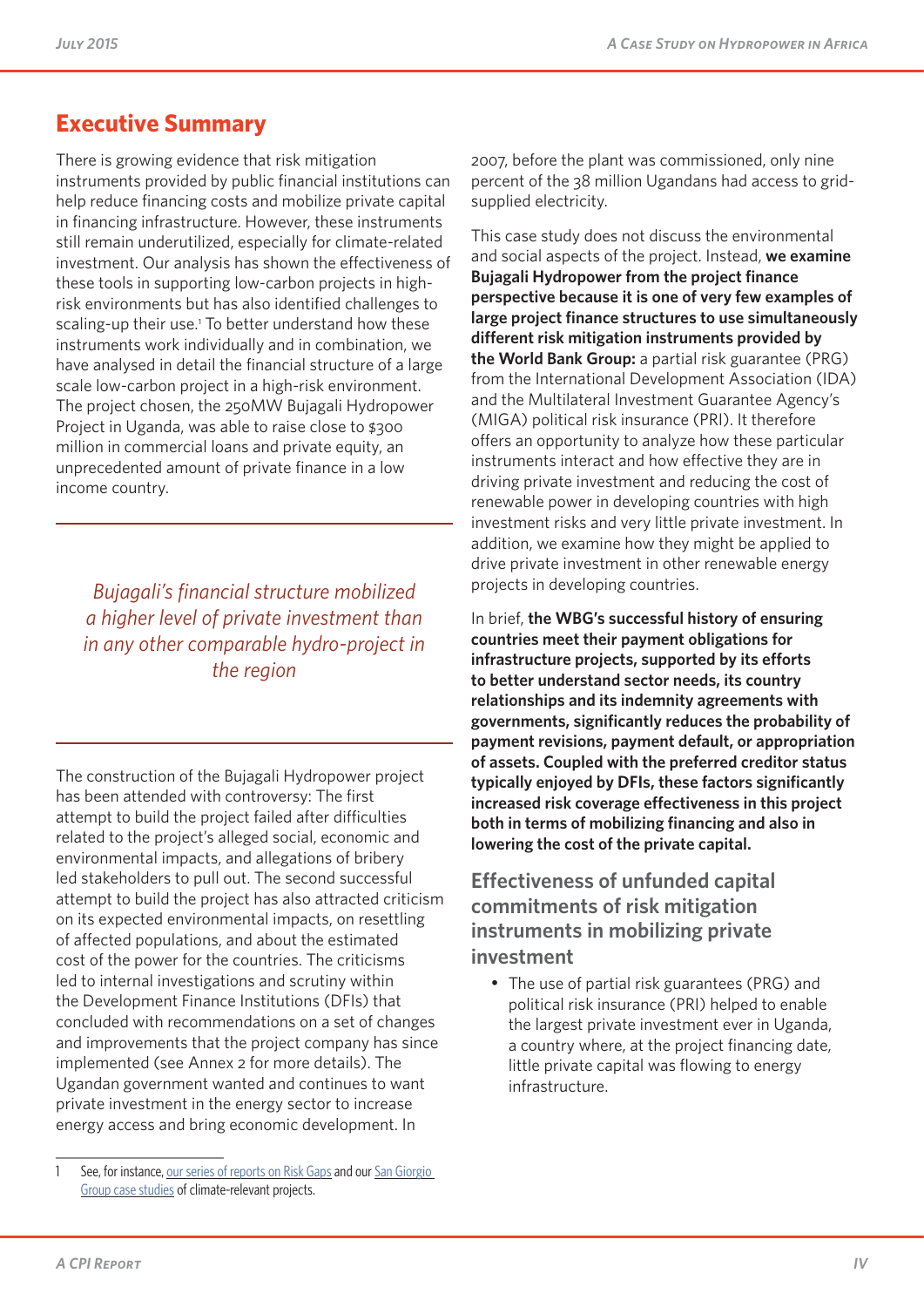

Figure ES1: PRG impact: Tariff increase required with private sector loans provided at commercial market terms

- By combining resources from private sponsors
- with development bank financing and risk mitigation tools, Bujagali's financial structure mobilized a higher level of private investment than in any other comparable hydro-project in the region. In a sector usually dominated by solely-publicly funded projects, its financial structure mobilized almost one U.S. dollar of private capital investment for every two U.S. dollars of public financing provided.

## **Effectiveness of the project finance model in reducing the cost of electricity**

• Partial risk guarantees enabled commercial banks to lend at maturities and interest rates comparable to development lenders, more favorable terms than those available in the commercial market at the time. These terms allowed the required initial tariff to be reduced by at least 7% and up to 60%, depending on the assumptions made for available finance in the market (see Figure ES1).<sup>2</sup>

De-risking instruments drove down the cost of the power produced to around 105-110 USD/MWh. This is on the high range for the hydropower sector, but is less than half of the cost of the thermal fossil fuel power that the plant displaced and one third of the economic cost to Uganda of failing to meet electricity demand. Avoiding the costs of more expensive fossil fuel alternatives and of failing to meet electricity demand more than compensates the annual capacity payments needed to cover the cost of the project.

## **Effectiveness of the risk mitigation instruments used in managing risk and its impacts**

- Financial ties between the World Bank Group and host country can greatly improve the perceived risk profile of projects for both lenders and investors, as adopting partial risk guarantees and political risk insurance, can significantly reduce the expected probability of a political risk event (e.g. revision of a power purchase agreement).
- In high-risk contexts, guarantees and political risk insurance reduce the expectation of losses compared to a risk management strategy that relies only on investors' own resources. Even if a covered event occurs, the expected magnitude of losses is greatly decreased. For instance, in the Bujagali project, the PRI can reduce losses by over 70% in high-risk scenarios (see Section 4) greatly improving investors' expectations of asset profitability.
- The combined use of PRG and PRI, when justified by a high level of risk perceived by private investors, allows synergies and reduction of transaction costs, improving expected returns for both equity and debt providers.
- Finally, de-risking instruments could be a more efficient use of limited public finance resources than more established loan issuance as they don't require an immediate disbursement of public capital and often don't require any disbursement at all.

<sup>2</sup> Data on financing terms for commercial lending to infrastructure and power projects in Africa at the time of Bujagali Hydropower's financial closure is scarce. Fernstrom (2011) suggests a typical term of 2 years for commercial lending in Uganda, while Eberhard et al (2011) reports maximum maturities varying from 5-20 years and interest charges going up to 20% for some countries in Sub-Saharan Africa.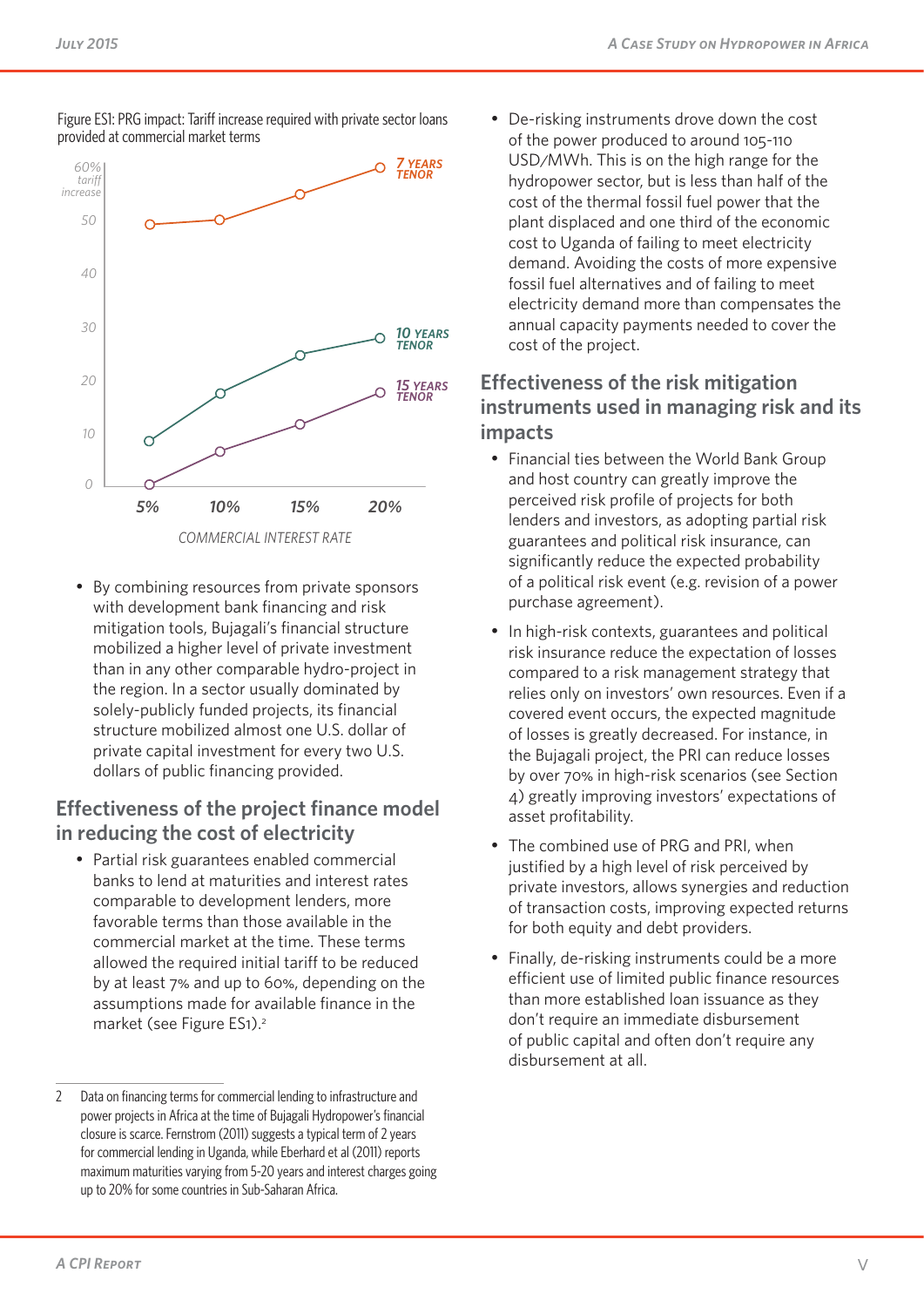**These risk mitigation instruments have significant potential for other renewable energy technologies and smaller projects.**

> *Increasing flexibility and reducing complexity of de-risking instruments could treble their market size from 500GW to almost 1,500GW over 20 years*

The WBG has only used these tools in combination for a handful of projects and, overall, guarantees represent less than 5% of the total financing provided by the six main multilateral development banks since 2004. Instruments' design, their complex implementation policies and high transaction costs have so far greatly

limited their use, making them suitable for largescale infrastructure assets only. Within the lowcarbon infrastructure space, this has resulted in such instruments being used mostly for large hydropower and geothermal investments. While such findings in our analysis have been drawn mostly from the experience of the World Bank Group (WBG), literature indicates that similar conclusions hold for most development finance institutions.

Ongoing modernization of guarantees issued by the WBG and the development of new products offered by MIGA are an example of efforts aimed at increasing the potential use of these instruments by increasing their flexibility and making them suitable for smaller scale applications as well (e.g. a recently issued PRG for a series of small-scale hydropower investments in Uganda). By facilitating availability of risk mitigation instruments in non-OECD countries from large hydropower and geothermal projects to smaller projects and other renewable technologies like solar PV and wind, the WBG could triple these instruments' potential market size from the current 500GW to almost 1,500GW over the next 20 years.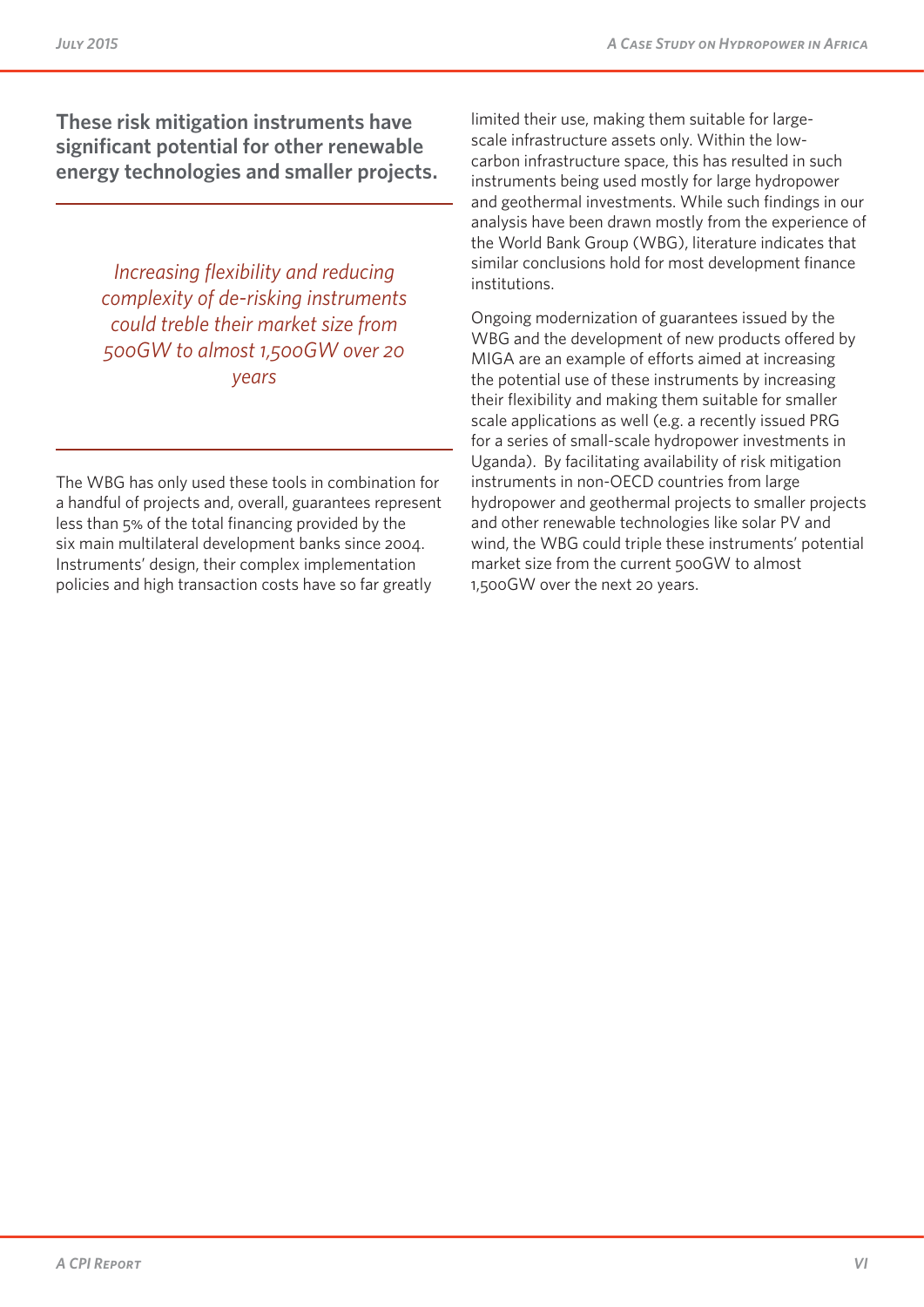## **Contents**

| 1. |                | <b>INTRODUCTION</b>                                                   | 1              |
|----|----------------|-----------------------------------------------------------------------|----------------|
| 2. |                | <b>BUJAGALI HYDROPOWER: THE COUNTRY AND THE PROJECT CONTEXT</b>       | 3              |
|    | 2.1            | COUNTRY CONTEXT: ENERGY AND INFRASTRUCTURE FINANCING IN UGANDA        | 3              |
|    |                | 2.1.1<br>POWER GENERATION AND ENERGY ACCESS.                          | 3              |
|    |                | 2.1.2 INVESTMENT CLIMATE IN THE ENERGY SECTOR.                        | 3              |
|    | 2.2            | <b>BUJAGALI HYDROPOWER PROJECT BACKGROUND AND MAIN FEATURES</b>       | $\overline{4}$ |
|    |                | 2.2.1 PROJECT BACKGROUND AND MAIN STAKEHOLDERS                        | $\overline{4}$ |
|    |                | 2.2.2 PROJECT CONTRACTUAL STRUCTURE                                   | 6              |
| 3. |                | <b>BUJAGALI HYDROPOWER PROJECT FINANCIAL STRUCTURE AND RETURNS</b>    | $\overline{ }$ |
|    | 3.1            | PROJECT INVESTMENTS AND COSTS                                         | 7              |
|    |                | 3.1.1<br><b>PROJECT INVESTORS</b>                                     | $\overline{7}$ |
|    |                | 3.1.2 PROJECT COSTS                                                   | 9              |
|    | 3.2            | <b>PROJECT RETURNS</b>                                                | 9              |
|    |                | 3.2.1 THE PRIVATE INVESTOR PERSPECTIVE                                | 9              |
|    |                | 3.2.2 PROJECT RETURNS: THE UGANDAN PUBLIC SECTOR PERSPECTIVE          | 10             |
| 4. |                | <b>BUJAGALI HYDROPOWER RISK ALLOCATION FRAMEWORK</b>                  | 12             |
|    | 4.1            | <b>RISK IDENTIFICATION</b>                                            | 12             |
|    | 4.2            | RISK RESPONSE AND RISK ALLOCATION FRAMEWORK                           | 13             |
|    | 4.3            | IMPACT OF DE-RISKING INSTRUMENTS ON THE PROJECT'S FINANCIAL PROFILE   | 15             |
| 5. |                | EFFECTIVENESS, REPLICATION AND SCALABILITY OF THE FINANCIAL STRUCTURE | 19             |
|    |                | 5.1 EFFECTIVENESS OF THE PROJECT'S FINANCIAL STRUCTURE                | 19             |
|    | 5.2            | THE REPLICATION AND SCALABILITY OF THE BUJAGALI FINANCIAL MODEL       | 21             |
|    |                | 5.2.1 CONSTRAINTS TO GUARANTEES DEMAND                                | 21             |
|    |                | 5.2.2 CONSTRAINTS ON GUARANTEES SUPPLY                                | 22             |
| 6. |                | <b>CONCLUSIONS</b>                                                    | 24             |
| 7. |                | <b>REFERENCES</b>                                                     | 25             |
| 8. | <b>ANNEXES</b> |                                                                       | 32             |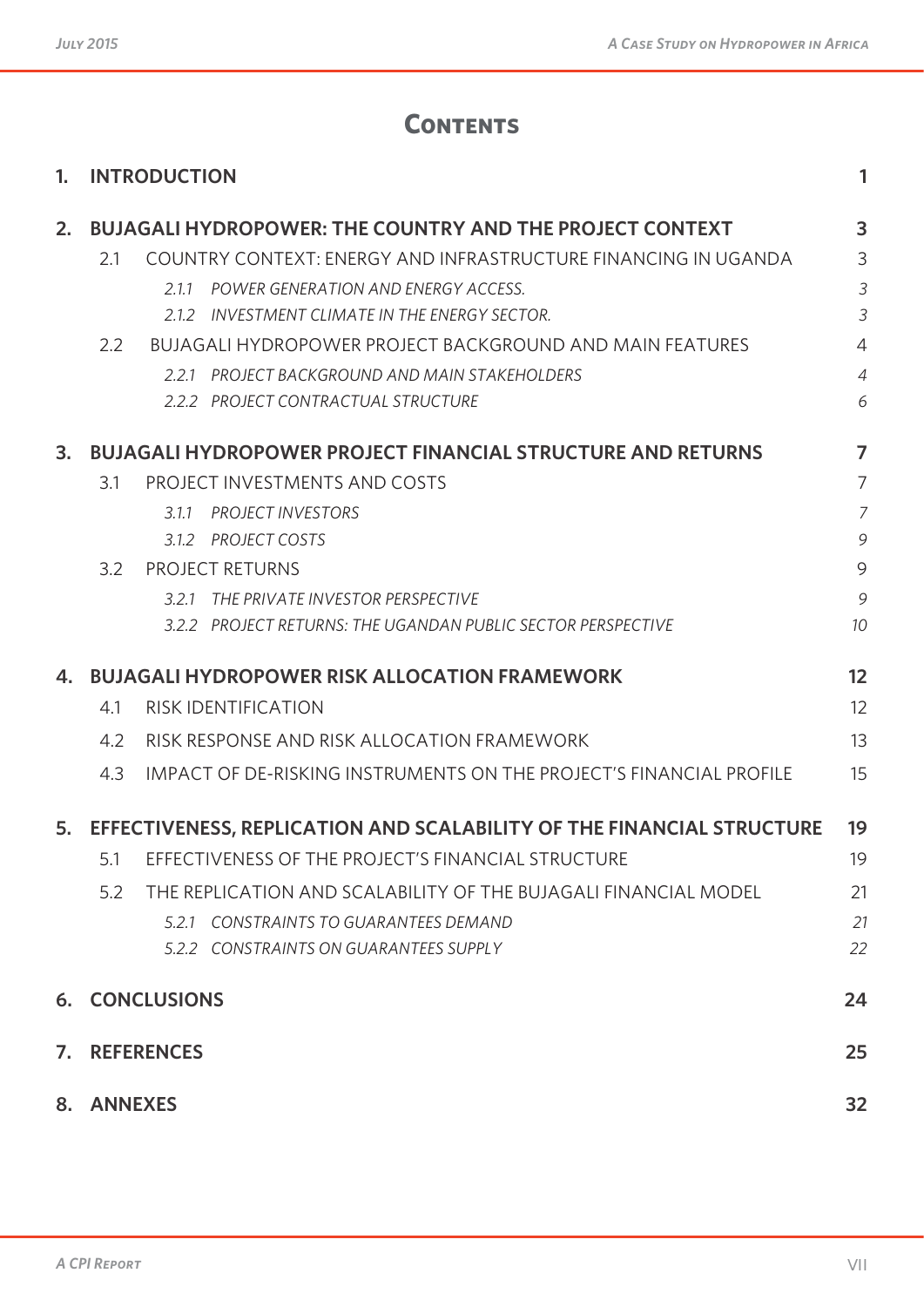## **1. Introduction**

In many least developed and developing economies in Sub-Saharan Africa and beyond, increasing energy access to meet the demand of economic and population growth requires power infrastructure investments that, if implemented, would account for a significant share of national economic resources: from an estimated average of 4% of regional gross domestic product (GDP), to more than 10% of GDP in a few countries (Rosnes and Vennemo, 2009).

Such high investment needs are typically combined with very low degrees of private capital penetration, due to these countries' high investment risk environments and low creditworthiness (Institutional Investors, 2013). These costs increase the perception of risk and exacerbate efforts to reduce these countries' emissions and to support the penetration of certain renewable energy technologies (Frisari *et al*, 2013). In such a context, risk mitigation instruments provided by development finance institutions (DFIs) could prove a useful way for reducing the cost of private investment to help meet growing energy demand by de-risking projects.<sup>3</sup> However, the provision of such instruments has so far been below expectations (IEG, 2009) with several challenges impeding their wide-spread implementation (see Box 1 for more details).

**This case study analyzes the financial structure of the Bujagali Hydropower project in Uganda.** As one of very few examples of a project where various risk mitigation instruments have been used in combination, **Bujagali offers a unique opportunity to assess the effectiveness of these instruments in supporting private renewable energy investments in high-risk environments (such as least developed countries), and to consider their potential for replication at scale.**<sup>4</sup>

Bujagali's financial structure project, despite high country and project risks, this financial structure succeeded in attracting private equity investments and loans from commercial banks, resulting in the first large private hydropower plant in Sub-Saharan Africa, and the single largest private investment ever in Uganda (Eberhard *et al*. 2011, and UNFCCC, 2011). At the time of its construction, the Bujagali Hydropower plant was the largest private initiative in the Ugandan energy sector in the previous 20 years, accounting for 67% of the total private investment in the country between 2003 and 2012 (WB, 2014). This project is then a very suitable testing ground to analyze how risk was allocated between the host government and private investors, and how risk mitigation tools work in practice, focusing on the key risks they need to mitigate in order to mobilize commercial resources for such projects.

While the de-risking instruments in this project focus on reducing political and credit risks in ways relevant to any infrastructure investment, we believe that a better understanding of their mechanisms and of the challenges to their wider application could prove valuable in supporting renewable energy investments.

**This case study examines the benefits and costs of these risk mitigations tools, to draw lessons on how they might drive private investment in other renewable energy projects in developing countries, while lowering capital costs and increasing the affordability of power for the country.** It does not evaluate the overall economic, social and environmental impacts of the Bujagali project,<sup>5</sup> nor the controversies it generated. Finally, it does not aim to take a position on the merits and potential of large hydropower in the transition to a low-carbon economy.

The paper is structured as follows: **Section 2** introduces the context in which the Bujagali hydropower was developed and presents its main stakeholders and their contractual relationships. **Section 3** presents a summary of the financial inputs and financial and other benefits of the project's private and public stakeholders. **Section 4** discusses the risk allocation framework established for the project and quantifies the impact of the de-risking instruments on the cost of the project and investors' expected profitability. **Section 5** analyzes the effectiveness of such a model compared to other hydropower projects in the region, and discusses its potential to be replicated at scale. **Section 6** concludes and summarizes our key findings for policymakers.

<sup>3</sup> In the Bujagali Hydropower example, de-risking efforts translated into improving public sector agents' risk taking ability and making them suitable counterparties for private investors, thereby allowing private sector investment at lower returns.

<sup>4</sup> We note, however, that many of the findings and results of the analysis are relevant for any large and high risk infrastructure investment in a high-risk country.

<sup>5</sup> This 250MW hydroelectric plant built on the Victoria Nile River in Uganda and commissioned in 2012 has indeed raised significant debate and criticism: the controversies linked to the project in the late 90s' and a summary of the environmental issues raised for the project are discussed in Annex 2.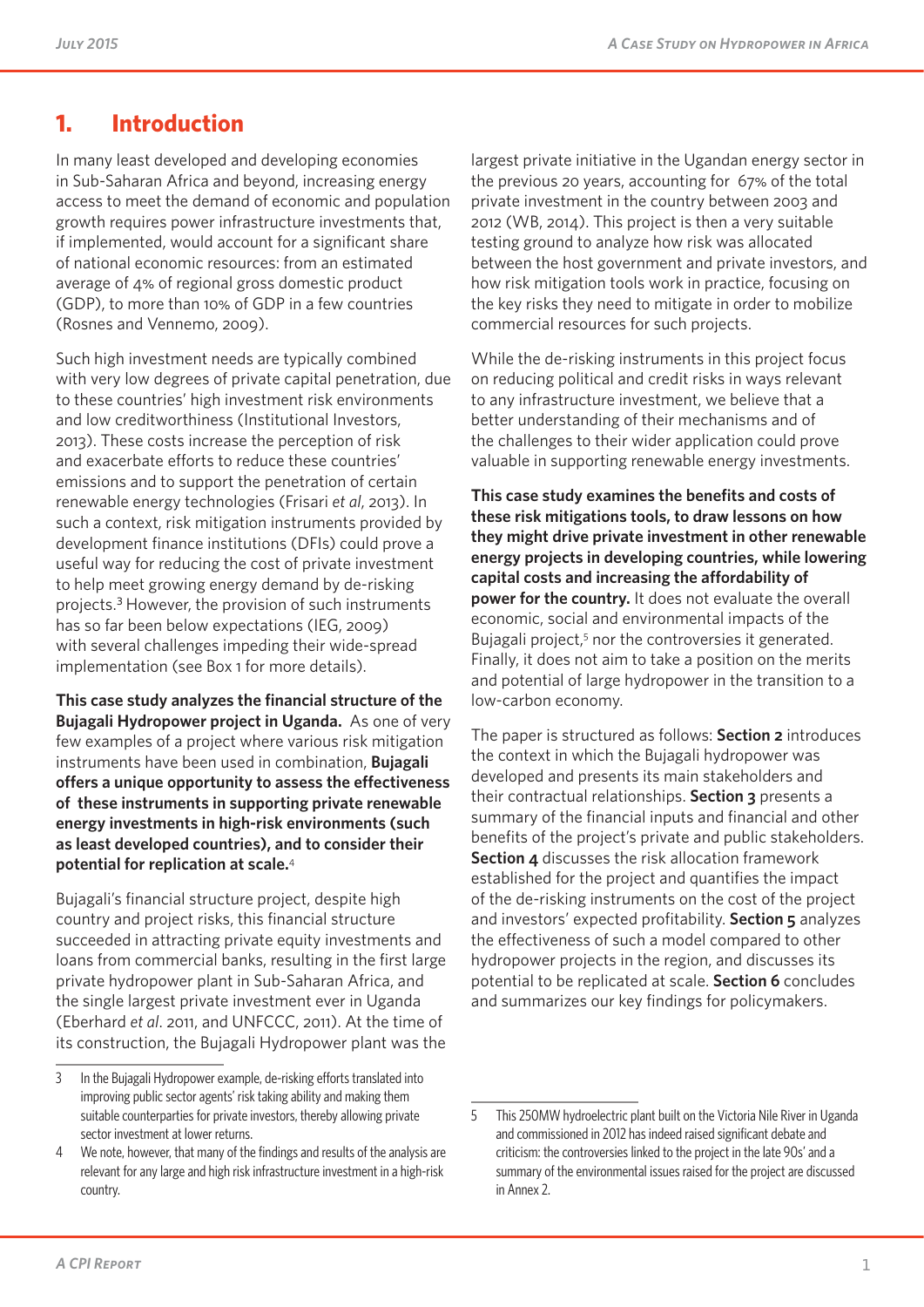#### **Box 1: Risk Mitigation Instruments for Climate-Relevant Investments**

For several decades, in high-risk environments DFIs mainly focused on the issuance of concessional loans to public institutions. The use of most publicly-provided risk mitigation instruments began only in the late 1990s: partial risk guarantees provided by the World Bank Group (WBG) together with a few governments in Sub-Saharan Africa were key to some successfully implemented independent power producers (IPP) regimes of the late 2000s, such as Kenya, Cote d'Ivoire and Uganda (Eberhard and Gratwick, 2013). At the same time, the Independent Evaluation Group at the World Bank confirmed the effectiveness of such tools in facilitating the flow of private investments in high-risk sectors and countries, but concluded that the volume of guarantees provided by the WBG had fallen short of reasonable expectations, recommending a strategic review of the internal policies for the provision of guarantees (IEG, 2009) and a dedicated evaluation of the WBG's Multilateral Investment Guarantee Agency's (MIGA) potential and scope in issuing political risk guarantees to catalyze financing (IEG, 2010). Overall, the guarantees issued by the six main multilateral development agencies - excluding trade facilities – represent only 4.2% of the total USD 700 billion issued for development projects between 2004 and 2013 (Humphrey and Pizzon, 2014).

Analysis shows that this under-utilization pattern for risk mitigation instruments holds also when financing climate-related investments (including adaption, disaster risk management, and mitigation). Using project-level data from operations funded by the World Bank Group between 1990 and 2013, Micale et al. (2013) shows that climate-related projects have represented on average 10% of the USD 2 billion per year that the WBG committed to projects through risk mitigation instruments, and only 1% of the overall financing issued by the group. More importantly, the majority of climate-related projects benefitting from these instruments were in energy efficiency<sup>1</sup> (40%), mature renewable energy technologies (e.g. geothermal, 14%, and hydropower, 18%), and adaptation (23.2%) with wind and other, less established, renewables representing only 1% of the total. In a World Bank public consultation on its guarantees in 2012, investors reported that accessing the instruments was complicated, and synergies when using instruments from different institutions of the WBG were under-exploited (WB, 2012a). This process resulted in a proposal for modernizing World Bank's guarantees that became effective on July 2014. It aims to increase the flexibility of the instrument to make it a practical alternative to more established financing and development tools. We discuss briefly these changes and their impact in Section 5.2.

1 Mostly through risk sharing facilities as opposed to guarantees.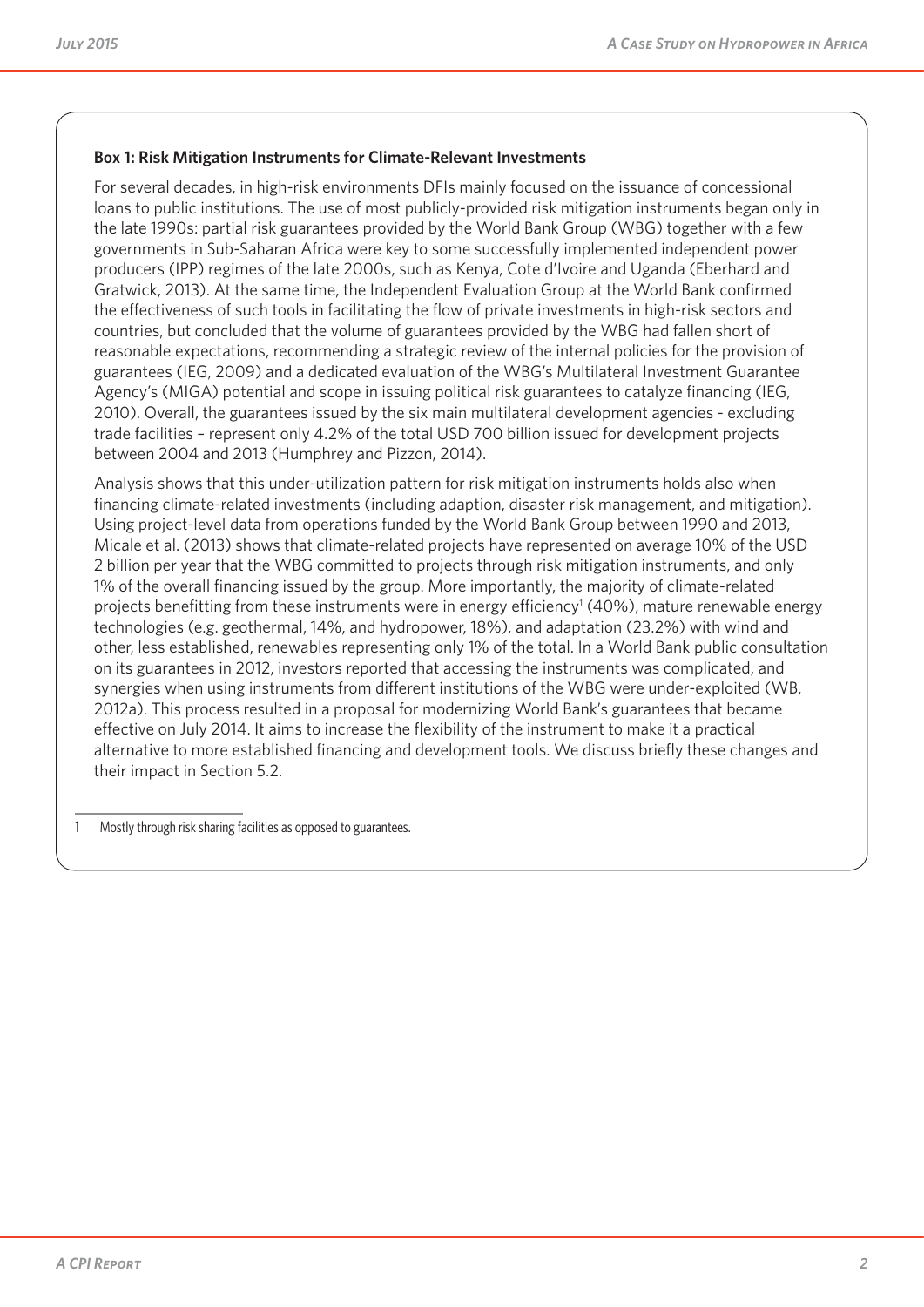## **2. Bujagali Hydropower: The country and the project context**

**Bujagali Hydropower is a 250 MW dam on the Victoria Nile River.** The project was competitively awarded in 2005 to a private consortium, following a previous unsuccessful attempt to develop the project in the early 1990s. Construction began in 2006, and the project reached commercial operation on July 2012, doubling Uganda's electricity production and increasing the country's installed capacity by 44% (New Vision, 2012; Observer, 2013).

The project's main objectives are to reduce the severe power shortages and load shedding occurring in the country since the mid-1990s (WB and IFC, 2001), to provide stable power generation capacity at significantly lower costs than the country had been paying for emergency thermal power plants running on imported fossil fuel, and to reduce the power system's  $CO<sub>2</sub>$  emissions (WB, MIGA and IFC, 2007).<sup>6</sup> In order to promote private sector ownership in the country's power sector, the project was designed as a publicprivate partnership (PPP) between the government and a private producer. To support private investments, the financing package included a blend of loans from several DFIs and four<sup>7</sup> commercial banks.

## **2.1 Country context: energy and infrastructure financing in Uganda**

### **2.1.1 POWER GENERATION AND ENERGY ACCESS.**

Three issues characterized Uganda's energy sector in the late 90s: very low energy access; severe power shortages; and high production costs.

In 2007, before the plant was commissioned, **only nine percent of the 38 million Ugandans had access to gridsupplied electricity,** much lower than the average level of 23% in Eastern Africa (WB, MIGA and IFC, ; UNECA, 2013).

**Large technical losses and an inadequate power supply that relies mainly on two old hydropower plants** resulted in acute power shortages. Most of the country's power was supplied by two hydro plants on the Nile, built in the mid-1950s and expanded in 2002, with the remainder provided by a number of small hydropower plants, a biomass plant, and four 50MW fossil fuel plants installed as a temporary emergency solution starting in 2005 to address severe power shortages (UNFCCC, 2011). In 2006, a prolonged drought reduced the availability of the 380MW of installed capacity of the two large hydroelectric plants to 120MW, requiring a much larger contribution from thermal generators to meet the rising demand for electricity (WB, MIGA and IFC, 2007).

**The thermal plants reduced power shortages but increased power generation costs by more than 50%** to USDc 26/kWh in 2007 (WB, MIGA and IFC, 2007), a level higher than the USDc 18/kWh average production cost for the continent (AfDB, 2013a), and **much higher than what the state-owned utility was able to pass on to consumers** given its legal obligation to provide affordable power. This meant financial health of the state-owned utility Uganda Electricity Transmission Company Limited (UETCL) deteriorated (WB, IFC and MIGA, 2007) and prompted the Government of Uganda ("GOU") to re-introduce subsidies to lower the tariff (ERA, 2015).

#### **2.1.2 INVESTMENT CLIMATE IN THE ENERGY SECTOR.**

Despite a robust average economic growth rate of 6.4% and Foreign Direct Investment (FDI) increasing from USD 800 million in 2000 to USD 2.3 billion in 2006 (UNCTAD, 2013) in the years before award of the project, Uganda remained one of the poorest countries in the world with 31% of the population below the poverty line (WB, MIGA and IFC, 2007).

<sup>6</sup> The project's outcome indicators are indeed (a) BEL'S electricity generated (GWh) from the proposed 250 MW power station; (b) Levelized cost of electricity (\$/kWh) from the plant; and (c) amount of unmet demand (GWh/month) (WB, IFC and MIGA, 2007).

<sup>7</sup> Two commercial banks participated in the initial financial closure, but their loans were soon syndicated to two other institutions.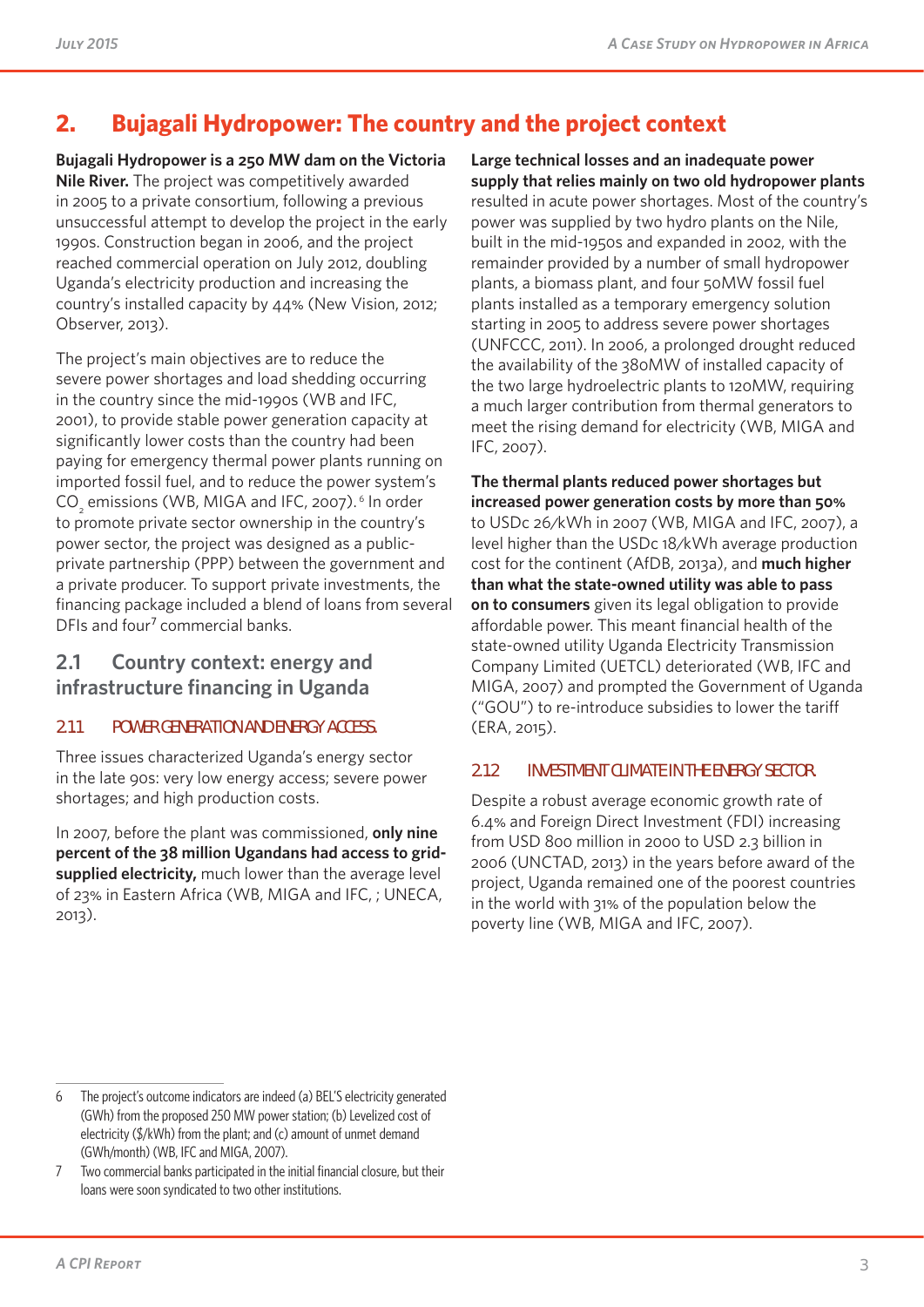Obtaining project finance, especially for large power projects was challenging (UNFCCC, 2011). Despite the privatization of the energy sector in 1999, $8$ private investment in the sector had been relatively constrained, limited only to smaller thermal plants operated on short-term (3–5 year) contracts with the grid operator (UNFCCC, 2011).9

## *The Bujagali Hydropower project is the single largest private investment ever made in Uganda*

Furthermore, the low energy access rate of only 9% and poor quality and unreliability of the power provided were regarded as the most severe barriers to private investments in other sectors of the economy (WB, MIGA and IFC, 2007). In this challenging investment climate, private investments in the energy sector carried two additional risks: the low level of recoverability for non-movable assets; and a high counterparty risk due to the reliance on UETCL, the government-owned power transmission company, as designated purchaser of all power fed to the Ugandan grid (UNFCCC, 2011).

### **2.2 Bujagali Hydropower project background and main features**

The hydropower station is a run of the river power plant with five turbines offering an installed total capacity of 250 MW. In average conditions,<sup>10</sup> it is designed to produce 1,305 GWh/year using water coming from the upstream Kiira and Nalubaale hydro power plants (UNFCCC, 2011). The project required the construction of about 100 kilometers of transmission lines, built as a separate project to improve transmission capacity between Eastern Uganda and Kampala (World Bank, IFC and MIGA, 2007; UNFCCC, 2011).

### **2.2.1 PROJECT BACKGROUND AND MAIN STAKEHOLDERS**

The **Bujagali** project is the single largest private investment ever in Uganda (UNFCCC, 2011). Because of its size, and relevance for the entire country's economy, it was complex to design and involved stakeholders from both the private and the public sectors of more than ten countries. The failure of the initial project (see Annex 2) highlighted the importance of a strong project sponsor and a robust financing plan, the need for a transparent and competitive procurement process (World Bank and IFC, 2005), and the need to strengthen social and environmental assessment(World Bank, IFC and MIGA, 2007). In January 2004, the government issued an open tender soliciting the interest of prospective private sponsors in the Bujagali Hydropower Project. In April 2005 a private consortium was selected, including Industrial Promotion Services (IPS - Kenya) Ltd, the development arm of the Aga Khan Fund for Economic Development (AKFED), and Sithe Global, owned by U.S. company Blackstone (World Bank, IFC and MIGA, 2007; New Vision, 2012). **Bujagali Energy Ltd. (BEL),** the special purpose company established through the **public-private partnership between the consortium and the Government of Uganda** as minority owner (New Vision, 2012), then developed the plant.

<sup>8</sup> Before 1999, power was a government monopoly implemented by the Uganda Electricity Board (UEB), funded by government equity, debt and accumulated reserves (World Bank and IFC, 2000). At the time, no private investments were allowed. The power sector was reformed when Parliament passed the new Electricity Act, which unbundled UEB into three companies, one each for generation, transmission and distribution. The assets of the Uganda Electricity Generation Company Ltd (UEGCL) and the Uganda Electricity Distribution Company (UEDCL, now UMEME) were licensed to private investors, while the Uganda Electricity Transmission Company Limited (UETCL) remains owned and managed by the government (World Bank and IFC, 2001).

<sup>9</sup> Total energy investments with private participation amounted to only USD 170 million between 2003 and 2006 (WB, 2014a).

<sup>10</sup> Power production forecasts have been produced by lenders in both high and low hydrology scenarios, on the basis of Lake Victoria's water levels of the last 100 years, and then weighted for the expected probability of occurrence of each scenario.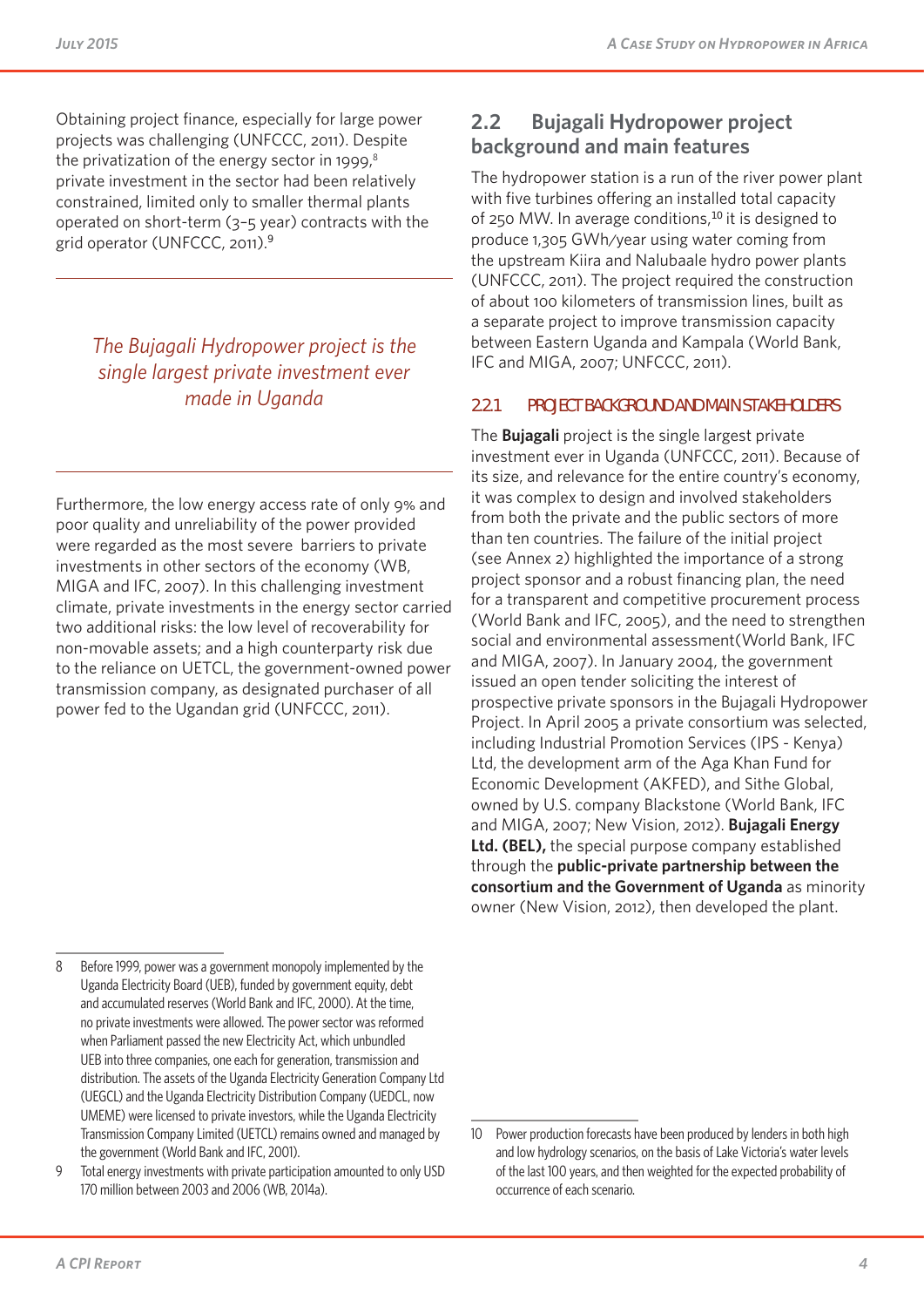| <b>SOURCE</b>           | <b>FINANCING TYPE</b>              | <b>AMOUNT</b><br>(USD M) | <b>SHARE</b> |
|-------------------------|------------------------------------|--------------------------|--------------|
|                         | <b>DEBT</b>                        |                          | 78%          |
| <b>IFC</b>              | SENIOR/SUB LOANS                   | 130                      | 14%          |
| AFDB                    | <b>SENIOR LOAN</b>                 | 110                      | 12%          |
| EIB                     | SENIOR LOAN                        | 136                      | 15%          |
| ADB/FMO/KFW/PROPARCO    | SENIOR/SUB LOANS                   | 216                      | 24%          |
| ABSA/STANDARD CHARTERED | COMMERCIAL LOAN                    | 115                      | 13%          |
|                         | <b>EQUITY</b>                      |                          | 22%          |
| <b>IPS</b>              | <b>EQUITY</b>                      | 60                       | 7%           |
| <b>SITHE</b>            | <b>EQUITY</b>                      | 116                      | 13%          |
| GOVERNMENT OF UGANDA    | <b>EQUITY</b>                      | 20                       | 2%           |
|                         | <b>TOTAL PROJECT COST</b>          | 903                      |              |
|                         | <b>RISK MITIGATION INSTRUMENTS</b> |                          |              |
| <b>IDA</b>              | PARTIAL RISK GUARANTEE             | 115                      |              |
| <b>MIGA</b>             | POLITICAL RISK INSURANCE           | 120                      |              |

#### Table 1: Bujagali Hydropower investment flows at time of financial closure

BEL was responsible for financing, building and operating the plant, and would sell electricity to UETCL under a 30-year Power Purchase Agreement (PPA), at the end of which it will transfer the plant to the government (Build-Own-Operate-Transfer model). The project also involved commercial lenders like Absa Capital, of South Africa, Standard Chartered Bank, of the UK (New Vision, 2012) as well as Fortis and Nedbank as syndicated lenders (Eberhard and Gratwick, 2011b). The bulk of project financing and risk management support was, however, provided by multilateral and bilateral development agencies such as the International Finance Corporate (IFC) and the World Bank Group, the African Development Bank (AfDB), the European Investment

Bank (EIB), the Agence Française de Développement (AFD), Proparco, Netherlands' Development Finance Company (FMO), and Germany's KfW Development Bank and DEG – see Table 1 and Annex 1 for more details (World Bank, IFC and MIGA, 2007).

Members of the WBG aimed to mitigate the risks associated with long-term financing through a partial risk guarantee for commercial lenders issued by the International Development Association (IDA), political risk insurance provided by MIGA for equity investors, and IFC's long term loans. This resulted in a total exposure for the group of USD 360 million (World Bank, IFC and MIGA, 2007).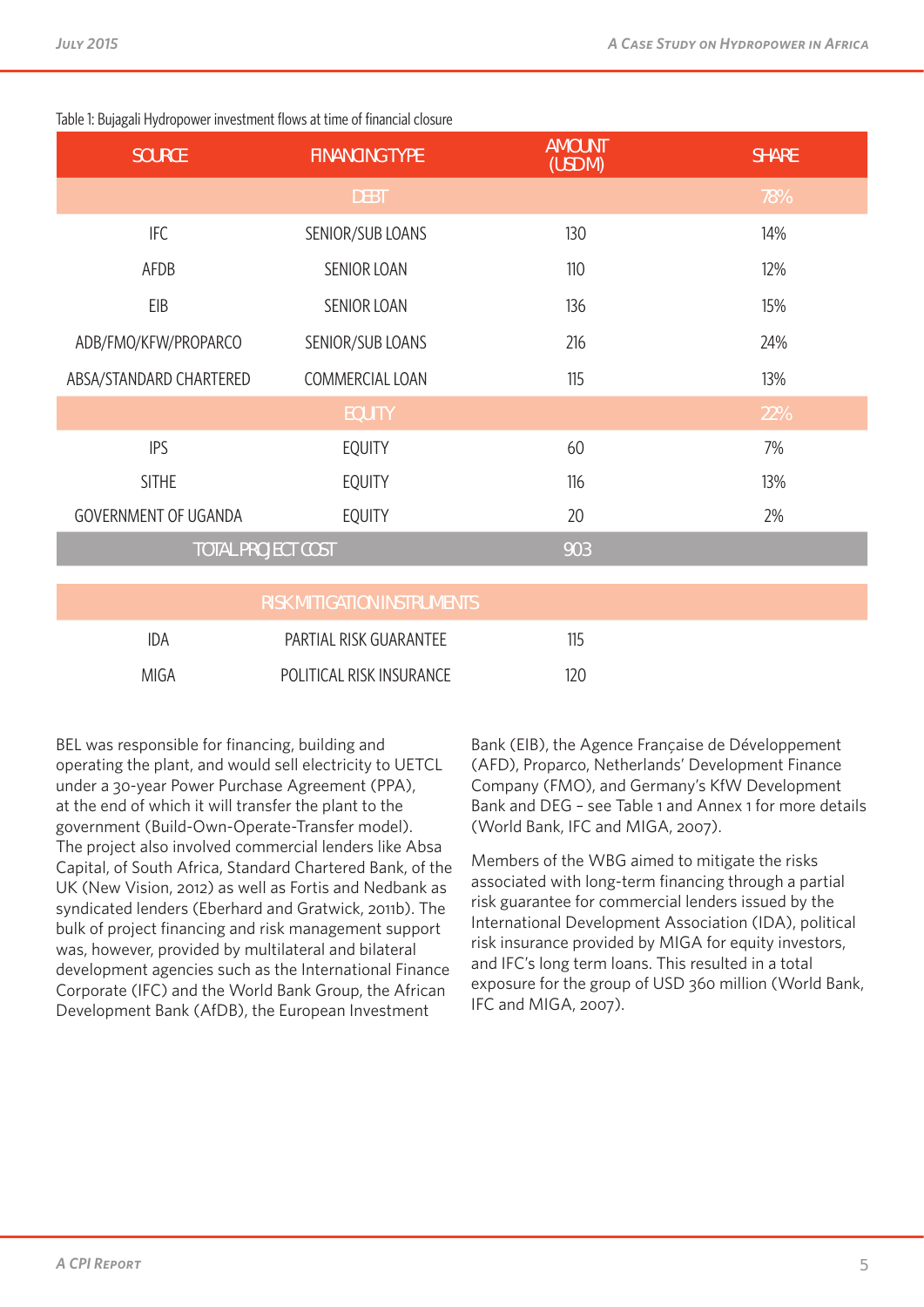### **2.2.2 PROJECT CONTRACTUAL STRUCTURE**

Figure 1 depicts the four sets of contractual arrangements establishing the relationships between the project's stakeholders:

- **The power purchase agreement** between BEL and the national transmission company (UECTL) that is, in turn, guaranteed by the government
- **The implementation agreement** between the project company and the Ugandan Government setting also the terms of the Government backing of the off -taker's obligations
- **Financing agreements** between the project company and its equity sponsors and lenders
- **Two sets of guarantee agreements** between the project's investors, lenders and the providers of the guarantees and political insurance

Figure 1: Bujagali Hydropower Stakeholders and contractual structure

In addition, the regulations of the International Development Association's (IDA) guarantee requires that the partial risk guarantee be backed by an **indemnity agreement** between the agency and the government.

The structure is completed by agreements within the private sector: the Engineering, Procurement and Construction (EPC) contract establishes the obligations for the contractors to procure equipment and build the power station; the Operation & Maintenance (O&M) contract defines the terms for its maintenance and regular servicing. Finally, a **carbon credit purchase agreement** signed with the Netherlands Ministry of Environment and Infrastructure establishes credits selling prices and the revenue distribution between the Government of Uganda and the project company.



*Bujagali Hydropower Project*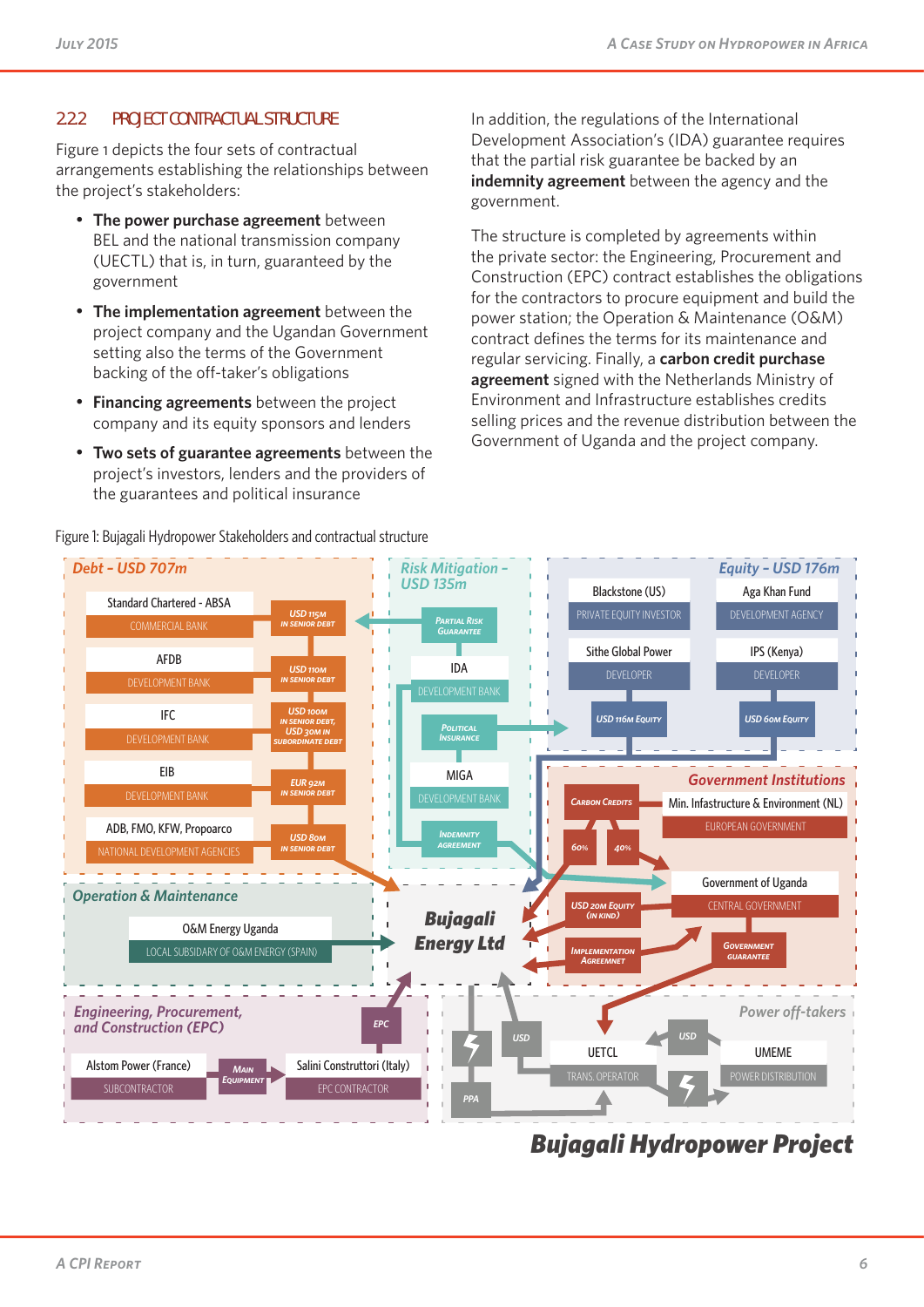## **3. Bujagali Hydropower Project Financial Structure and Returns**

- **Most of the financing comes from DFIs , which we here categorize as public finance institutions** as there is little domestic private capital available for investment in the country and scarce appetite from international investors
- **Risk mitigation instruments** offered by the World Bank Group were **instrumental in raising private finance from both equity sponsors and commercial lenders**
- **Public guarantees on private debt enabled commercial lenders to offer loans for the same length of time and for lower interest rates than DFI lenders.** Commercial banks typically offer shorter term loans for infrastructure finance in the region, and at substantially higher interest rates
- **De-risking efforts reduced the estimated cost of the power produced by the plant to 107 USD/ MWh**, approximately half of the average cost of electricity production in the country once emergency thermal power is included (260 USD/MWh) and one third of the economic cost to the economy of failing to meet electricity demand
- **The project's costs are higher than the average for a large hydropower plant in developing countries, driven by complex logistics and the difficult geology of the site**

This chapter analyses the financial structure of the project, with a particular focus on the resources committed by both public and private stakeholders, and on the benefits and returns which accrue to them. It begins with a quantification of financial inputs and project costs; then models the project's estimated cashflows and the expected financial returns for its private and public investors.

- **3.1 Project investments and costs**
- **3.1.1 PROJECT INVESTORS**

## *Given the high risks, private sector engagement was possible thanks to risk mitigation instruments*

Due to the project's financial size, limited presence of private investors in the country and the lack of track record of private power development, most of the financial resources had to be sourced from offshore, and in case of debt, from public financial institutions (DFIs). However, the role of private investors (especially on the

equity side) remains significant, especially if compared with projects of a similar size in the region, which are usually developed and financed with public money only (see Section 5.1 for a more detailed comparison with other large scale hydropower projects in Africa).

#### **Equity Investors**

*Public Equity:* the Government of Uganda (GoU) contributed physical assets in exchange of a minority interest (USD 20 million) in the project company, with no management responsibilities in the project and no right to receive dividends until all senior and junior loans have been fully repaid - to minimize the project's tariff and therefore, its impact on the final consumer bills (WB, IFC and MIGA. 2007).

*Private Equity:* Sithe Global Power - the majority owner of BEL (60% of the equity contributions) - is a private company for the construction and management of power infrastructure. Bujagali is its first project in Africa.

Industrial Promotion Services (IPS), through its Kenyan subsidiary, owns 40% of BEL equity. IPS is the industrial development arm of the Aga Khan Fund for Economic Development (AKFED) and has already developed several projects in Uganda (WSJ, 2013), often together with World Bank Group institutions (WB, IFC and MIGA, 2007).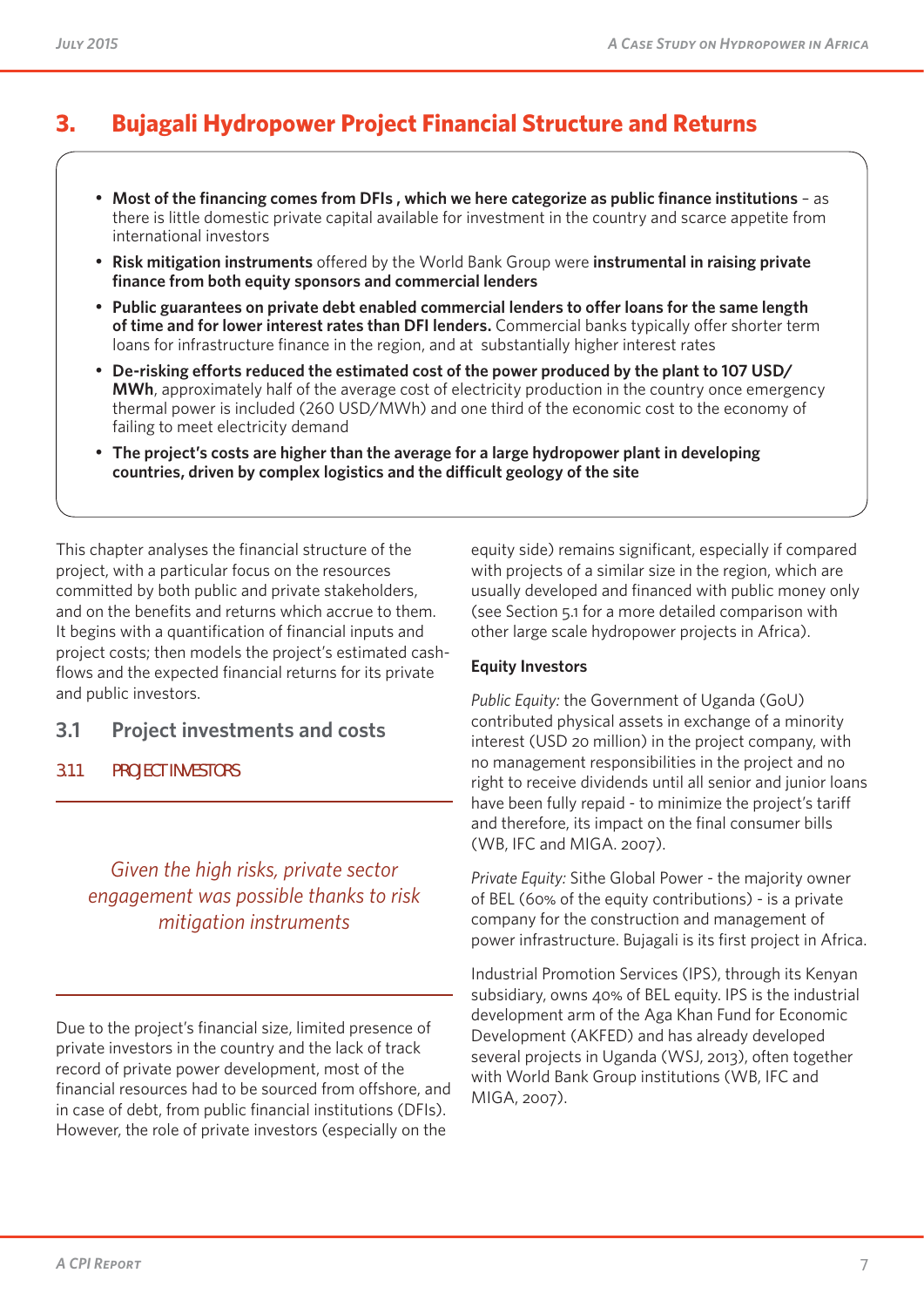### **Debt Investors**

*Public debt providers*: The project's significant debt financing mostly comes as long maturity senior loans provided by public development financial institutions (DFIs), however, without concessionality.11 All senior loans have maturities of 16 years while subordinated loans (USD 68 million) have maturities up to 20 years. The long maturity of these loans allowed the national utility (and ultimately the government) to spread the significant project costs over a number of years and made it affordable for the country's budget (WB, IFC and MIGA, 2007). Three large international finance institutions (IFC, EIB and AfDB) have collectively provided almost half of the overall financing (USD 376 million) while a group of European bilateral institutions have provided slightly over USD 200 million.<sup>12</sup>

*Private debt providers:* Two commercial banks (Standard Chartered Bank and ABSA Bank) jointly provided a senior loan of USD 115 million under the IDA Guarantee, importantly, with the same long-term maturity of the public loans (16 years). This long maturity compares with an average maturity from private lenders in the region that ranges from just two to five years (Fernstrom, 2011). Subsequently, these two banks syndicated their position dividing it with Fortis and NedBank (Eberhard and Gratwick, 2011b). The financing terms have not been disclosed in detail, but project insiders report that, thanks to the IDA partial risk guarantee's coverage of key government and country risks, private lenders were able to provide financing at interest rates far below what would have been typically available in the market (Fernstrom, 2011 and Eberhard et al. 2011) and below those of the DFIs involved in the project, that didn't benefit from the de-risking offered by the guarantee.

#### **Risk Mitigation Instruments**

Given the high risks perceived with the project (see Section 4 for a more detailed treatment of project risks), private sector engagement was possible thanks to risk mitigation instruments provided to both equity and debt investors by the World Bank Group.

*IDA Partial Risk Guarantee* (PRG) was provided to private lenders covering both interest and principal repayment for the entire debt amount (USD 115 million) and enabled the long maturity of 16 years. The PRG covers the debt repayments to private lenders in case the off-taker or the government (via its implementation agreement and guarantees) is unable or unwilling to honor their payment obligations to the project company under the PPA or the Implementation Agreement. The PRG contractually links the Ugandan government directly to IDA via a (counter) guarantee in the form of an indemnity agreement: if the PRG payments are triggered, any amount paid by IDA to the commercial banks would need to be reimbursed to IDA by the government.

*MIGA Political Risk Insurance* (PRI) provided "Breach of contract coverage" for 90% of the equity investment made by Sithe Global – for a total value of USD 120 million and a maturity of 20 years.<sup>13</sup> MIGA's insurance covers the equity holder should the state-owned offtaker (or the government as a guarantor) not comply with its obligations arising from the implementation and the power purchase agreements. The initial project appraisal reports the involvement of MIGA as a precondition for the engagement of Sithe Global (WB, IFC and MIGA, 2007).

<sup>11</sup> Concessional finance is usually offered at terms preferable to those prevailing on the market, for the effect of certain grant elements included in the instrument. The concessionality is delivered through e.g., interest rates below those available on the market and/or longer loan tenor, grace periods or a combination of those.

<sup>12</sup> The Government of Uganda also provided a USD 75 million interest-free bridge finance to allow construction to start before all loans had been disbursed (Power Technology, 2003). The loan was later repaid with the proceeds of the project finance loans.

<sup>13</sup> MIGA's total exposure to equity holders includes a USD 5.3 million increase to the initial contract agreed in 2012 (MIGA, 2013).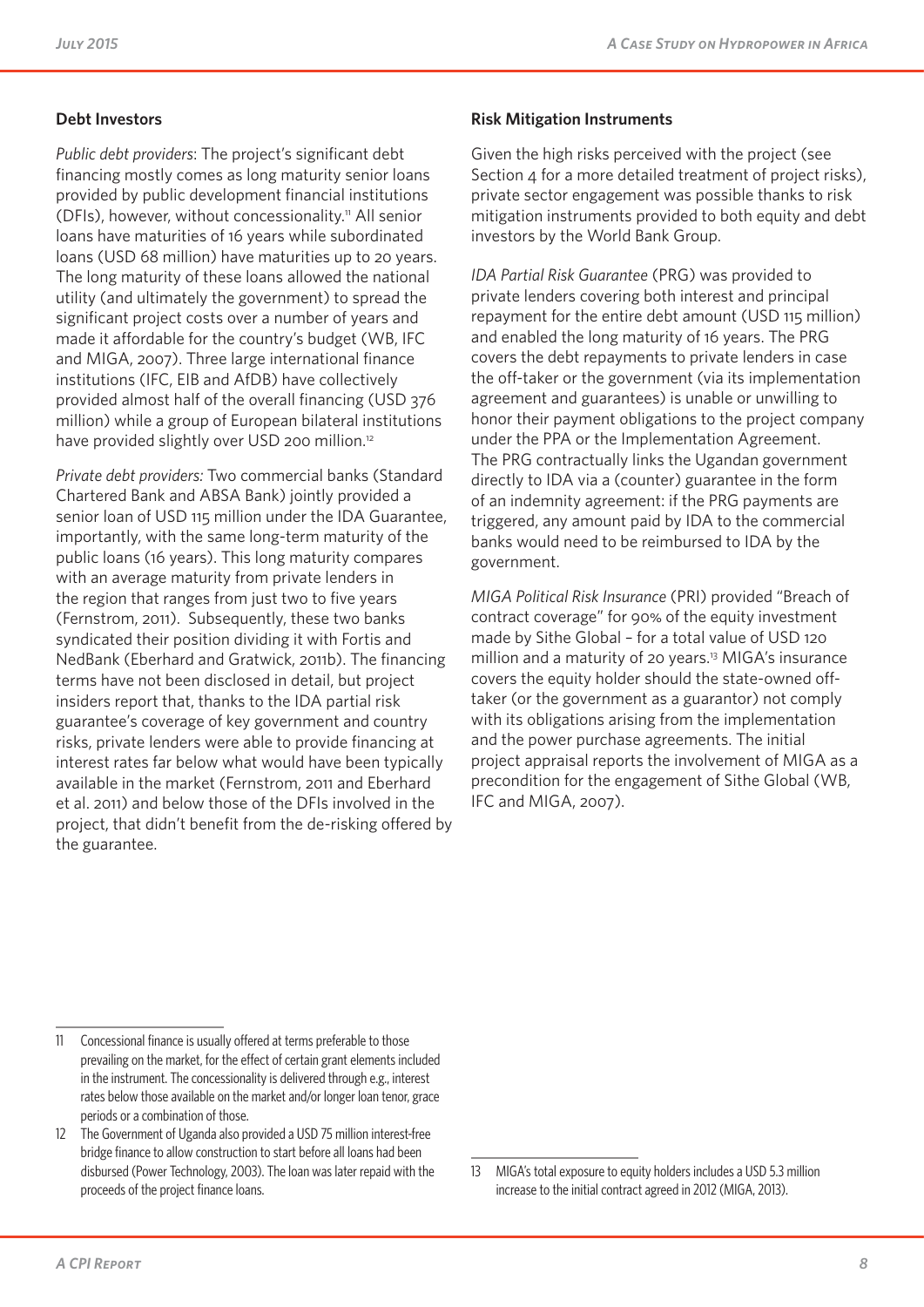#### **3.1.2 PROJECT COSTS**

Total cost for the final project amounted to approximately USD 900 million - 13% higher than the USD 798.6 million estimated when the project was re-launched in 2005 due to geological risks.<sup>14</sup> These costs were also 55% higher than the contract negotiated with AESNP in 2001, mainly, according to our estimations, due to inflation (20%) and cost increases in raw materials (17%) over the years (Figure 2).<sup>15</sup>

*Engineering Procurement and Construction (EPC)* costs represent 62% of total costs, the majority paid out for civil construction and equipment. Of the balance, interest during construction and financing charges account for more than 10% of total costs (see Figure 3).

The unit value of the project stands at USD 3,600/kW; roughly in the middle of the range estimated by IRENA for large hydropower projects (USD 1,050-7,650/kW) (IRENA, 2012), but more than double the average cost for run of river power plants in developing countries in the Clean Development Mechanism database, estimated around USD 1,250/kW(UNEP Risø Centre, 2014).

### **3.2 Project returns**

The simulation and mapping of the cash-flows, derived from project's financial appraisal and interviews, allow us to estimate the project's outputs and returns to each stakeholder (Table 2 and Figure 4). Estimates of capacity payments and the power generated under an average hydrology scenario<sup>16</sup> imply a levelized cost of energy of 107 USD/MWh. This appears higher than the average estimate for large hydropower plants published by IRENA – 67 USD/MWh; but it still remains well within the range of reported plants – 25-180 USD/MWh (IRENA, 2012). The width of this reported range signals how site-specific issues (geology of the site and the river hydrology) and financing terms impact the final electricity cost of large hydropower projects. In the Ugandan national power context, this



107 USD/MWh cost is half of the average high cost of electricity production once emergency thermal plants are included (260 USD/MWh), and one third the cost to the economy of unserved electricity (i.e. the cost of significant load shedding) estimated by the World Bank at USD 389 USD/MWh (WB, IFC and MIGA, 2007).

#### **3.2.1 THE PRIVATE INVESTOR PERSPECTIVE**

The main source of revenues for the private investor is the payments from the power off-taker – the national utility company (UETCL) – stated in the Power Purchase Agreement (PPA). The contract sets a monthly capacity payment denominated in USD. Payment is not linked to the power produced but only conditional on a certain minimum capacity being made available by the project company to the grid. These capacity payments have been set to ensure the project can repay its debt, its operating costs and remunerate equity sponsors with a regulated annual rate of return that we estimate at around 15.6%. Carbon credits, 40% of which accrue to the project, represent a much smaller stream of revenues (+/-1% of total revenues) for the investor (60% of the proceeds from carbon sales accrue to the government).

#### Figure 2: Project cost evolution from 2001 to 2011

<sup>14</sup> WBG's project appraisal reported that the increase of project costs since the first project evaluation were due to increase of raw materials' price, the complex logistics of the site and to the type of ground and rock found underneath the surface that proved different and more complex to treat than anticipated (WB, MIGA and IFC, 2007).

<sup>15</sup> The breakdown of the cost increase has not been officially disclosed by the sponsors, nor the EPC provider.

<sup>16</sup> We have used estimates and probability assessment performed by the World Bank during the project appraisal (WB 2007) – these estimates however cannot take in account potential changes to rainfall patterns due to climate change, due to high uncertainty of these forecasts.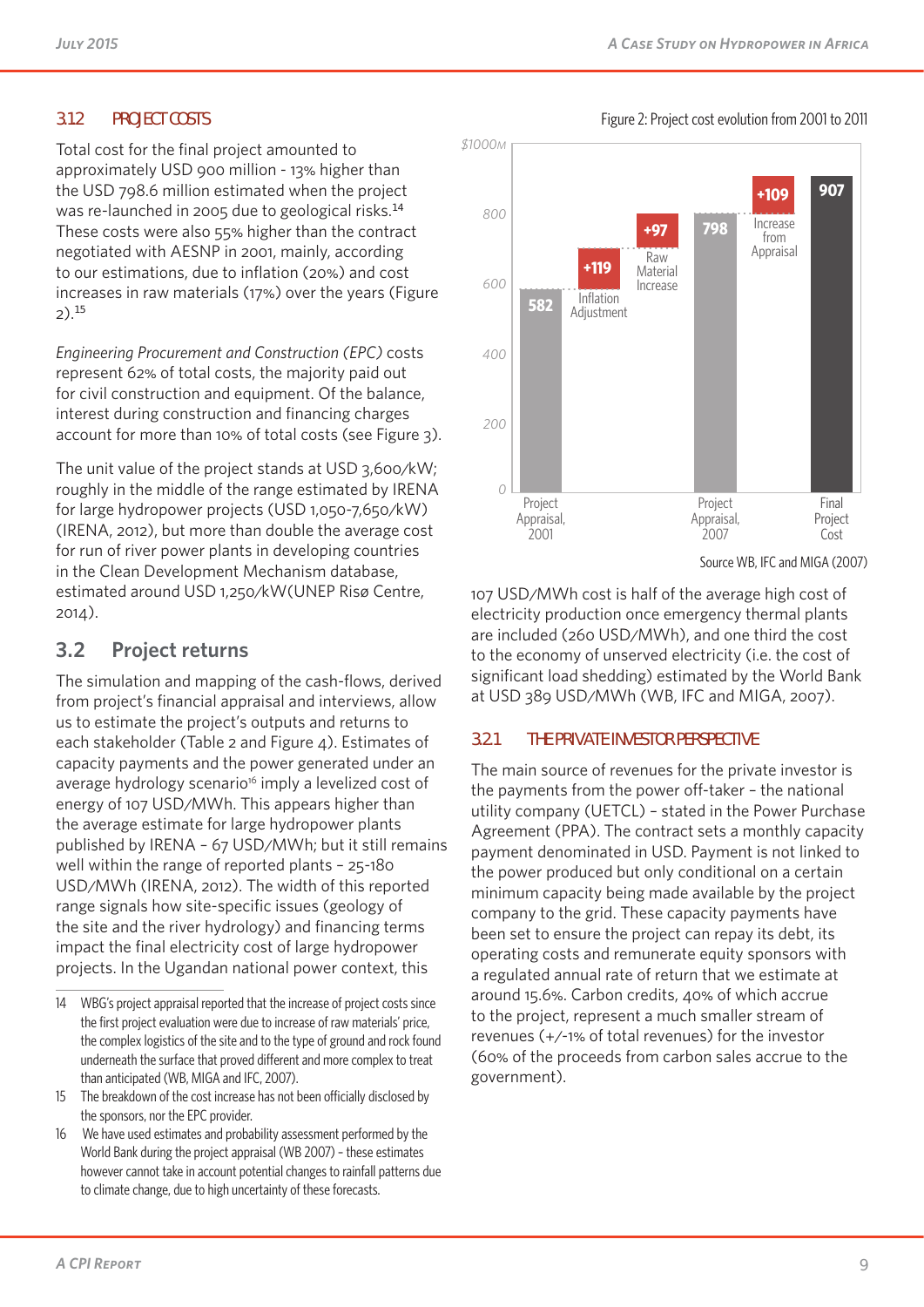

Figure 3: Bujagali Hydropower financing sources and final uses - Figures in USD millions

public equity

#### **3.2.2 PROJECT RETURNS: THE UGANDAN PUBLIC SECTOR PERSPECTIVE**

*Avoiding the costs of more expensive fossil fuel alternatives and of failing to meet electricity demand more than compensates the annual capacity payments needed to cover the cost of the project*

From the public sector perspective, we estimate the project will require an average **annual payment from the**  national off-taker of USD 175 million<sup>17</sup> (ERA, 2015) until project loans are repaid, and around USD 90 million thereafter until the PPA expires after 30 years (see Figure  $4$ ).<sup>18</sup> From the power sector point of view, these

payments would need to be compared with the avoided cost of the interim thermal generation the hydropower project helps to displace, and the avoided cost of lost load for the additional capacity it contributes to the grid. Using the estimated cost of supply for the diesel generators - USDc 22/kWh for 2005 (PPA, 2007) and thermal power displaced - 738 GWh (WB, IFC and MIGA, 2007), **we estimate the avoided cost for the interim thermal generation at USD 127 million per annum.** At the same time, taking into consideration the capacity added to the grid, net of the 34% technical and non-technical losses estimated by UMEME, and the value of unserved power estimated at USc 38.9/ kWh (WB, IFC and MIGA, 2007), **we estimate the annual avoided cost of lost load at approximately USD 161 million.** The future value of both displaced diesel generation and avoided load shedding is very hard to predict - the first depends on the cost of fossil fuels, the second on the growth of Ugandan economy – however, they indicate that, at least for the first years **of operation of the Bujagali Hydropower, the avoided system costs more than compensate the annual capacity payments.**<sup>19</sup>

<sup>17</sup> The annual capacity payment has increased from the initial appraisal of USD140-170mil to face higher than expected project costs (WB, IFC and MIGA, 2007).

<sup>18</sup> This is based on our own estimates of a nominal tariff implied by the capacity payments of USDc 11.7-15.4/kWh and loan repayments of USDc 6-7/kWh afterwards.

<sup>19</sup> It's not, however, possible to directly link these estimated savings with the value of the final tariff given the influence of other factors: the gradual removal of the public subsidy to electricity (ERA, 2014), the depreciation of the local currency and the remuneration of the private power distributor (UMEME).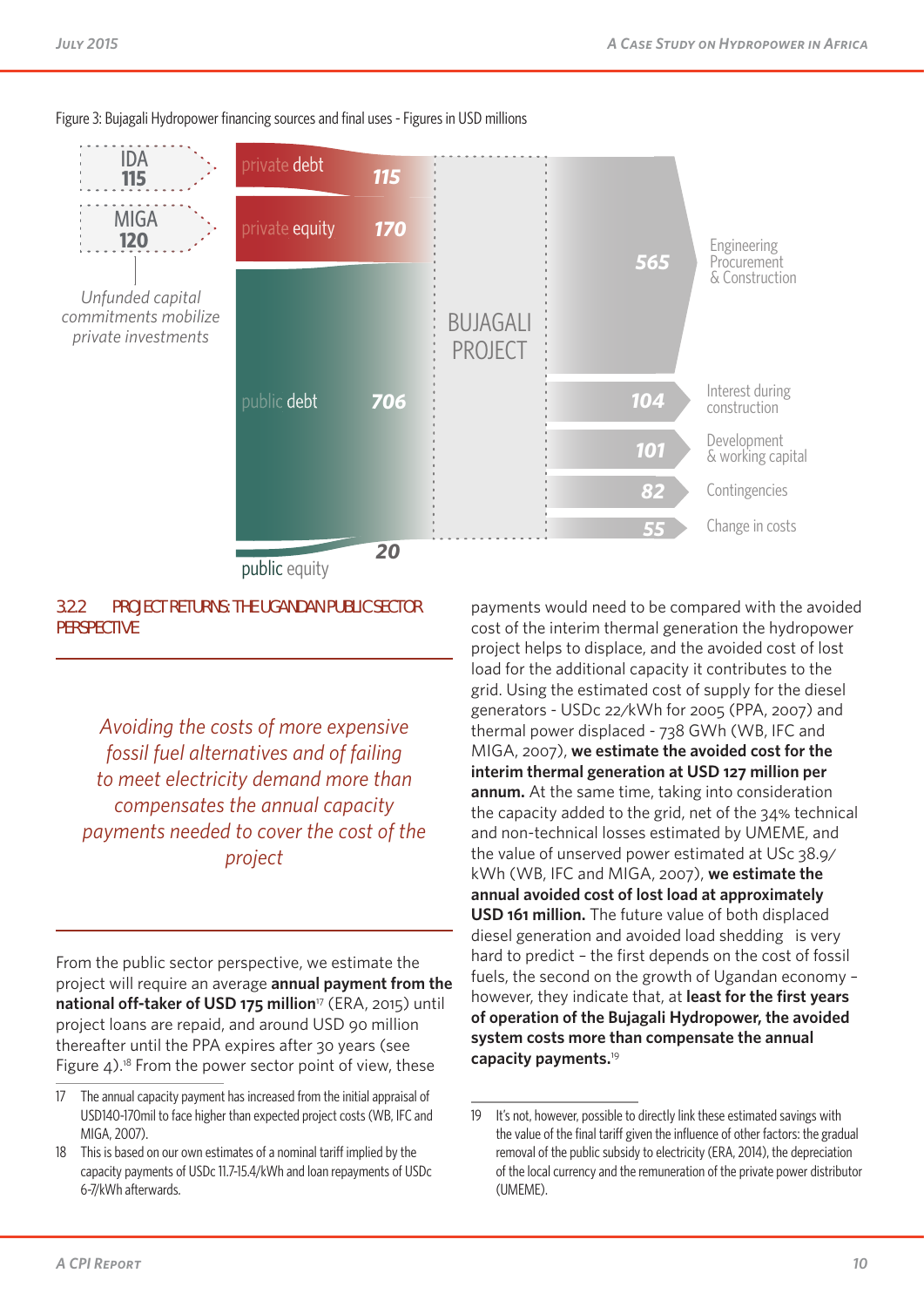Furthermore, the project will **generate tax revenues for USD 38 million** (on average) for the first 12 years of project operation **and USD 16.4** million thereafter. During the first seven years of operation, the project will also generate carbon credits that will be sold to the Netherlands and generate revenues of USD 2.6 million per annum for the Ugandan government (ERA, 2014).



#### Table 2: Bujagali Hydropower cost and output summary

| <b>BUJAGALI HYDROPOWER PROJECT (ESTIMATED)</b><br>VALUES AT THE TIME OF FINANCIAL CLOSURE) |                                                                  | <b>COMMENT</b>                                                                                                                                                                |
|--------------------------------------------------------------------------------------------|------------------------------------------------------------------|-------------------------------------------------------------------------------------------------------------------------------------------------------------------------------|
| <b>ANNUAL ENERGY GENERATED</b>                                                             | 1,338 GWh                                                        | Probability-weighted average of values estimated by<br>lenders for the low and high hydrology scenarios.                                                                      |
| <b>TOTAL ANNUAL REVENUES</b>                                                               |                                                                  |                                                                                                                                                                               |
| - POWER SOLD THROUGH PPA                                                                   | USD 155-200 million (for 12 yrs)<br>USD 85-95 million thereafter | Project revenues depend on UETCL payments under<br>the PPA, with a much lower contribution from the sale                                                                      |
| - SALE OF CARBON CREDITS (TO BEL)                                                          | USD 1.7 million                                                  | of carbon credits. 60% of carbon revenues go to the<br>country's government.                                                                                                  |
| - SALE OF CARBON CREDITS (TO GOU)                                                          | USD 2.6 million                                                  |                                                                                                                                                                               |
| <b>INVESTMENT COSTS</b>                                                                    | USD 905 million<br>USD 3,600 /kW                                 | Construction costs and interest during the building<br>phase represent the largest share of investment costs.                                                                 |
| LEVELIZED COST OF ELECTRICITY<br>(LCOE)                                                    | <b>USD 107 /MWh</b>                                              | LCOE appear in the middle of range of most large                                                                                                                              |
| <b>CAPEX</b>                                                                               | 81%                                                              | hydro plants (25-180 USD/MWh) but higher than the<br>median value (67 USD/MWh) (IRENA 2012). Capital                                                                          |
| - OPEX                                                                                     | 5%                                                               | costs represent the largest share, with financing and                                                                                                                         |
| - FINEX                                                                                    | 14%                                                              | operation costs making the balance.                                                                                                                                           |
| <b>INTERNAL RATE OF RETURN (IRR) AT</b><br><b>COMMISSIONING DATE</b>                       | Project 10%<br><b>Equity 15.6%</b>                               | Equity returns are in line with those reported by<br>Government of Uganda (19%) and with commercial<br>infrastructure projects in the region (Eberhard and<br>Gratwick, 2005) |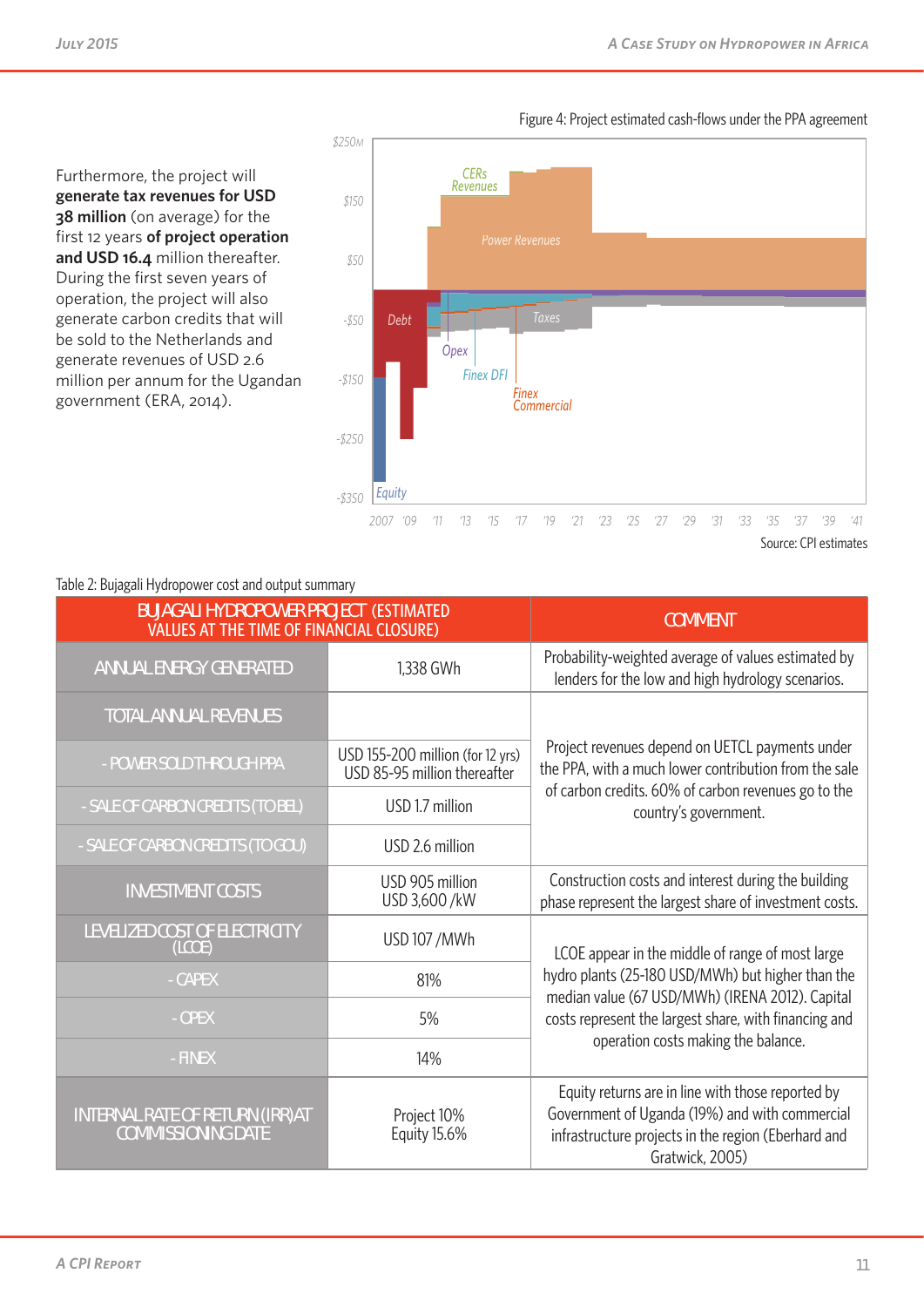## **4. Bujagali Hydropower risk allocation framework**

- **The scale of the project, its financial needs, the complex hydrology and geology of the site and the financially weak energy sector make the project high-risk,** despite hydropower being a very mature technology
- **Most of the risks are allocated to the local public sector with DFIs bearing a large portion of financial risks**
- **The availability of de-risking instruments, i.e., a partial risk guarantee and political risk insurance, enabled the single largest private investment ever in Uganda,** a country where typically little private capital flows to energy infrastructure, and significantly reduced the cost of power
- **DFIs risk mitigation instruments appear very effective in reducing both the impact of a risk event on the investors' financial position, and the probability of such an event occurring**

To ensure we capture all significant sources of project risk (very low probability risks are excluded from the analysis), we categorize all risks that could affect the project technical and economic performance, systematically assess those risks according to their probability of occurrence (from low to very high) and their impact on the project's financial and non-financial objectives (again from low to very high). We then analyze and present the risk response for the most important risks and outline the final risk allocation among the major stakeholders. Finally, we model the impact of the risk mitigation instruments provided by the World Bank Group on the project's financial metrics.

### **4.1 Risk identification**

### **HIGH-RISK EVENTS**

Risk events with moderate probability of occurrence, and medium to high impacts:

- **Access to capital/financing:** The lack of private investors and commercial lenders in Uganda (see section 2) made the risk of failing to secure the right cost and maturity capital very high. Such failure could lead to project abandonment or to more expensive financing solutions that would increase the cost of the power.
- **Hydrology risk:** The risk that substantially less water than planned flows through the dam is high given the variability of meteorological conditions in the region and evaporation levels

in Lake Victoria (WB, IFC and MIGA, 2007). The impact of climate change on precipitation patterns is increasing hydrology volatility and making the risk a significant one (Kumar et al,  $2011$ <sup>20</sup>. As the dam is downstream from two existing stations and reuses the water flowing from them, its hydrology is also influenced by the decisions they take on the amount of water to be drawn from Lake Victoria (WB, IFC and MIGA, 2007).

- **Political and off-taker risk:** the risk that the country public entities (national utility and government) are unwilling or unable to honor their off-taker obligations - the capacity payments - and/or act against the rights of the investors (asset expropriation, nationalization, currency convertibility) is classified as mediumhigh given the high political risk measured for the country (AON, 2014); and the precarious financial health of the national utility as off-taker (see Section 2). The impossibility of selling the power to an alternative purchaser increases the risk further.
- **Commercial credit risk:** significant levels of debt leverage (see Section 3) and high off-taker risk mean the project's lenders bear a substantial credit risk.

<sup>20</sup> Large-scale climate models estimate that hydropower potential in the African continent will be reduced by the impact of climate change on precipitation patterns and river flows. However, the Eastern part of the continent might be less affected (Kumar et al, 2011). Local factors such as topography, volume and seasonal distribution of the flow might also significantly alter these estimates.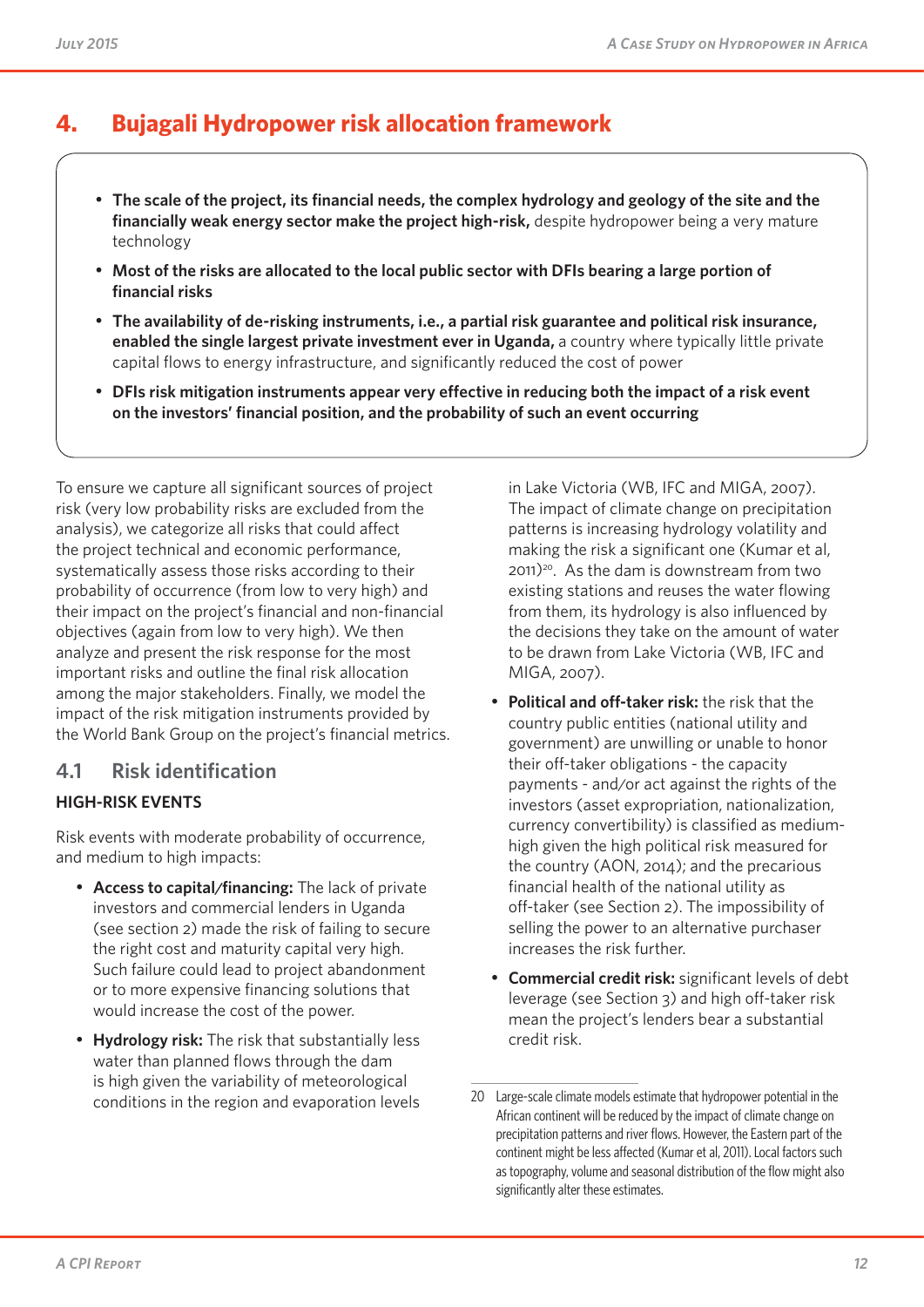- **Currency depreciation risk:** The volatility of the Ugandan shilling means that the value of the capacity payments fixed in U.S. dollars in the PPA can significantly increase relative to the local currency, thereby making the electricity produced much more expensive in local terms.
- **Construction delays:** A large-scale project in a land-locked country increases the risk of construction delays that would result in financial penalties for the project developer (WB, IFC and MIGA, 2007). Construction delays actually occurred, with the project commissioned one year behind schedule.
- **Geological risks:** If the type of ground and rock found underneath the surface is different (and more complex to treat) than anticipated, it can result in higher construction costs, longer construction times (as it did in this case [IFC, 2013b]) or make construction impossible.

### **MEDIUM-RISK EVENTS**

- Social opposition: the history of the project, its scale and the well-known environmental and social impacts of large hydropower plants increase the risk of local and international opposition that could result in disruption of construction and operations. These could delay construction, make it more expensive and make it impossible to operate the asset.
- **Environmental impacts:** the environmental risks of large hydro-plants are always quite high (WCD, 2000), though the amount of duediligence already performed by DFIs for the project that was then cancelled are deemed to have decreased the risks to some extent (IFC; 2011a).

### **LOW-RISK EVENTS**

• Technical performance: the asset operator is required to maintain and guarantee a minimum technical availability of 95% in the first year and 96% thereafter (WB, IFC and MIGA, 2007). Although the technology is very mature, the scale of the project is significant, hence the risk is deemed medium-low (WB, IFC and MIGA, 2007).

**Power affordability:** the risk that higher than expected costs, lower performance and power generation would compromise the goal of the project to lower the overall cost of power generation on the national grid and reduce either power tariffs or government's subsidies.

## **4.2 Risk response and risk allocation framework**

Figure 5 depicts the main risks identified and traces their allocation from the initial to the final bearer of risk via key project contracts (such as the PPA and the Implementation Agreement) and via risk mitigation instruments. **The riskiness of the project and the lack of private capital available in the country (IFC, 2011b) required the Ugandan government and IDA and MIGA to provide risk mitigation, to enable private equity investors, DFIs, and commercial lenders to commit resources.**

We discuss here in more detail the effectiveness of this reallocation of high-risk events and its impact on the project's financial metrics. A risk allocation framework is effective if the risk is transferred to a party more suitable to carry it because of: 1) access to better information; 2) greater carrying capacity; and 3) higher influence on the outcome (Frisari et al. 2013).

**Access to capital and financing risk:** Multilateral and bilateral development banks provided low-cost,<sup>21</sup> long-term debt to ensure the viability of the project and its affordability for the country. The capital base of these entities is much larger than Uganda's public budget or private lenders and investors' risk appetite for the Ugandan infrastructure sector. Their experience of investing in the country allows these institutions to accept and manage the risk at a lower cost than their private counterparties.<sup>22</sup>

**Hydrology risk:** The PPA transfers the risk of lower than expected volumes of water to UETCL, the governmentbacked off-taker, by linking payments to the capacity made available and not to the power actually generated. This was deemed appropriate as Bujagali is downstream from two government-owned dams whose intake from

<sup>21</sup> Despite being non-concessional and based on the institutions' cost of capital.

<sup>22</sup> It should be noted, however, these official lenders appraise the project on a commercial basis and will not extend debt if the risk allocation between the host government and the project company is assessed as being not acceptable.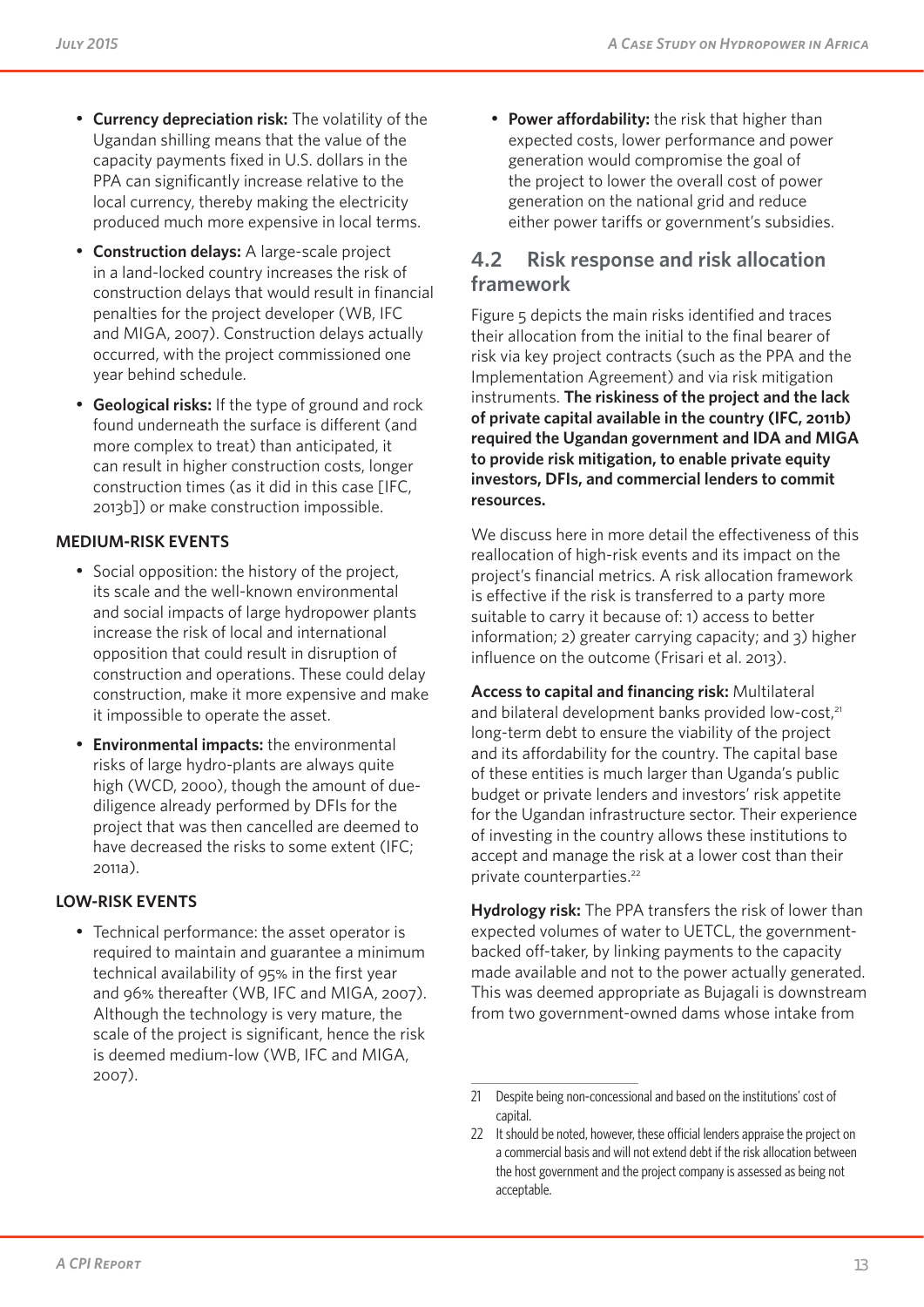

#### Figure 5: Bujagali Hydropower Risk Allocation Framework**<sup>1</sup>**

1 We categorize risk according to the three typical project finance stages: 1) Development and Construction: all the risks incurred before the project begins to operate, including risks related to project design, procurement, construction, and financing. 2) Operation: all the risks related to project output availability, operating and maintenance (O&M) costs, and revenues (delivery risks relative to the associated or expected benefits). 3) Outcome: risks related to not meeting public policy and investor objectives. They include the risk of not meeting renewable energy deployment and emissions reduction targets, of not lowering the country's cost of electricity or not increasing the reliability of its electricity supply.

Lake Victoria determines the amount of water that flows through Bujagali's turbines and hence the power that the latter generates.

Hydrology risk is also linked to climate change impacts on precipitations patterns (over which UETCL has no control). This climate change risk has been assessed and deemed minimal during the project lifetime, but, in our view, should be re-assessed for the whole life of the assets, given that at the end of the PPA term, the project would be transferred to the government and produce power at very low cost.<sup>23</sup>

**Political – off-taker risk:** The Ugandan government's guarantee, the political risk insurance offered by MIGA and the partial risk guarantee provided by IDA means that these organizations mitigate the significant risk<sup>24</sup> that the project's financial viability will be undermined by the off-taker's inability or unwillingness to pay the monthly capacity payments. DFIs have a much stronger influence on governments' contractual compliance than private companies, making these risk guarantees very effective (see next section for more details).

**Credit risk:** As the project's only revenues come from PPA payments, the risk that the project developer fails to pay back its loans is closely linked to political and off-taker risks. The risk is contractually borne by commercial lenders and DFIs through their loans and, for the commercial banks, mitigated by the IDA guarantees (PRG), as these cover them against certain

<sup>23</sup> The World Bank Group project appraisal document states, "The risk of climate change on the hydrology of Lake Victoria was taken into consideration: the conclusion of both the economic study and the Strategic/Sectoral, Social and Environmental Assessment (February 2007) under the Nile Basin Initiative, is that there will be no adverse effect on water release due to climate change during the life of the proposed project".

<sup>24</sup> IFC 2011 reports Uganda's political risk as "High". AON 2013 Political Risk Map highlights the following main risks: sovereign non-payment, political violence and interference increased by instability in neighboring countries, and weak infrastructure, energy in particular (AON, 2014).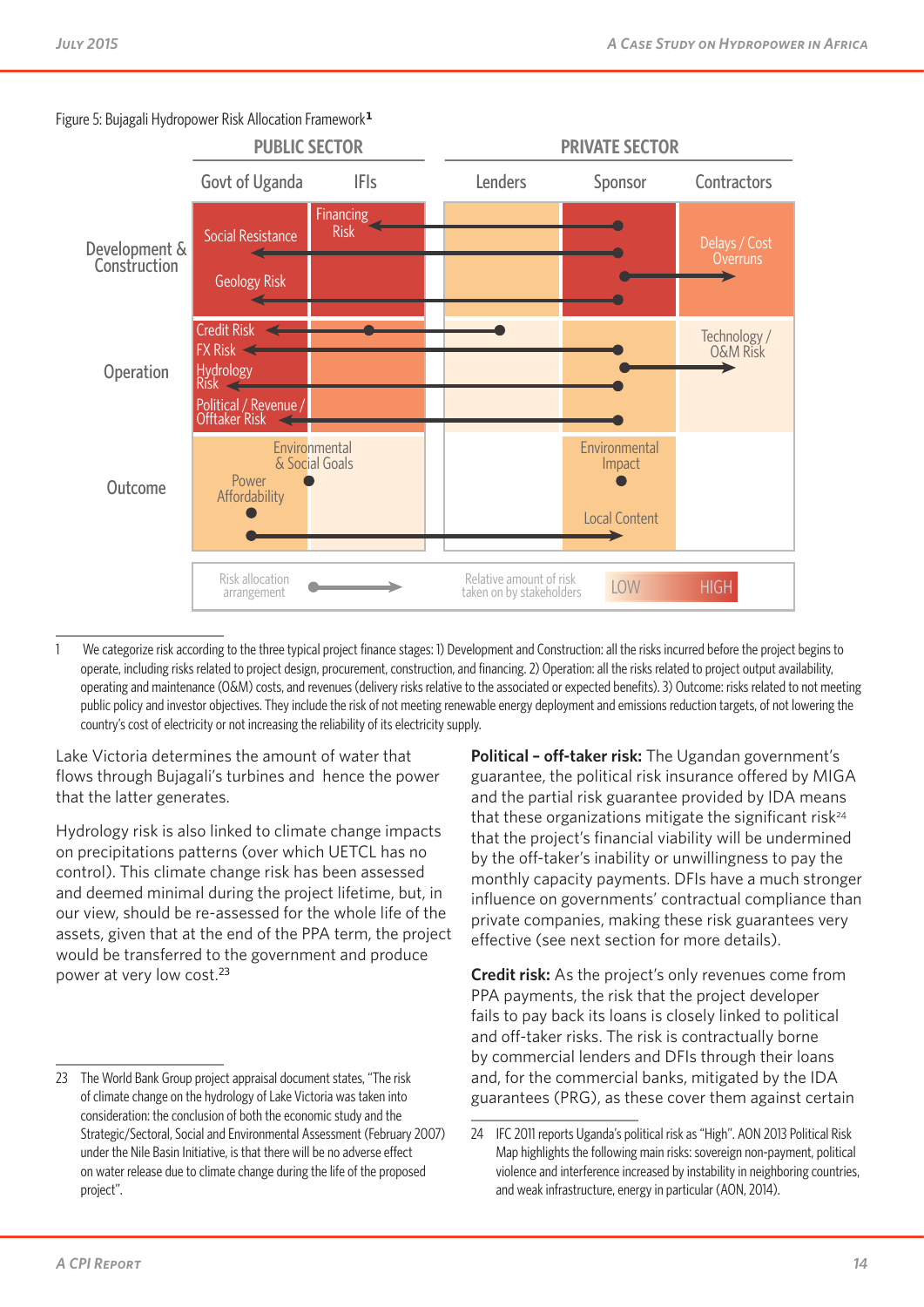government risks resulting in debt service default. However, the IDA PRG does not cover other commercial risks such as non-performance of the project company and resulting borrower default that remain with the lenders and DFIs.

**Currency depreciation risk:** Public entities can be considered in a better position to control their currency and manage its fluctuations than a private company, $25$ however, the impact of this risk on the project's costs (as seen by the government) could be substantial. Considering the plant displaces imported fossil fuels, this risk is not additional and represents, ultimately, a trade-off with more expensive local currency loans with much shorter maturities (and hence leading to a higher project generation tariff) and potentially in insufficient amounts to fund a project of this size and scale.

## **4.3 Impact of de-risking instruments on the project's financial profile**

The presence of risk guarantee instruments and financing provided by the World Bank Group proved essential in attracting private equity and debt investment. **On the debt side in particular, PRGs mobilized loans from commercial banks at maturities and interest rates comparable to development lenders: these terms allowed a reduction of the required initial tariff of at least 7% and up to 60%** (see Figure 6).<sup>26</sup> Building a scenario in which the debt from commercial banks is provided at more expensive terms and assuming unchanged **equity returns of 15%** (Section 3) and a **minimum debt service ratio of 1.3**; the tariff resulting from the simulated financial model (for the initial years until debt is repaid) would have **needed to be several times larger than the one estimated for the project.** For example, reducing commercial loans' maturities from 16 years to 10 years would require a tariff almost 30% higher to cover the debt service of the loans, while with maturities of 7 years, the tariff would have needed to be more than 50% higher than the agreed one. The effect of lower interest rates is less dramatic but still considerable, an average interest rate of 10% or 15% (at 15 years maturities) would have demanded a tariff increase of approximately 10%.

25 Especially in a country with undeveloped capital markets and very limited possibility to use financial instruments to hedge currency risks.

*PRGs managed to mobilize loans from commercial banks at terms that allowed a reduction of the required initial tariff of at least 7% and up to 60%* 

**The presence of several DFI lenders, together with the IDA PRG and MIGA PRI, reduced investors' perceived risks, and would limit any losses from a potential political risk event.** Several factors contribute to such de-risking:

- DFIs' control over significant finance flows to developing countries deters their governments from defaulting on their obligations
- DFIs' experience in mediating with both governments and the private sector to prevent political risk events from occurring
- DFIs' status as preferred creditors gives them preferential access to a country's foreign currency reserves and priority order in repayments of the loans (S&P, 2000)





<sup>26</sup> Data on financing terms for commercial lending to infrastructure and power projects in Africa at the time of Bujagali Hydropower financial closure is scarce. Fernstrom (2011) suggests a typical term of two years for commercial lending in Uganda, while Eberhard et al (2011) reports maximum maturities varying from 5 to 20 years and interest charges going up to 20% for some Sub-Saharan countries such as Zambia and Ghana.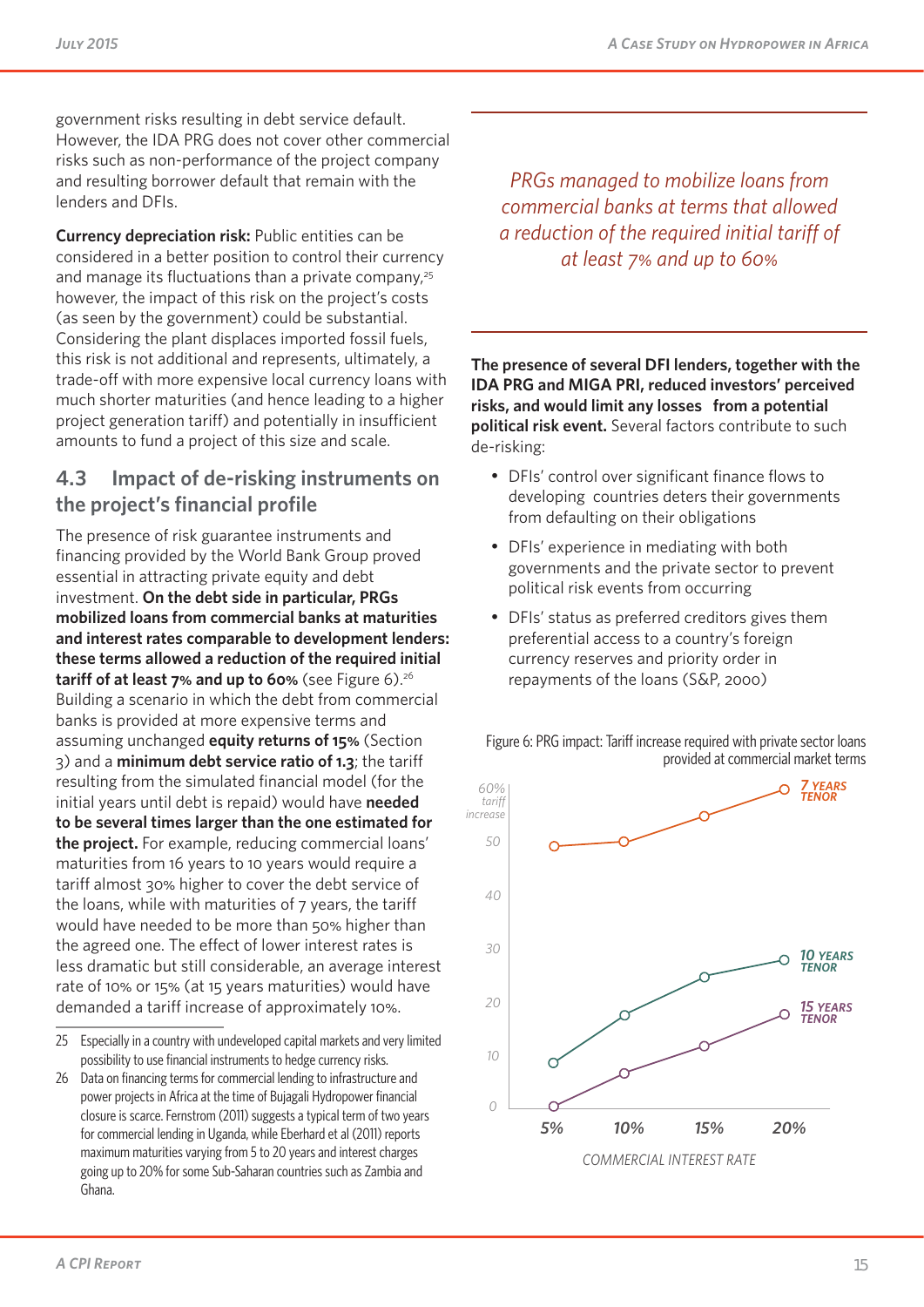**We have made a quantitative assessment of the eff ectiveness of risk mitigation instruments in mitigating the impact of political and policy risks on**  the overall financial performance of the project. To simplify the analysis, w**e consider only the risk of a "unilateral" PPA revision from the Government of Uganda because this is the sole source of revenue for the project and it is** the most important factor affecting its debt repayment and equity **performance**. 27

To capture the uncertainty around a risk event occurring and the outcome of risk mitigation efforts, we simulate the ability of the project to continue to remunerate debt and equity investors under different risk scenarios where the probability and magnitude of a PPA revision increases (more details in Annex 3).

To measure the effectiveness of each instrument individually and in combination, we simulate four different risk management strategies: 1) the use of only internal resources to manage risk; 2) the use of the PRG; 3) the use of the PRI; and  $4$ ) the combined use of both PRG and PRI. Figure 7 presents the impact of PPA revisions on debt investors under different risk management strategies. Figure 8 shows the impact of the same PPA revisions and risk management strategies on equity investors.

For debt investors, risk mitigation is effective if it improves the ability of the project to avoid debt default (frequency of default in Figure 7); while for equity investors, if its profitability is maintained even in presence of a risk event (expected net present value – or NPV - losses in Figure 8).



#### Figure 7: Risk mitigation impact on the probability of default

#### Figure 8: Risk mitigation impact on shareholders' returns



#### *Impact on Shareholder's Returns (avg. NPV loss after tax for Sithe)*

27 Risks covered by political risk insurance also include several other types of risk such asexpropriation, war and civil disturbance, transfer restriction and currency inconvertibility (MIGA, 2015).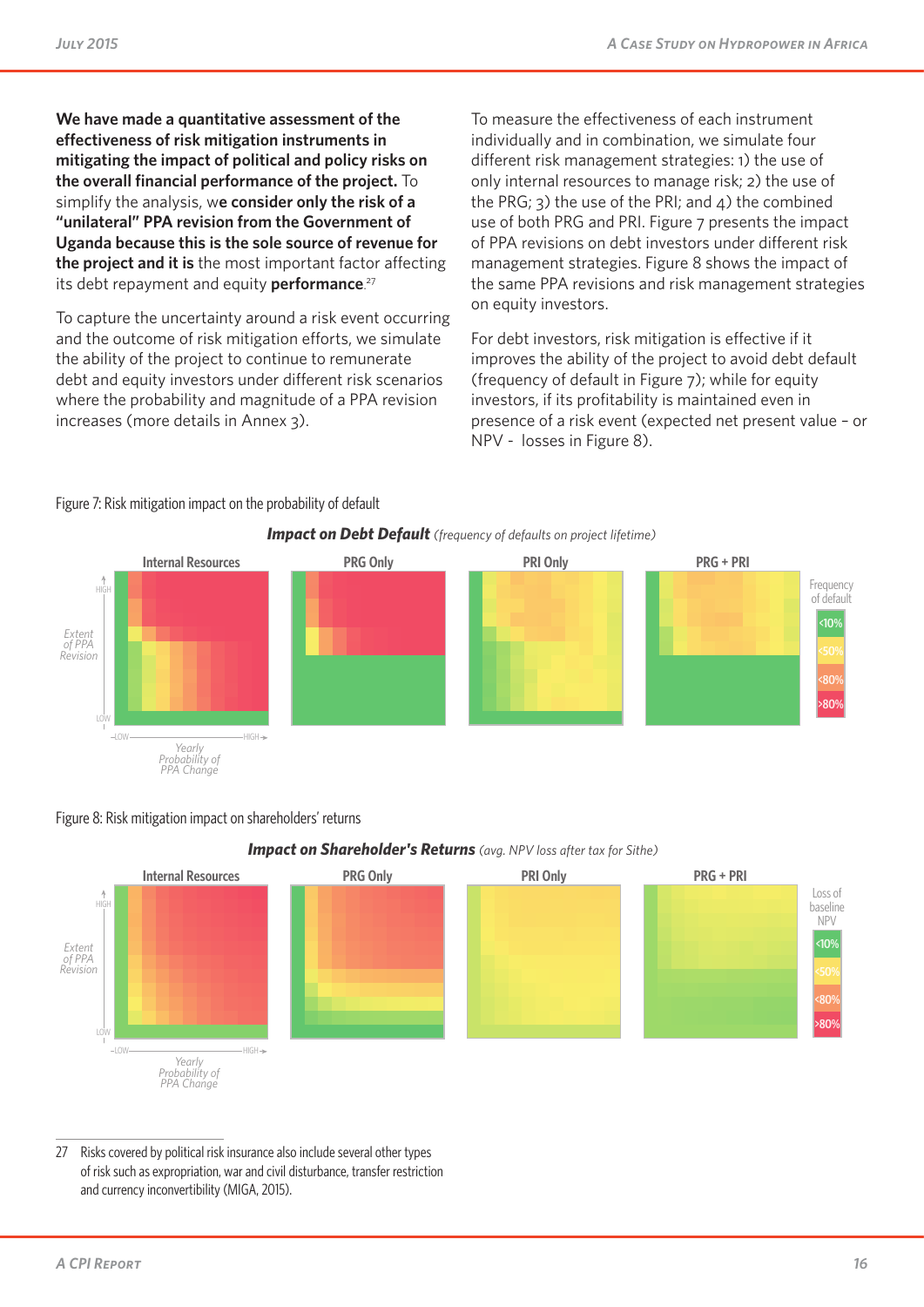The frequency of debt default and the losses for equity holders both increase rapidly when the probability of a PPA revision increases (moving towards the right end of each chart), as this is directly correlated to the proximity in which the political risk event is likely to occur. **Importantly, if the project company defaults on its debt repayments because of a PPA revision, then, under the terms of the WBG's risk mitigation instruments, IDA would repay the covered lenders on schedule, but the government would be liable to reimburse the WBG for any sums paid under the indemnity agreement. This is such a strong deterrent that PRGs have never been called by the relevant guaranteed entities (the commercial lenders in this case) since their inception.**

The financial ties between the World Bank Group and the host country can greatly improve the perceived risk profile of the project for both lenders (commercial and DFIs) and equity investors, as it would be fair to assume that, when adopting a strategy that includes PRGs and PRIs, the probability of PPA revision can be significantly reduced. In graphical terms, this change of risk perception would translate in moving horizontally towards the left of the charts in Figure 7 and 8, with a clear improvement of the risk perception for private lenders and shareholders, as both expected NPV losses and frequency of defaults are greatly reduced.

**Impact of IDA PRG: PRG's ability to enable longer debt tenors mitigates the impacts of political risk on both the project debt performance, and shareholders' returns.** The level set for the tariff represents the first level of protection, as, in our simulations, it provides revenues that allow its sponsors to meet their debt repayments even in the case of the PPA being revised downwards by up to 50%.

Its cost is however covered by the power consumer through the electricity tariff or by the public budget if electricity is subsidized by the government. As seen above, by facilitating commercial loans at longer maturities, the PRG allows such a buffer to be maintained with a tariff (hence at a cost) significantly lower than would have been otherwise (see Figure 6 for more details). However, once revenues are reduced to a point where the project company cannot service all its debt, the guarantee by itself may be unable to prevent the lenders putting the project in default,<sup>28</sup>

but would enable commercial loans to continue to be paid on schedule. In such instances, with the PRG eventually called, *covered* lenders would be paid in full, while the government would be liable towards IDA under the indemnity agreement for any amounts paid by IDA to the commercial lenders under its guarantee (WB, IFC and MIGA, 2007). As discussed in Annex 3, such liability represents such a strong deterrent factor for the government that, so far, PRGs have never been called. In contrast, uncovered lenders would rely on either a subsequent renegotiation of the PPA to reestablish the project revenue to acceptable levels or on the enforcement of their security package (e.g. sale of assets, sale of shares in the project company, termination payments that may be due from the government) as the only means to recover their loans.

**Impact of MIGA PRI: The PRI can reduce losses by more than 70% in high-risk scenarios, as higher risk perceptions justify the instrument's cost for equity holders.**29 MIGA PRI more than halves the expected losses to NPV compared to a strategy which excludes the use of WBG risk mitigation instruments. Given its annual premium of around 1/1.25% – entirely borne in this case by equity holder Sithe Global – its contribution increases markedly as the probability of a PPA change increases: from reducing equity losses by 5% in low risk scenarios, to more than 70% reduction in high risk scenarios. In these simulations, the PRI is economically beneficial when expected probabilities of PPA revision are higher than 5% or the magnitudes of PPA revisions are above 30% (Figure 8).<sup>30</sup> Furthermore, while covering only a portion of equity assets, MIGA's deterrence factor and mediation capabilities, as long as they discourage governments to repeal their contracted obligations, could be able to enhance the financial performance of the entire project, including its credit performance. MIGA's track record in being able to solve disputes by negotiating with governments significantly improves the credit profile of the project, whose frequency of default is reduced by a half with the involvement of MIGA: MIGA has paid only six claims from 90 successfully resolved disputes (MIGA, 2011a). **However, in the event of a substantial PPA change, the provision of MIGA PRI might be insufficient to prevent debt default.** 

<sup>28</sup> Payments from the PRG can actually start before a project is declared in default, hence avoiding the default itself. However, when the PRG covers only a portion of the debt (as for the example of Bujagali), those early payments cannot prevent other (uncovered) lenders from placing the project in default.

<sup>29</sup> This is confirmed by MIGA's higher share in of the PRI market in emerging and high risk countries below investment grade rating (MIGA, 2015).

<sup>30</sup> In general if the PPA change involves minor changes, and if the project is still remunerative for the developer, the client would refrain anyway from contacting MIGA and going into arbitration to avoid clashes with the government (Kimber, 2014).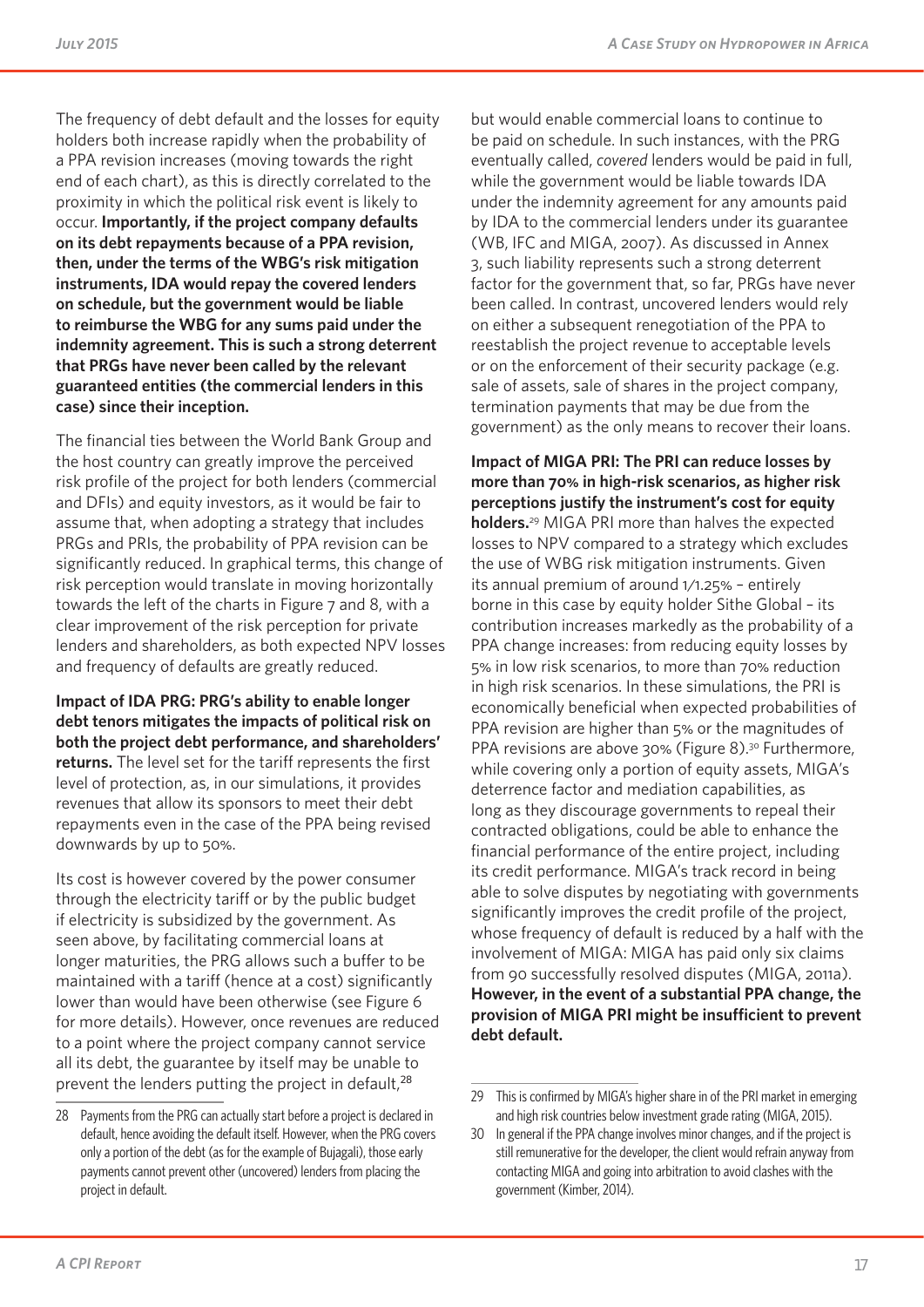Without any provisional pay outs from the agency to support the project while the agency mediates with the government, the occurrence of default in such situations depends only on the project sponsor's ability to compensate revenues shortfalls until mediations are completed.

**The combined use of PRG and PRI allows synergies by lowering transaction costs and further improving expected returns for lenders and equity providers**. 31 By leveraging skills available across its multiple agencies the World Bank reduced transaction costs for Bujagali Hydropower, saving on financial, environmental and social impact assessments. The effectiveness of the complimentary coverage could be improved by mainstreaming efforts to support projects' liquidity needs while the instrument providers attempt to mediate with national authorities. On this side, we note that since the time the financing for the Bujagali project was completed two sets of instruments have been launched: PRGs are available to cover commercial banks issuing a letter of credit to the lenders, while MIGA can offer coverage (at the request of the investor) of temporary business interruption. In both cases, the instruments provide coverage for short time frames (1 to 3 months), typically associated with the off-taker experiencing liquidity issues or political risks events that can be solved in short time frames (e.g. temporary business interruptions). While such time horizons are significantly shorter than the time typically required for mediations with governments (from MIGA's track record this time can extend up to 2 years at times), these instruments are clearly an improvement of the effectiveness of coverage in those situations where a solution can be found quickly and the project can be kept running.

<sup>31</sup> It's not possible to conduct a detailed efficiency analysis on the use of public money with the data available. We note here, however, that while the use of both PRG and PRI implies a higher engagement of public resources, savings in transaction costs and, more importantly, the lower tariff that the public off-taker would need to pay compensate this effect and represent a gain in efficiency.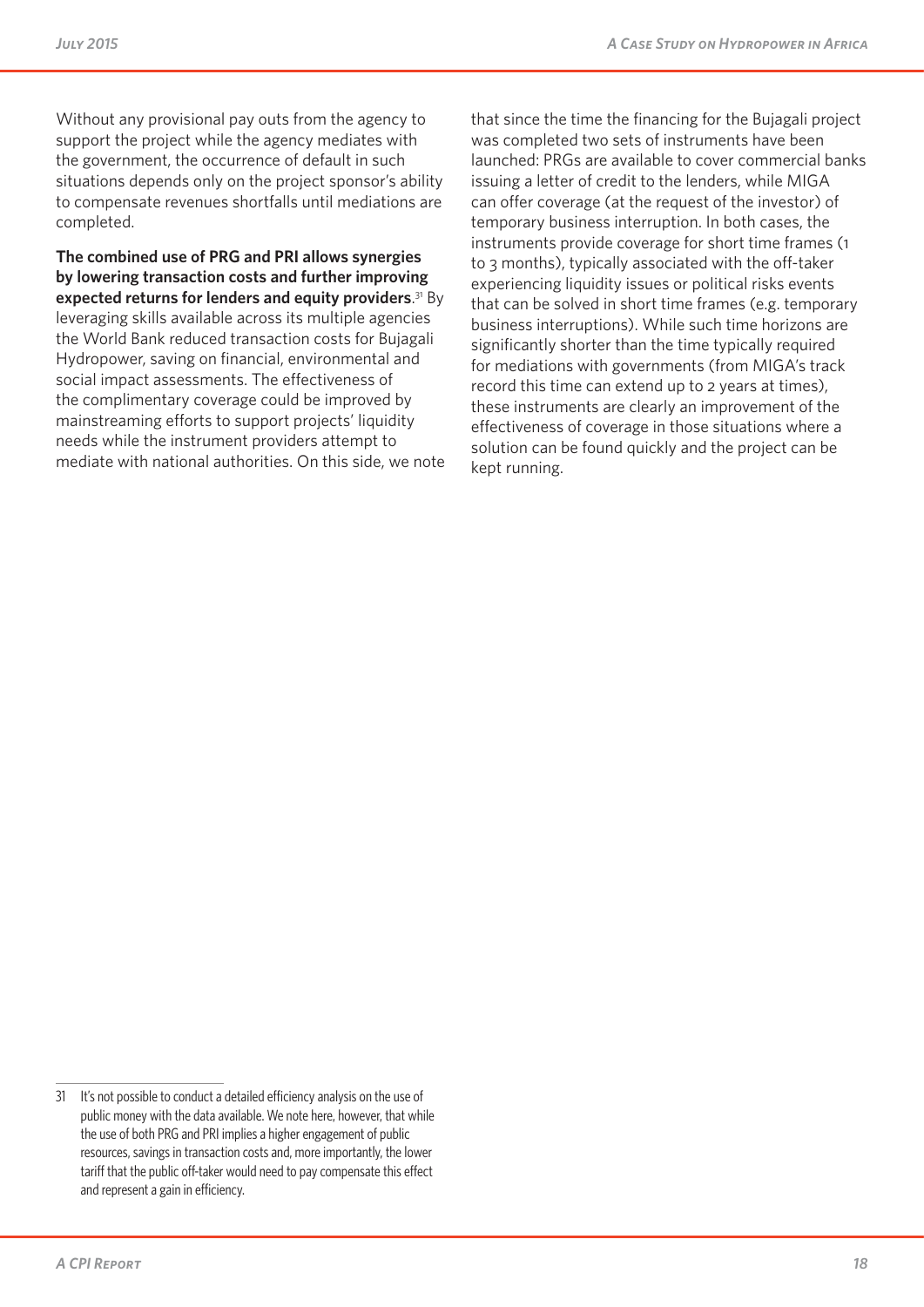## **5. Effectiveness, Replication and Scalability of the Financial Structure**

- **The involvement of several DFIs and a combination of risk mitigation tools unlocked the largest mobilization of private resources among hydropower plants in Africa so far;**
- **The complexity of agreements related to Bujagali did not slow project development down it reached financial closure in less time than most comparable hydropower projects in the region;**
- **The World Bank Group has used such a structure to finance projects on just five other occasions.**  The high transaction costs associated with the structure mean its use is only justified for very few large projects that are also deemed highly critical by a country's government;
- **The ongoing modernization of the World Bank's guarantee policies and the launch of new instruments by MIGA** provide an opportunity to improve the replicability of the model and **greatly increase its market potential to eventually include smaller scale installations in solar and wind technologies**

In this section, we assess the effectiveness of the overall financial structure of Bujagali Hydropower in mobilizing private capital while ensuring construction and commissioning occur in a timely fashion; and the potential for its replication within the World Bank Group's / DFIs' portfolio of projects.

### **5.1 Effectiveness of the project's financial structure**

**To assess the effectiveness of** the project's financing **– in terms of private capital mobilized and time to financial closure –** we compared **its financial structure and performance** to ten **large-scale hydropower projects**<sup>32</sup> **financed in Africa between 2005 and 2013,** for which sufficient data is available (Table 3). Effectiveness is measured using the following indicators:

- The overall amount of financing mobilized beyond national governments' budgets - an important measure of effectiveness in countries with fast-growing energy demand and limited public funds to meet it.
- The share of private investment mobilized compared to public finance, an indication of whether public institutions are driving private engagement effectively.
- The time required to complete the financing package – important because delays can drive up the costs for developers and make investment less attractive.

In this data sample, we identify three main types of financing models for hydropower in Africa to compare with the financing of Bujagali: two models combining private investors with international public finance (development financial institutions - DFIs - in one case, and export credit agencies -ECAs - in the other), and a model using national public resources only.

*The amount of private debt unlocked by risk instruments provided by the World Bank Group in Bujagali is unprecedented for Sub-Saharan Africa's projects*

This cross-sectional comparison offers the following three insights:

#### **First, the amount of private debt in Bujagali is unprecedented for Sub-Saharan Africa's projects**

(Eberhard et al. 2011) – for both commercial lenders and DFIs. The participation of both DFIs and ECAs to hydropower projects is typically associated with higher levels of leverage in the projects (with debt covering up to 80% of investment costs), compared to traditional forms of financing, mostly based on equity from national governments (adopted particularly in the past in Africa). However, as shown in Figure 9, in such projects the debt is provided by lenders from the public sector (e.g. DFIs), as commercial lenders' risk tolerance is usually too small to include large infrastructure projects in low income countries.

<sup>32</sup> This sample includes both greenfield and expansion projects with a minimum capacity threshold of 50 MW.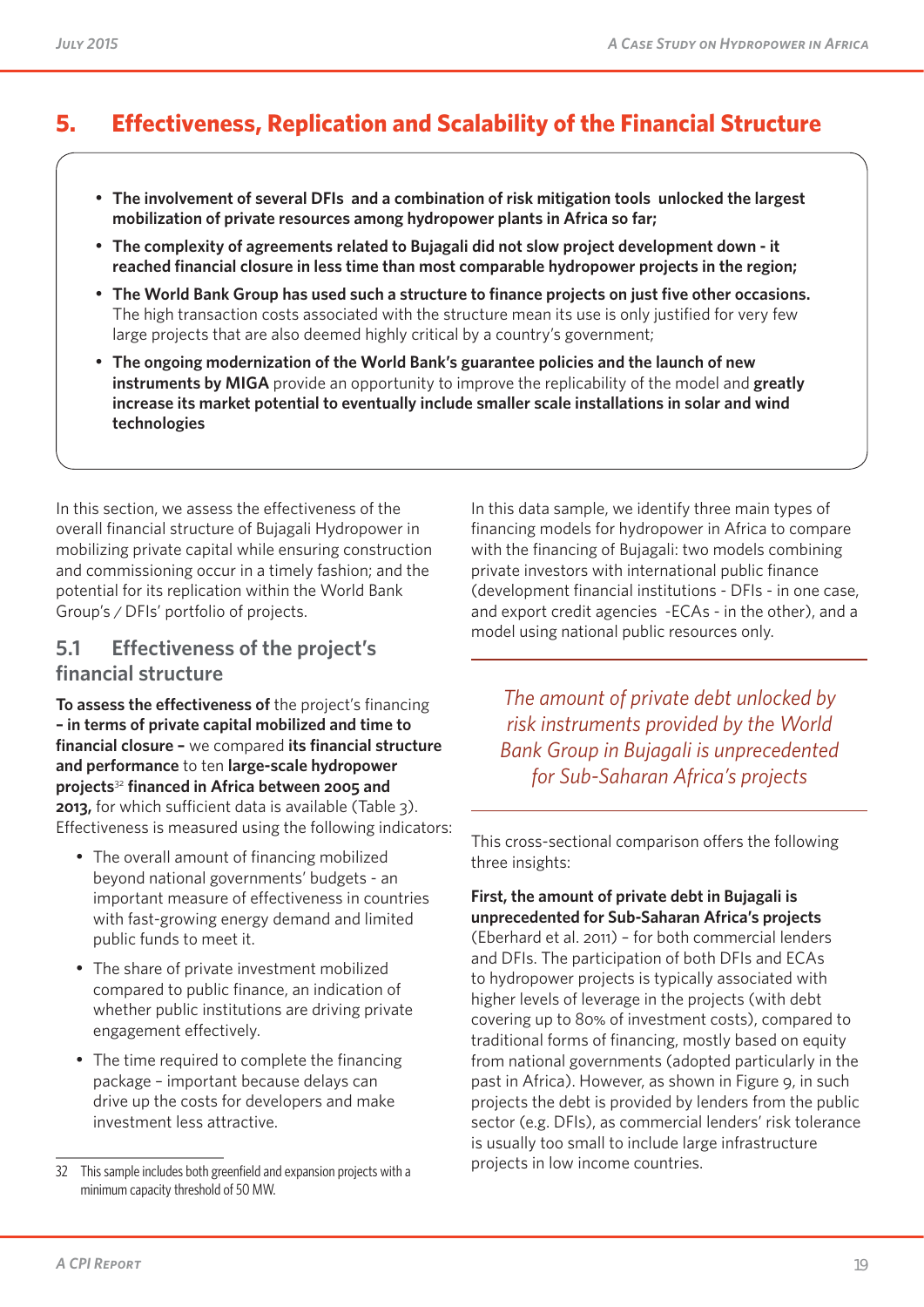| <b>INFRASTRUCTURE PROJECT</b>      | <b>TECHNOLOGY</b><br><b>TYPE</b> | <b>HOST</b><br><b>COUNTRY</b> | <b>STATUS OF</b><br><b>PROJECT</b> | <b>MW</b> | <b>FINANCING DATE</b> |  |  |
|------------------------------------|----------------------------------|-------------------------------|------------------------------------|-----------|-----------------------|--|--|
| Bujagali Hydropower                | Hydro - Run of River             | Uganda                        | Operational                        | 250       | Dec, 2007             |  |  |
| Itezhi Tezhi Hydro Power           | Hydro - Reservoir<br>(Expansion) | Zambia                        | <b>Under Construction</b>          | 120       | Oct, 2013             |  |  |
| Gilgel Gibe III Power Station      | Hydro - Reservoir                | Ethiopia                      | <b>Under Construction</b>          | 1870      | May, 2010             |  |  |
| Finchaa Amarti Neshe Power Station | Hydro - Reservoir                | Ethiopia                      | Operational                        | 97        | Sep, 2007             |  |  |
| Memve'ele Power Station            | Hydro - Reservoir                | Cameroon                      | <b>Under Construction</b>          | 200       | May, 2011             |  |  |
| <b>Bui Power Station</b>           | Hydro - Reservoir                | Ghana                         | Operational                        | 400       | Sep, 2008             |  |  |
| <b>Beles Power Station</b>         | Hydro - Run of River             | Ethiopia                      | Operational                        | 460       | July, 2005            |  |  |
| Merowe Power Station               | Hydro - Reservoir                | Sudan                         | Operational                        | 1250      | Sep, 2008             |  |  |
| Capanda Dam                        | Hydro - Reservoir                | Angola                        | Operational                        | 520       | July, 2005            |  |  |
| Kiira Power Station                | Hydro - Reservoir<br>(Expansion) | Uganda                        | Operational                        | 200       | <b>July, 2011</b>     |  |  |
| Sondu Miriu Hydro Power            | Hydro - Run of River             | Kenya                         | Operational                        | 60        | Nov, 2004             |  |  |

Table 3: Large Hydropower Plants financed in Africa between 2005 and 2013

**Second, by combining resources from private sponsors with DFI financing and risk mitigation tools, Bujagali's financial structure enabled the largest mobilization of private resources among comparable hydro projects in the region (considering equity sponsors and commercial lenders).** The project is one of the few financed by the private sector, **mobilizing almost USD 1 of private capital investment for every USD** 

Figure 9: Private sector finance in hydropower projects in Africa



Note: in the figure, private resources include only investment resources from commercial lenders and private equity sponsors. Loans from DFIs are considered of a public nature.

**2 of public financing committed, in a sector usually dominated by projects funded with public resources only.** Despite hydropower being an established technology, few projects in Africa are financed without the overwhelming financial engagement of the public sector, either as national public equity investor or as international foreign debt provider (Figure 9).

**Third, despite the complexity of transactions usually associated with the deployment of guarantees and risk mitigation instruments, the financial structure in Bujagali didn't require more time to reach financial closure as for comparable projects (for technology, size and location).**

A comparison with a sample of large scale hydropower projects operating in Africa since 2005 suggests that lengthy negotiations to reach financial closure have been very common for this technology regardless of the financing model adopted - see Figure 10.<sup>33</sup> These long lead times have often been related to delays caused by a variety of factors that the financial structure in Bujagali managed to avoid: changes in laws affecting the PPAs (the Itezhi

<sup>33</sup> Bujagali benefitted from some development work performed during the first attempt to develop the project, however, we have not included in the comparison the length of those negotiations as the project was cancelled and restarted with several new actors a few years later. Also the detail on which activities of the first phase were salvaged is not available.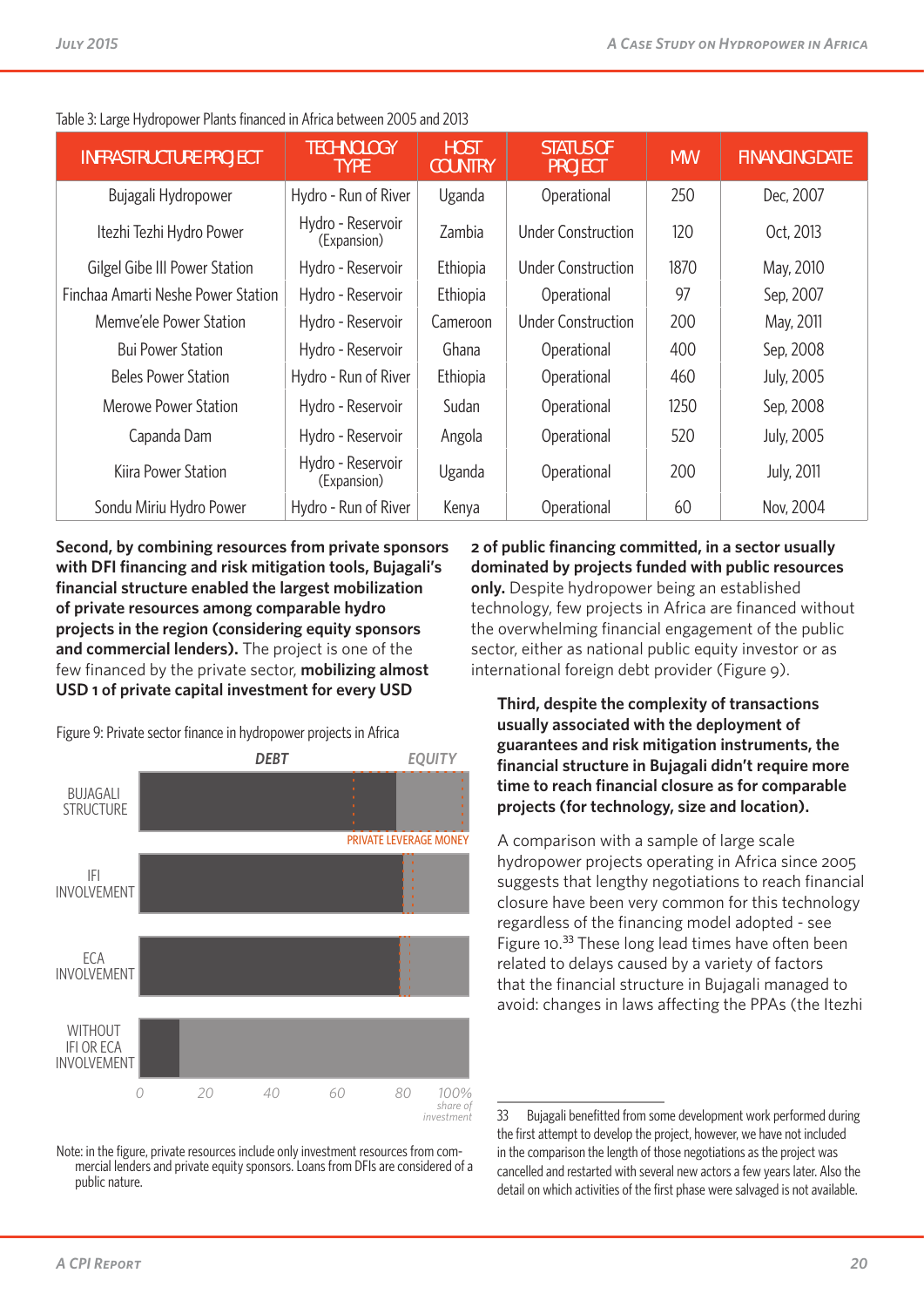

#### Figure 10: Time to financial closure for large hydropower projects in Africa

Tezhi Hydro Power project in Zambia<sup>34</sup> among those financed with DFIs' and ECAs' support); institutional, governance, social and environmental concerns impacting on the participation of key actors in the project (Sondu Miriu Hydro Power Project in Kenya)35; contractor performance (Kiira Power Station in Uganda financed with IDA loans to the government $)$ <sup>36</sup>, local funding shortages, and wars (Capanda project in Angola funded completely with national public finance) 37.

- 35 In the Sondu Miriu Hydro Power Project in Kenya, the Export Credit Agency JBIC initially withdrew from the funding due to institutional and governance concerns raised by financiers and by Africa Water Network and Climate Network Africa related to habitat loss due to the construction of the tunnel, and effects on health of the local residents. Social and environmental concerns were subsequently mitigated, and JBIC resumed financing in 2004 (UNFCCC, 2007).
- 36 Defects noted during commissioning tests of the Kiira Power Station in Uganda delayed commercial operation of the units by about 2.5 years (WB, 2009).
- 37 The Capanda project in Angola was supposed to start generating power in December 1993. However, the dam was attacked, occupied and damaged by rebels twice (1992-1994, and 1999-2000). Rehabilitation started in 1999 and construction was finally resumed in 2000 (International Rivers. 2010).

## **5.2 The replication and scalability of the Bujagali financial model**

Despite an increase of their usage in the recent years, guarantees still represent a very small fraction of DFI's activity: ODI estimates that in 2013, across the seven main multilateral banks, guarantees represented only 4.5% of total financing (Humphrey and Prizzon, 2014).

World Bank Group institutions have jointly supported the issuance of guarantee instruments only in just over 20 projects, mostly in the energy sector but also to a lesser extent the transport, manufacturing, and financing sectors (see Annex 4). IBRD, IDA and MIGA have typically provided risk coverage, with the IFC, acting as lenders to increase the amount of financing available to projects (IEG, 2009). Nevertheless, **the combination of a MIGA PRI, WB guarantees and financing seen in Bujagali Hydropower have been applied to seven projects only, all in the energy sector and all very large projects** (see Table 4). This limited replication is certainly due to only a few projects justifying the deployment of resources that such financial structure comprises – however, our analysis also indicates that high transaction costs are a significant constraint on demand, while the instruments' current design and the operation policies within DFIs have constrained their supply.

### **5.2.1 CONSTRAINTS TO GUARANTEES DEMAND**

**High transaction costs limit developers' demand for DFIs' risk mitigation instruments to large, high risk projects that involve significant upfront investments** (averaging USD 900 million if we exclude the privatization project in Table 4) **and, for their scale and complexity, require more than a single WBG agency to provide full risk coverage (IEG, 2009)**. 38 They are large-scale infrastructure projects and therefore highly sensitive to political interference relying as they do on power sector regulation and long-term offtaker agreements with state-owned utilities. In such instances, the use of explicit governments' counterguarantees and the backing of the World Bank are seen as critical to mobilize private capital (WB, 2012a).

<sup>34</sup> In Zambia, a statutory instrument stating that all deals between Zambian entities should be priced in local currency stalled negotiations delaying the signing of the PPA for the Itezhi Tezhi Hydro Power project. The deal became possible after the PPA was no longer categorized as a domestic transaction (Project Finance, 2013).

<sup>38</sup> Additional complexity comes from the cross-border nature of some of these initiatives. See e.g. the Nam Theun 2 project in Lao PDR, with most of the off-take occurring in Thailand, and the West Africa Pipeline, involving Nigeria, Benin, Togo, and Ghana (IEG, 2009).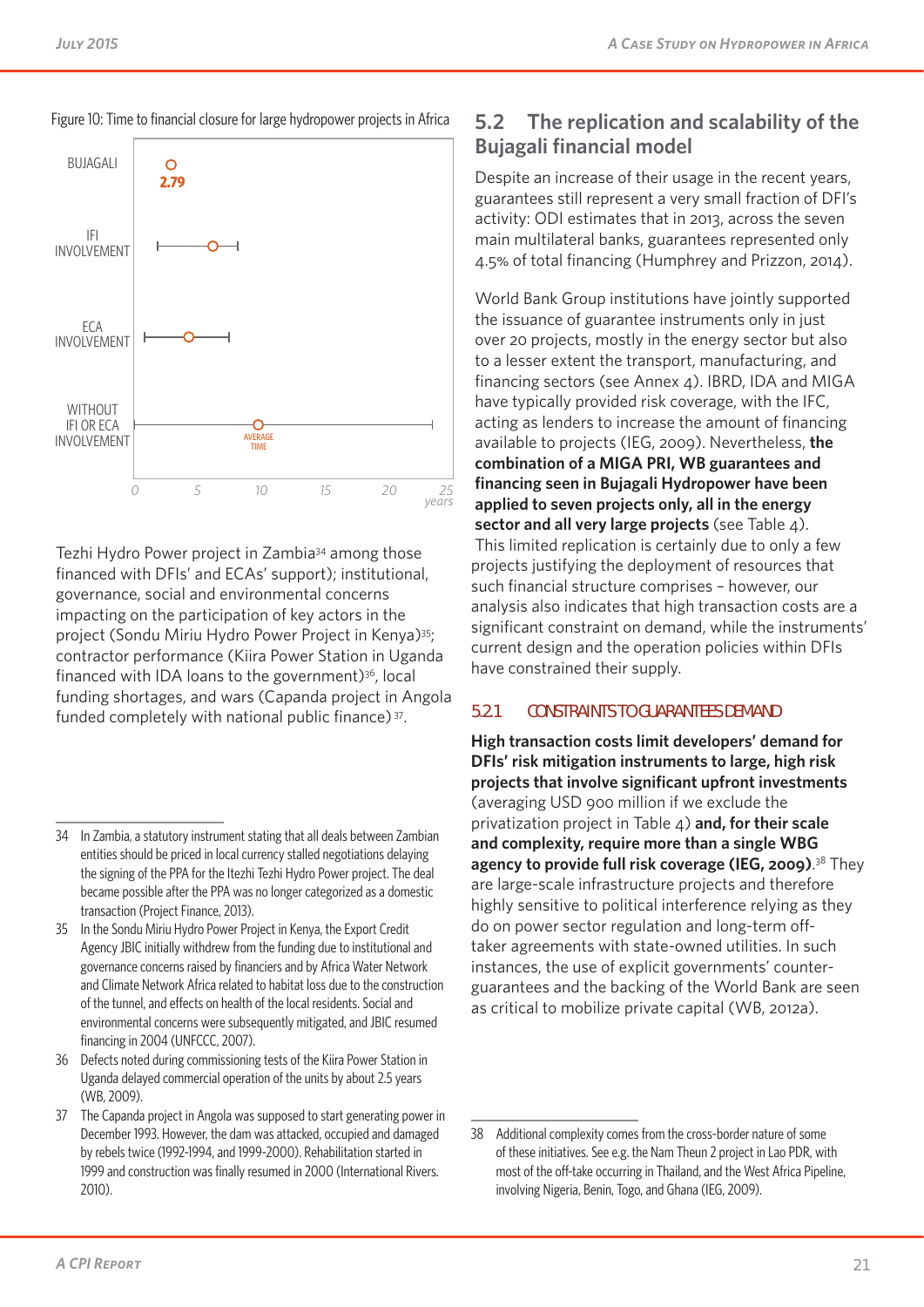Table 4: Joint cooperation of WBG institution on risk mitigation through guarantees, 1994-2011

| <b>PROJECT</b>                                | <b>COUNTRY</b> | <b>YEAR OF</b><br><b>GUARANTEE</b><br><b>ISSUING BY</b><br><b>WBG</b> | <b>PROJECT</b><br><b>VALUE</b><br>(USD M) | <b>SUBSECTOR</b>                         | <b>IBRD / IDA</b>             | <b>IFC</b>                                              | <b>MIGA</b>  |  |
|-----------------------------------------------|----------------|-----------------------------------------------------------------------|-------------------------------------------|------------------------------------------|-------------------------------|---------------------------------------------------------|--------------|--|
| S. African<br>Regional Gas<br>Project (SASOL) | Mozambique     | 2003                                                                  | 721                                       | Oil & Gas                                | USD 20m & USD<br>10m PRGs     | USD 18.5 m Equity                                       | USD 72m PRI  |  |
| West Africa Gas<br>Pipeline                   | West Africa    | 2004                                                                  | 590                                       | Oil & Gas                                | USD 50m PRG                   |                                                         | USD 75m PRI  |  |
| Nam Theun 2<br>Hydropower                     | Lao PDR        | 2005                                                                  | 1450                                      | Hydropower                               | USD 42m PRG;<br>USD 20m Grant |                                                         | USD 91m PRI  |  |
| <b>Umeme Power</b><br>Project                 | Uganda         | 2006                                                                  | 84                                        | Power<br>distribution<br>(Privatization) | USD 5.5m PRG;<br>USD 11m Loan | USD 25m A Loan                                          | USD 40m PR   |  |
| Bujagali<br>Hydropower                        | Uganda         | 2007                                                                  | 904                                       | Hydropower                               | USD 115m PRG                  | USD 100m A Loan;<br>USD 30m C Loan                      | USD 115m PRI |  |
| <b>Thika Power</b>                            | Kenya          | 2012                                                                  | 146                                       | Oil & Thermal                            | USD 45m                       | USD 36m A Loan                                          | USD 61.5m    |  |
| <b>Gulf Power</b>                             | Kenya          | 2014                                                                  | 108                                       | 0il                                      | USD 44m                       | USD 21.6m A Loan;<br>USD 27m B Loan;<br>USD 5.4m C Loan | USD 27.9m    |  |

#### **5.2.2 CONSTRAINTS ON GUARANTEES SUPPLY**

Previously, WBG saw guarantees as a last-resort solution, to be deployed only after market tools and MIGA and IFC instruments have been exhausted (WB, 2012a). Furthermore, guarantees could be issued only for projects highly dependent on government support, and would need a distinct approach and separate treatment.

The WBG has now modernized its policies for the provision of its guarantees, following an internal review that reported the tool as under-utilized (IEG, 2009) and a public consultation on what had been limiting demand from investors (WB, 2012b). We highlight here the **key changes to the governance of its guarantee instruments** that may significantly increase their uptake to include also smaller-sized and innovative projects (WB, 2013b):

• **Extend access to guarantees to all International Bank for Reconstruction and Development (IBRD) and IDA countries;** previously some of the guarantees were not available to IDA countries;

- **Make guarantees' policies similar to those for loans and other financing tools,** and integrate them with other financing and development tools. Guarantees will then become an easily accessed option within the same financing policy framework;
- **Allow guarantees to be applied to programs or a series of projects,** so as to lower transaction costs for each financing event and to make small projects eligible;
- **Allow guarantees to be used for additional financing needs,** enabling guarantees to also be used for ongoing investment projects, thus filling financing gaps;
- **Promote flexibility** of the instrument and lift operational limitations to its use.

An example of the implementation of such new policies is the recently approved project to provide a **series of IDA partial risk guarantees** for a total of USD 160 million to support the financing of several small scale private hydropower projects with a maximum capacity of 20 MW in Uganda (WB, 2014c).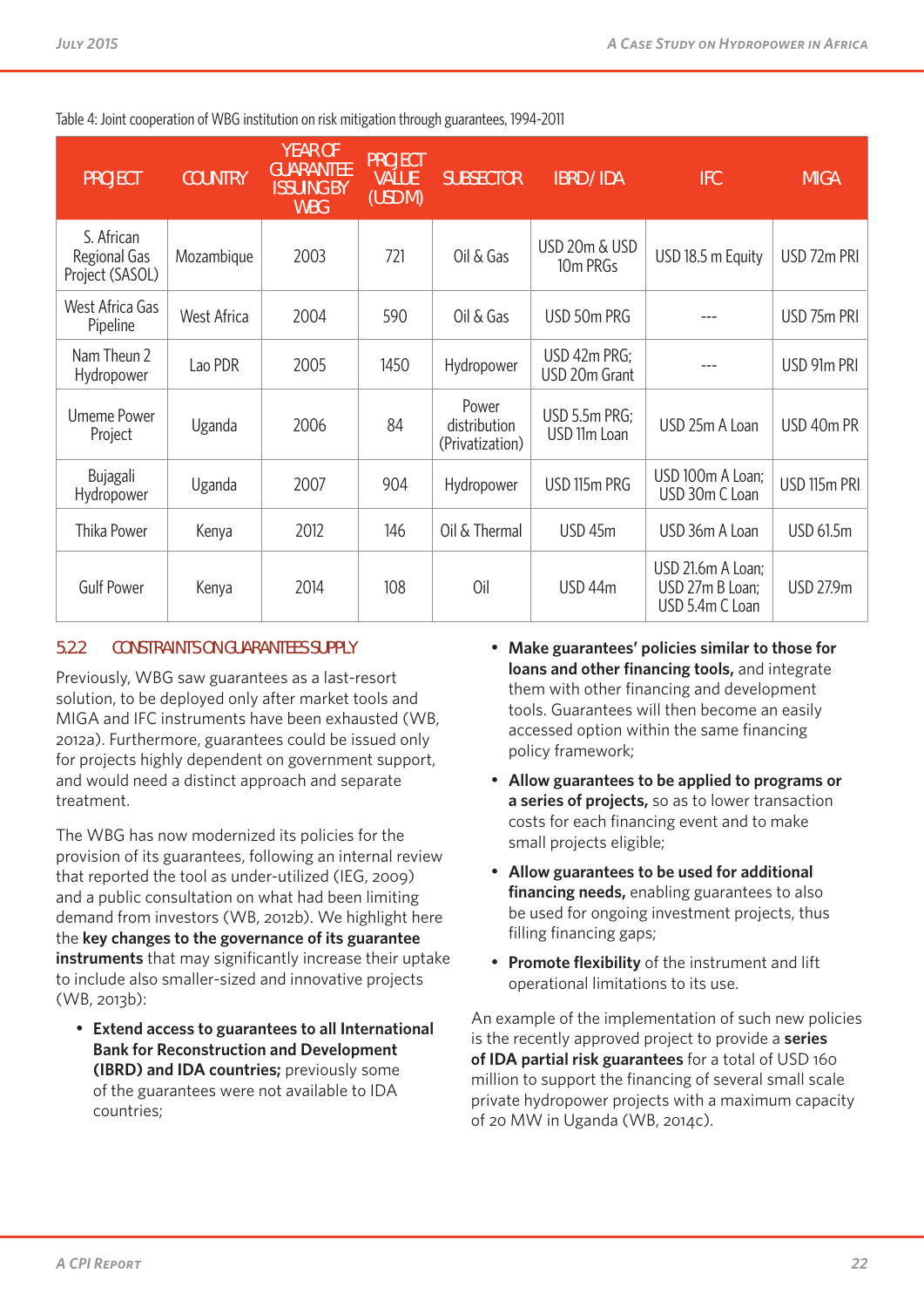



Source: IEA 2013, CPI

The guarantees would be provided either directly to commercial lenders, or via an umbrella agreement with a single commercial bank issuing letter of credits to each project, under standardized PPA and implementation agreements.

**MIGA has also made significant changes** to its policies and products, pursuing (among others) two specific strategic goals for the period from 2015 to 2017: "maximizing development impact by increasing collaboration with the WBG institutions", and "increased investments in complex projects, including infrastructure" (MIGA, 2015). In particular, in 2012,

**MIGA launched the Non-Honoring of Sovereign Financial Obligations (NHSFO)** product with the aim to provide clients with protection against sovereign institutions that do not honor their financial obligations, without first requiring them to obtain an arbitral award (unlike for the Breach of Contract coverage) and hence reducing significantly the time needed to obtain a claim payment. Although this product is applicable only to "unconditional39 sovereign obligations" and provides less robust coverage given the lack of the internationally binding arbitration award, it has generated most of the growth of MIGA's portfolio, especially from private lenders and financial investors (MIGA, 2015). Beside the **increased timeliness of the claims determination period and payment of claims, such products have been designed to provide lenders with capital relief under BASEL II regulations;** hence allowing these banks to extend their borrowing capacity and to reduce the amount of capital they need to keep against their loans (MIGA, 2012c).

It is difficult and premature to estimate how much these changes will increase the uptake of risk mitigation instruments. However, it's possible to assess how the size of the potential market could change following the greater flexibility of these tools, until now mainly confined by their high transaction costs to large scale hydropower and (possibly) geothermal projects. Considering new renewable energy installations expected by the International Energy Agency (IEA, 2013) until 2035 under the New Policies Scenarios, we estimate that **the annual market potential could triple from 497GW of new installations in non-OECD countries of large hydro and larger geothermal only, to almost 1,500 GW when smaller hydro and geothermal installations as well as wind, industrial and utility solar PV and concentrated solar power are considered** (Figure 11).

<sup>39</sup> MIGA defines the unconditional obligation as the situation in which "there are no grounds on which the sovereign could defend legally against the fact that the obligation is due" (MIGA, 2012c).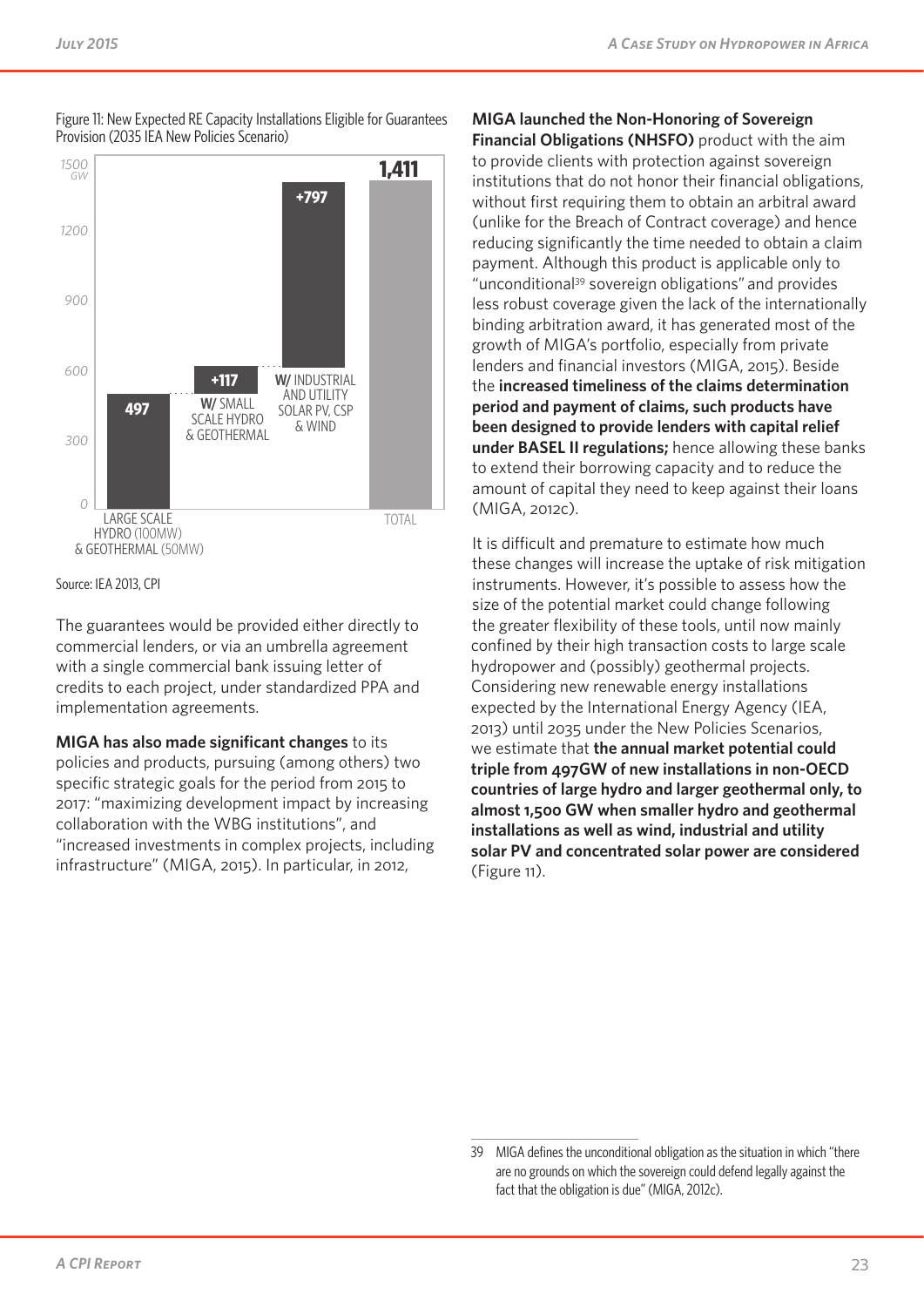## **6. Conclusions**

Evidence is growing of the effectiveness of risk mitigation instruments provided by public financial institutions for mitigating risks and mobilizing private capital in the financing of infrastructure in high risk environments. However, several studies show they are underutilized in particular for low-carbon assets.

We analysed the financial structure of the 250MW Bujagali Hydropower Project in Uganda - a largescale, low-carbon project in a high-risk environment that attracted an unprecedented amount of private investment in a low income country. This analysis does not aim to evaluate the overall economic, social and environmental impacts of the Bujagali project.<sup>40</sup> Instead, it examines the impact of such risk mitigation instruments on the cost of the power produced, the amount of private finance mobilized and the terms (cost and maturity) at which this private capital has been provided.

Our analysis of the effectiveness of risk coverage provided by partial risk guarantees (PRG) from the International Development Association (IDA) and political risk insurance from Multilateral Investment Guarantee Agency (MIGA) on the project shows **the instruments, used on their own or combined together, clearly reduce the expected impact of a risk event** on both the project's ability to pay its debt obligations on schedule, and investors' final remuneration. Importantly, **the WBG's successful history of ensuring countries do not repeal their obligations, supported by its efforts to better understand sector needs, its country relationships and its indemnity agreements with governments, significantly reduces the probability of such events.** 

**Coupled with the preferred creditor status typically enjoyed by DFIs, these factors significantly increased risk coverage effectiveness and helped mobilize financing for the project.**

Furthermore, by offering an effective coverage of key risks (e.g. political, counterparty, off-taker) these **risk mitigation tools also reduced the project's cost of capital, hence the cost of the generated power for the public budget.**

Despite their effectiveness, **these risk management tools have shown limited replication potential to date, having been used only for a handful projects by the WBG, and representing in aggregate only 4.5% of total financing by the largest six multilateral DFIs. Both demand and supply side constraints seem to be limiting their application only to very large projects.** Recent changes to WBG policies for risk mitigation instruments could potentially improve their replication potential. The World Bank has recently completed a modernization effort of its guarantee products, aimed to reduce the transaction costs and the complexity involved with their provision to facilitate their use, including flexible payment guarantees to directly address payment risks and a guarantee series for standardized projects, small and big. MIGA too is increasing its collaboration with other WBG institutions and has increased its commitment to complex infrastructure projects. At the same time, a new product (Non-Honoring Sovereign Financial Obligations) now aims to provide more timely coverage to clients.

<sup>40</sup> The project has been the subject of significant debate and criticism. For a summary of the controversies linked to the project in the late 90s see Annex 2.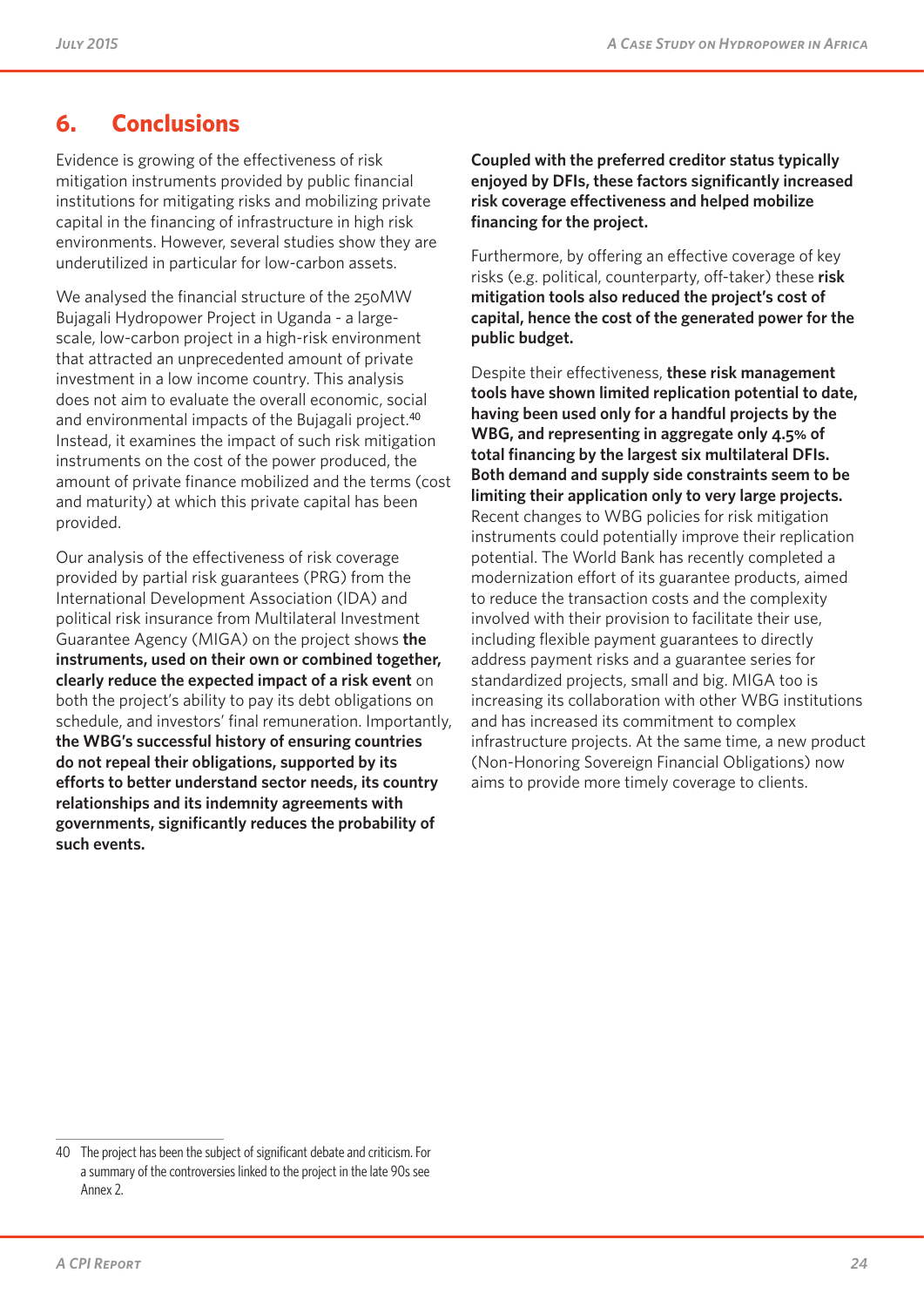## **7. References**

- AFD and PROPARCO. 2014. Personal communication with Nicholas Fornage, Stéphanie Mouen and Djalal Khimdjee. April 4th and 8th 2014. Paris: Agence Française de Développement (AFD)
- AFD. 2011. "AFD and East Africa". Paris: Agence Française de Développement. Available at: http:// www.afd.fr/webdav/shared/PORTAILS/PUBLI-CATIONS/PLAQUETTES/AFD\_Afrique\_de\_lEst GB.pdf
- AfDB. 2013a. "The High Cost of Electricity Generation in Africa. AfDB: Championing inclusive growth across Africa". February 2013. Tunis: African Development Bank Group. Available at: http://www.afdb.org/en/blogs/afdb-championing-inclusive-growth-across-africa/post/ the-high-cost-of-electricity-generation-in-africa-11496/
- AfDB. 2013b. "East Africa Quarterly Bulletin". Volume 2, issue 2. Second quarter 2013. Tunis: African Development Bank Group. Available at: http://www. afdb.org/fileadmin/uploads/afdb/Documents/ Publications/East%20Africa%20Quarterly%20 Bulletin%20-%20Second%20Quarter%202013. pdf
- Aga Khan IV. 2013. "Proactive Ismaili Imam: His Highness the Aga Khan". Available at: http://ismailimail.files.wordpress.com/2013/01/article-bujagali-hydroelectric-power-project-by-noori-mamdani. pdf
- AKDN. 2012. "President Museveni and the Aga Khan Inaugurate Bujagali Hydropower plant". Press release, 8 October 2012. Aga Khan Development Network. Available at: http://www.akdn.org/ Content/1150
- Alstom. 2012. "Alstom to supply hydro-electric power plant equipment in Uganda". Alstom. Available at: http://www.alstom.com/press-centre/2008/3/ alstom-to-supply-hydro-electric-power-plantequipment-in-uganda/
- AON. 2014 (access). 2014 Political Risk Map. London: AON Risk Solutions. Available at: http://www. aon.com/2014politicalriskmap/2014-Political-Risk-Map.pdf
- CAO. 2015 (access). "Various complaints submitted in relation to the Bujagali project, period 2005-2015". Office of the Compliance Advisor/Ombudsman. Available at: http://www.cao-ombudsman.org/
- CEPA. 2005. "PPIAF: Mechanisms to Mitigate Regulatory Risk in Private Infrastructure Investment". Cambridge Economic Policy Associates Ltd. Available at: http://www.globalclearinghouse.org/infradev/ assets%5C10/documents/CEPA%20-%20 PPIAF%20Mechanisms%20to%20Mitigate%20 Regualtory%20Risk%20in%20Private%20Infrastructure%20Investments%20(2005)1.pdf
- CNW. 2007. "Sithe Global and IPS establish a New Hydroelectric Station in Uganda". CNW, 21 December 2007. Available at: http://www.newswire.ca/en/ story/183435/sithe-global-and-ips-establish-anew-hydroelectric-station-in-uganda
- Christianson G., Venugopal S. and Patel S. 2013. "Unlocking Private Climate Investment: Focus on OPIC and Ex-Im Bank's Use of Financial Instruments". Working Paper, Installment 3 of Public Financial Instruments series. September 2013. Washington, DC: World Resources Institute. Available at: http://www.wri.org/sites/default/files/unlocking private climate investment focus on opic and\_exim.pdf
- DEG. 2010. "Workshop: Providing mezzanine capital for international green energy investment". Deutsche Investitions- und Entwicklungsgesellschaft, presentation at BMU-KfW Conference in Berlin, June 29 & 30, 2010. Available at: https://www. kfw-entwicklungsbank.de/migration/Entwicklungsbank-Startseite/Entwicklungsfinanzierung/ Umwelt-und-Klima/Zahlen-Daten-Studien/Studien-und-Publikationen/BMU-Overbeck.pdf
- Eberhard A., and K. N. Gratwick. 2005. "The Kenyan IPP Experience". Working Paper # 49, August 2005 (revised November 2005). Cape Town: University of Cape Town Graduate School of Business
- Eberhard A., and K. N. Gratwick. 2011a. "IPPs in Sub-Saharan Africa: Determinants of success". Energy Policy, v. 39, pp. 5541–5549. Available at: http:// www.gsb.uct.ac.za/files/IPPSinSubSaharaEnergy-PolicyPaper.pdf
- Eberhard A., and K. N. Gratwick. 2011b. "When the Power Comes: An analysis of IPPs in Africa". November 2011. Tunis: The Infrastructure Consortium for Africa.
- Eberhard A., and K. N. Gratwick. 2013. "Investment Power in Africa. Where From and Where to?" Georgetown Journal of International Affairs. The Future of Energy. Volume: 14, Number: 01. Winter/ Spring 2013. Available at: http://www.gsb.uct. ac.za/files/InvestPowerAfrica.pdf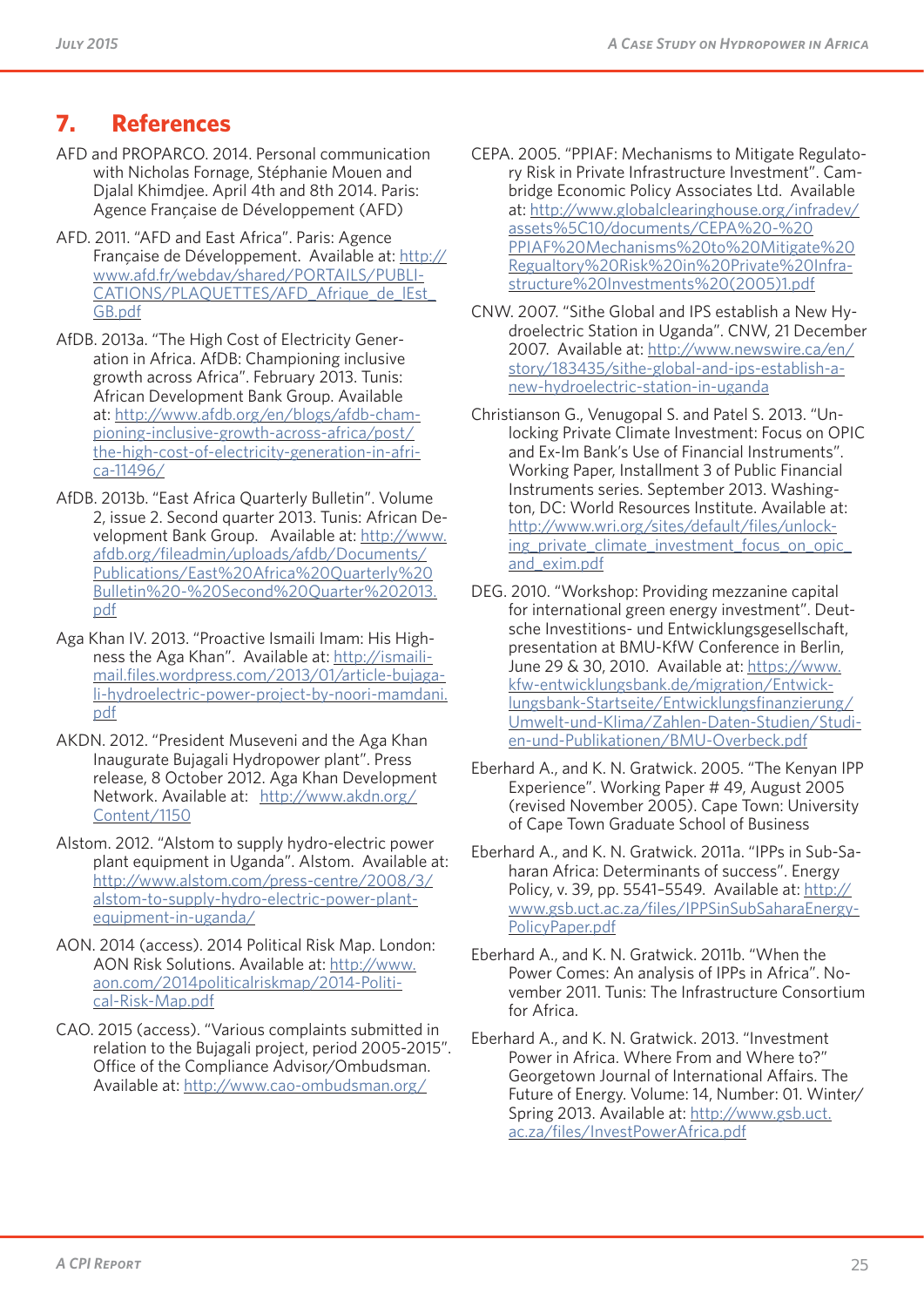- Eberhard A., Rosnes O., Shkaratan M. and Vennemo H. 2011. "Africa's Power Infrastructure. Investment, Integration, Efficiency." Directions In Development series, 2011. Washington, DC: The World Bank
- EIB. 2008. "EIB lends USD 136 million for Bujagali". Luxembourg: European Investment Bank (EIB). Available at: http://www.eib.org/projects/ press/2008/2008-002-eib-lends-usd-136-million-for-bujagali.htm
- EIB. 2011. "Annual report EU-Africa Infrastructure Trust Fund". Luxembourg: European Investment Bank (EIB). Available at: http://www.eib.org/ attachments/country/eu\_africa\_infrastructure\_ trust\_fund\_annual\_report\_2011\_en.pdf
- EIB. 2012. "Conclusions Report Bujagali Hydroelectric Project on Complaint SG/E/2009/09". Luxembourg: European Investment Bank (EIB). Available at: http://www.counterbalance-eib.org/wp-content/uploads/2012/12/Conclusions-Report-BU-JAGALI-EIB-CO.pdf
- ERA. 2011. "Bujagali, Final Countdown to Completion Gathers Pace" ERA Sector Update: Newsletter Issue 6 December 2011. Kampala: Electricity Regulatory Authority (ERA). Available at: http://www. era.or.ug/index.php/2013-12-14-14-58-04/newsletters/doc\_download/4-sector-update-newsletter-issue-6
- ERA. 2014. "Carbon Credits: a mechanism for global reduction of greenhouse gases emissions". Kampala: Electricity Regulatory Authority (ERA). Available at: http://www.era.or.ug/index.php/2013-12-14- 14-58-04/sector-reports/doc\_download/94-carbon-credits-a-mechanism-for-global-reduction-ofgreen-house-gas-emissions
- ERA 2015. "Tariff". Kampala: Electricity Regulatory Authority (ERA). Kampala: Electricity Regulatory Authority (ERA). Available at: http://www.era. or.ug/index.php/statistics-tariffs/tariffs
- Fernstrom E. 2011. "Private Sector Financing Trends and Instruments." Public Private Partnership Conference, November 2011. Washington, DC: World Bank. Available at: http://www.ifc.org/wps/ wcm/connect/a384c7004956da3f9344bf8495 37832d/11.1\_PrivateSectorFinancing-WorldBank. pdf?MOD=AJPERES
- FMO. 2012. "Africa's Burst of Energy". Nederlandse Financierings-Maatschappij voor Ontwikkelingslanden N.V. https://www. google.it/url?sa=t&rct=j&q=&esrc=s& source=web&cd=1&cad=rja&ved=0CD-QQFjAA&url=http%3A%2F%2Fwww.fmo. nl%2Fl%2Fnl%2Flibrary%2Fdownload%2Furn% 3Auuid%3A9a3162d4-4831-491f-801c-982 84664316e%2F2012-energy-highres-africa. pdf%3Fformat%3Dsave\_to\_disk%26ext%3D. pdf&ei=j7ugUsvUH4TCyQPLtYGYAg&usg=AFQjCNEwjuzydoQYRjEpy79Cn--IyJZhTQ&sig2=aHfo3qJuHEatDLEOw69zTw&bvm=bv.57155469,d. bGQ
- Foran T., Wong T., Kelley S. 2010. Mekong hydropower development: a review of governance and sustainability challenges. M-POWER Research Network. October 2010. Available at: http://splash-era.net/ downloads/mekong\_report\_part3.pdf
- France Libertés. 2013. "Joint written statement submitted by France Libertes: Fondation Danielle Mitterrand, a non-governmental organization in special consultative status; International Educational Development, Inc., Mouvement contre le racisme et pour l'amitié entre les peuples, non-governmental organizations on the roster". France Libertes. Available at: http://www.france-libertes.org/IMG/ pdf/bujagali\_onu\_24\_cdh\_en.pdf
- Frisari G., Hervé-Mignucci M., Micale V., and F. Mazza. 2013. "Risk Gaps: A Map of Risk Mitigation Instruments for Clean Investments". January 2013. Venice: Climate Policy Initiative. Available at: http://climatepolicyinitiative.org/wp-content/ uploads/2013/01/Risk-Gaps-A-Map-of-Risk-Mitigation-Instruments-for-Clean-Investments.pdf
- Gatti, S. 2013. Project Finance in Theory and Practice. Burlington MA: Elsevier.
- Globeleq. 2004. "Globeleq announces Ugandan joint venture". Globeleq. Available at: http://www. globeleq.com/news/announcement/20/Globeleq-announces-Ugandan-joint-venture
- Hensengerth, O. 2011. "Interaction of Chinese institutions with host governments in dam construction: The Bui dam in Ghana". Deutsches Institut für Entwicklungspolitik (DIE). Available at: http:// www.die-gdi.de/uploads/media/DP\_3.2001.pdf
- Humphrey C. and A. Prizzon. 2014. "Guarantees for development. A review of multilateral development bank operations". December 2014. London: Overseas Development Institute (ODI). Available at: http://www.odi.org/sites/odi.org.uk/files/ odi-assets/publications-opinion-files/9398.pdf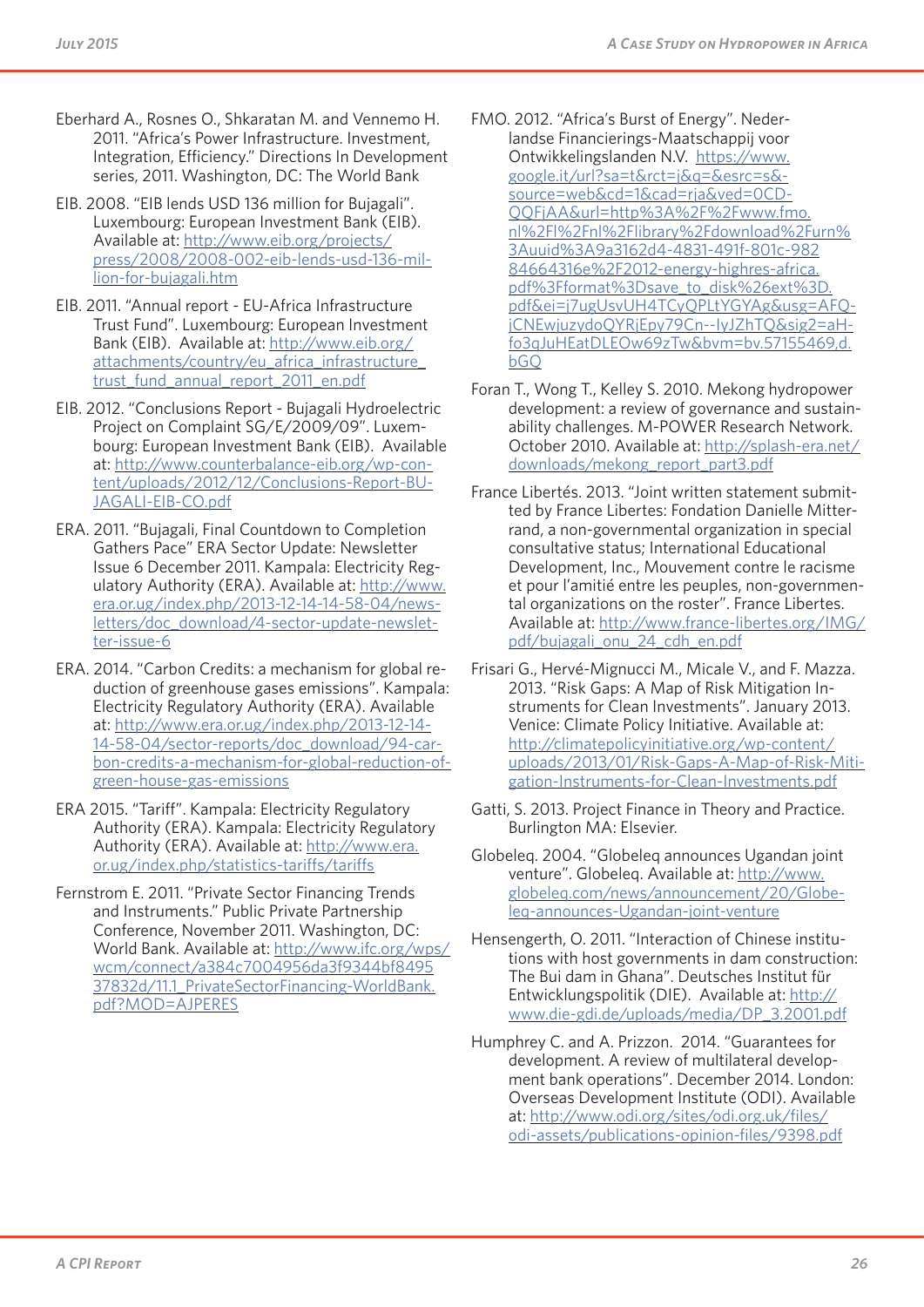- IBRD-IDA. 2008. "Management Report and Recommendation in Response to the Inspection Panel Investigation report – Uganda Private Power Generation (Bujagali) Project (IDA Guarantee No. B0130-UG)". International Bank for Reconstruction and Development And International Development Association. Available at: http://siteresources. worldbank.org/EXTINSPECTIONPANEL/Resources/Management\_Report\_Nov\_7\_FINAL.pdf
- IBRD- IDA. 2013. "Fourth progress report on the implementation of management's action plan in response to the inspection panel investigation report (report # 44977-ug) on the republic of uganda private power generation (bujagali) project (ida guarantee no. B0130-ug)". September 13, 2013. Washington DC: International Bank for Reconstruction and Development. Available at: http://www-wds.worldbank.org/external/default/ WDSContentServer/WDSP/IB/2015/02/27/0 90224b0828b96b3/1\_0/Rendered/PDF/Uganda000Priva0tation0of0management.pdf
- IEA. 2012. "Technology Roadmap Hydropower". Paris: International Energy Agency. Available at: http:// www.iea.org/publications/freepublications/publication/TechnologyRoadmapHydropower.pdf
- IEA. 2013. World Energy Outlook, 2013. ". Paris: International Energy Agency.
- IEG. 2009. "The World Bank Group Guarantee Instruments 1990 – 2007. An Independent Evaluation" Independent Evaluation Group. Available at: http://lnweb90.worldbank.org/oed/oeddoclib. nsf/DocUNIDViewForJavaSearch/97714149F-690485385257589006CBCB9/\$file/guarantees\_eval\_full.pdf
- IEG. 2010. "Climate Change and the World Bank Group Phase II: The Challenge of Low-Carbon Development". Independent Evaluation Group. https://ieg.worldbankgroup.org/Data/reports/ cc2\_full\_eval\_0.pdf
- IFC. 2009. "Umeme Ltd. Summary of Proposed Investment". International Finance Corporation. Available at: http://ifcext.ifc.org/ifcext/spiwebsite1. nsf/0/8D5E2B84481AC4E6852576BA000E2D41
- IFC. 2011a. "When it Rains, Use an Umbrella: Lessons in High-Risk Infrastructure Communications from the Bujagali Hydropower Project." SmartLessons, Feburary 2011. Washington, DC: International Finance Corporation. Available at: https://openknowledge.worldbank.org/handle/10986/10454
- IFC. 2011b. "UGANDA: Bujagali Hydropower Project - A Case Study on risk mitigation through PPP structuring". Presented by International Finance Corporation on November 15, 2011. Available at: http://www.ifc.org/wps/wcm/connect/ 9159fa804956cbf09267be849537832d/6\_Distribution+and+Generation+PPPs+in+the+Power+Sector+-+Uganda+-+A+Case+- Study+on+Risk+Mitigation+Through+PPP+Structuring+-+.pdf?MOD=AJPERES
- IFC. 2013 (access). "Bujagali Energy Ltd. Summary of Proposed Investment". International Finance Corporation. Available at: http://ifcext.ifc.org/ifcext/ spiwebsite1.nsf/ProjectDisplay/SPI\_DP24408
- IMF. 2013. "World Economic Outlook Database". International Monetary Fund. Available at: http://www. imf.org/external/pubs/ft/weo/2013/01/weodata/ download.aspx
- Independent. 2012. "Why is Bujagali power Expensive". The Independent, Sunday, 11 March 2012. Available at: http://www.independent.co.ug/cover-story/5390-why-is-bujagali-power-expensive
- Independent. 2013. "Regulating Umeme power tariffs". The Independent, Friday, 12 April 2013. Available at: http://www.independent.co.ug/cover-story/7654-regulating-umeme-power-tariffs
- Independent. 2014. "How kicking out Umeme hurts Uganda". The Independent, Sunday, 13 April 2014. Available at: http://independent.co.ug/news/ news-analysis/8876-how-kicking-out-umemehurts-uganda
- Inspection Panel. 2008. "Investigation Report Uganda: Private Power Generation (Bujagali) Project (Guarantee No. B0130-UG)". The Inspection Panel. Available at: http://siteresources.worldbank.org/ EXTINSPECTIONPANEL/Resources/FULL\_September 2 2008 FINAL Red.pdf
- International Rivers. 2010. "African Dams Briefing 2010". International Rivers Africa Program. Available at: http://www.internationalrivers.org/files/ attached-files/afrdamsbriefingjune2010.pdf
- Institutional Investors. 2013. "The 2013 Country Credit Survey March – Global Rankings". Institutional Investors. Available at: http://www.institutionalinvestor.com/Research/4143/Global-Rankings.html
- International Rivers. 2013b. "Dams Building Overseas by Chinese Companies and Financiers". International rivers.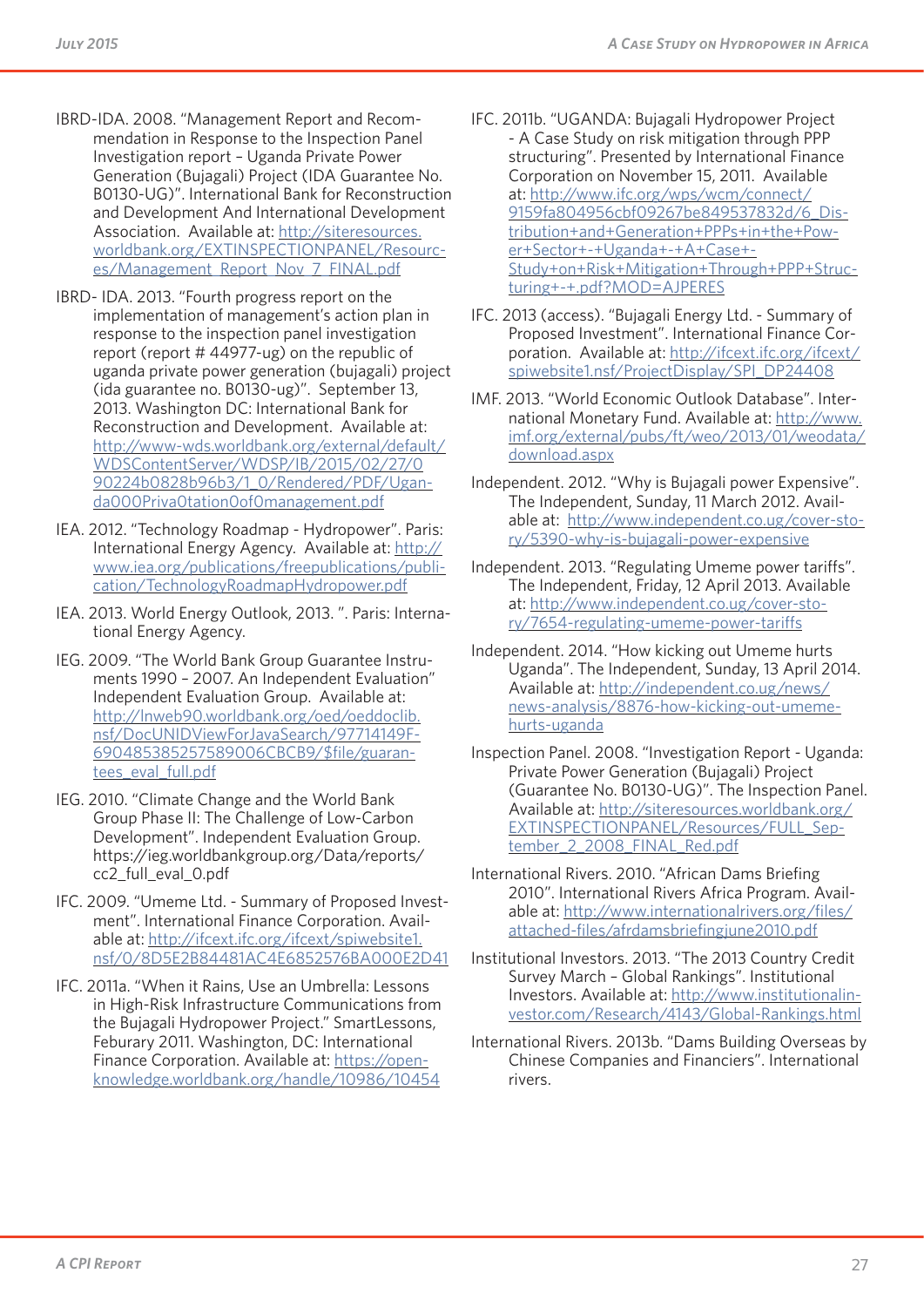- IRENA. 2012. "Hydropower. Renewable Energy Technologies: Cost Analysis Series" International Renewable Energy Agency: Abu Dhabi. Available at: https://www.irena.org/DocumentDownloads/ Publications/RE\_Technologies\_Cost\_Analysis-HY-DROPOWER.pdf
- IRM-CRP. 2008. "Independent Review Panel Compliance Review Report on the Bujagali hydropower and interconnection projects". Independent Review Mechanism Compliance Review Panel. Available at: http://www.afdb.org/fileadmin/ uploads/afdb/Documents/Compliance-Review/30740990-EN-BUJAGALI-FINAL-RE-PORT-17-06-08.PDF
- Kasigwa, H. 2009. "Meeting of the Parliament 7 September 2009". Parliament House, Kampala. Available at: www.parliament.go.ug/documents/ hansards/Sep0709.doc
- Kimber, N. 2014. Personal communication. April 11th 2014.
- Kumar, A., T. Schei, A. Ahenkorah, R. Caceres Rodriguez, J.-M. Devernay, M. Freitas, D. Hall, Å. Killingtveit, Z. Liu. 2011. "Hydropower. In IPCC Special Report on Renewable Energy Sources and Climate Change Mitigation" [O. Edenhofer, R. Pichs-Madruga, Y. Sokona, K. Seyboth, P. Matschoss, S. Kadner, T. Zwickel, P. Eickemeier, G. Hansen, S. Schlömer, C. von Stechow (eds)], Cambridge: Cambridge University Press. Available at: http://srren.ipccwg3.de/report/IPCC\_SRREN\_Ch05.pdf
- Maunsell and Lahmeyer. 2004. Power System Development Plan for Lao PDR. Volume A. Main Report. Maunsell Limited and Lahmeyer International. Available at: http:// siteresources.worldbank.org/INTLAOP-RD/491761-1094074854903/20252472/ PSDP%20Main%20Report.pdf
- Mbeng Mezui, C.A., and B. Hundal. 2013. "Structured Finance – Conditions for Infrastructure Project Bonds in African Markets". Tunis: African Development Bank Group. Available at: http://www.afdb. org/fileadmin/uploads/afdb/Documents/Project-and-Operations/Structured%20Finance%20 -%20Conditions%20for%20Infrastructure%20 Project%20Bonds%20in%20African%20Markets. pdf
- Micale, V., G. Frisari, and F. Mazza. 2013. "Mapping the World Bank Group Risk Mitigation Instruments for Climate Change". September 2013. Venice: Climate Policy Initiative. Available at: http://climatepolicyinitiative.org/publication/mapping-theworld-bank-group-risk-mitigation-instruments-forclimate-change/
- MIGA. 2005. "Umeme Ltd. Project Brief". Washington DC: Multilateral Investment Guarantee Agency (MIGA). Available at: http://www.miga.org/projects/index.cfm?pid=642
- MIGA. 2006. "Project Brief Bujagali Energy Ltd." Washington DC: Multilateral Investment Guarantee Agency (MIGA). Available at: http://www. miga.org/projects/index.cfm?pid=723
- MIGA. 2011a. "FY 12-14 Strategy: Achieving Value-Driven Volume". Washington DC: Multilateral Investment Guarantee Agency (MIGA). Available at: http://www.miga.org/documents/MIGA\_FY12-14\_ Strategy.pdf
- MIGA. 2011b. "Contract of Guarantee for Equity Investments". Washington DC: Multilateral Investment Guarantee Agency (MIGA). Available at: http://www.miga.org/documents/disclosure/ Contract%20of%20Guarantee%20for%20 Equity%20Investments.pdf
- MIGA. 2012a. "Project Brief Bujagali Energy Ltd." Washington DC: Multilateral Investment Guarantee Agency (MIGA). http://www.miga.org/ projects/index.cfm?pid=1204
- MIGA. 2012b. "Frequently Asked Questions." Washington DC: Multilateral Investment Guarantee Agency (MIGA). http://www.miga.org/whoweare/index. cfm?stid=1792#con9
- MIGA. 2012c. "MIGA Brief MIGA's Non-Honoring of Sovereign Financial Obligations Product". Washington DC: Multilateral Investment Guarantee Agency (MIGA). Available at: http://treasury. worldbank.org/bdm/pdf/MIGA\_NHSFO\_brief.pdf
- MIGA. 2013. "Summary of proposed guarantee Bujagali Energy Ltd." Washington DC: Multilateral Investment Guarantee Agency (MIGA). Available at: http://www.miga.org/projects/index. cfm?pid=1255
- MIGA. 2015. "MIGA Strategic Directions FY15-17". Washington DC: Multilateral Investment Guarantee Agency (MIGA). Available at: http://www. miga.org/documents/MIGA\_FY15-17\_Strategy.pdf
- Mudoko, S. N. 2013. "Uganda's policy on energy and power". Presented at JICA Training on Energy Policy, on 2-22 June 2013, Tokyo Japan. Available at: http://eneken.ieej.or.jp/data/5012.pdf
- New Vision. 2012. "Evolution of the 250MW Bujagali dam". New Vision Uganda's Leading Daily, 07 Oct 2012. Available at: http://www.newvision.co.ug/ news/636071-evolution-of-the-250mw-bujagalidam.html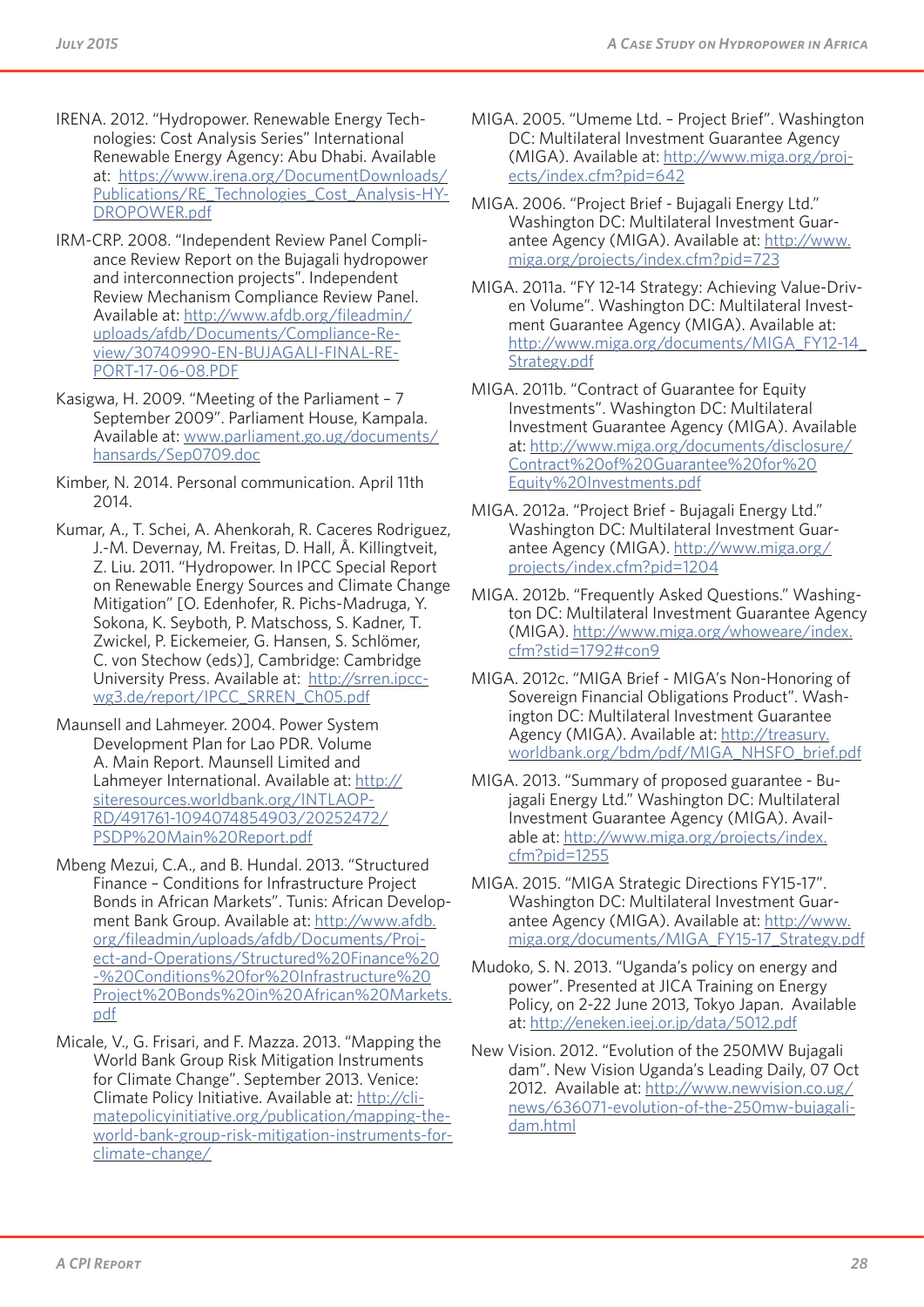- Observer. 2013. "One year on: Bujagali Doubles power supply". The Observer, Thursday, 08 August 2013. Available at: http://www.observer.ug/index. php?option=com\_content&task=view&id=26868 &Itemid=114
- OECD. 2014. "Country Risk Classifications of the Participants to the Arrangement on Officially Supported Export Credits". OCED Export credits. Paris: OECD. Available at: http://www.oecd.org/tad/xcred/ cre-crc-historical-internet-english.pdf
- Ooska News. 2007. "Uganda: Government to Spend \$75 Million on Bujagali Dam". Ooska News. Available at: http://www.ooskanews.com/middle-east-africa/uganda-government-spend-75-million-bujagali-dam
- Platts. 2014 (access). "World Electric Power Plants Database". Platts, McGraw Hill Financial. Available at: http://www.platts.com/products/world-electric-power-plants-database
- Power Technology. 2013 (access). "Bujagali Falls Hydropower Dam, Jinja, Uganda". Available at: http:// www.power-technology.com/projects/bujagali/
- PPA, 2007. "Bujagali II Economic and Financial Evaluation Study". February 2007. Surrey: Power Planning Associates (PPA). Available at: http://siteresources.worldbank.org/EXTBUJHYDPOWPRO/Resources/BujagaliEconFnclEvalStudyMainText.pdf
- Project Finance Magazine. 2008. "African Power Deal of the Year 2007 – Bujagali: six years and signed". Project Finance Magazine, 1 March 2008. Available at: http://www.sitheglobal.com/press/ EuroMoney%20Article.pdf
- Project Finance Magazine. 2013. "Tata and ZESCO near signing on Itezhi-Tezhi hydro". Project Finance Magazine, 21 October 2013. Available at: http://www.projectfinancemagazine.com/ Article/3269142/Tata-and-ZESCO-near-signingon-Itezhi-Tezhi-hydro.html?ArticleId=3269142#. UyG84fl5OQq
- Rosnes O. and H. Vennemo, 2009. "Powering Up: Costing Power Infrastructure Spending Needs in Sub-Saharan Africa". Africa Infrastructure Country Diagnostic, Background Paper 5. Econ Pöyry, in association with Norplan and Power Planning Associates. Available at: http://infrastructureafrica. org/library/doc/916/powering-costing-power-infrastructure-investment-needs-sub-saharan-africa
- Salini. 2012. "Salini Costruttori S.p.A. Directors' Report and Financial statements as at 31 December 2012". Salini Costruttori S.p.A. Available at: http:// www.salini.it/wp-content/uploads/2012/12/ Salini-Costruttori\_Bilancio-Civilistico-2012-EN. pdfhttp://www.salini.it/wp-content/ uploads/2012/12/Salini-Costruttori\_Bilancio-Civilistico-2012-EN.pdf
- S&P. 2000. "How Preferred Creditor Status Enhances Ratings". New York: Standard & Poor's Structured Finance. Available at: http://www.ifc.org/wps/ wcm/connect/016d3c80492a83af8021858ded37b85d/Preferred%2BCreditor%2BSupport%2BArticle%2Bpgs%2B1-10.pdf?MOD=A-JPERES&attachment=true&id=1322042880988
- UBS. 2012. "2012 Statistical Abstract". Uganda Bureau of Statistics. Available at: http://www.ubos.org/ onlinefiles/uploads/ubos/pdf%20documents/ abstracts/2012%20Statistical%20Abstract.pdf
- UNCTAD. 2007. "World Investment Report 2007 Global Value Chains: Investment and Trade for Development". United Nations Conference on Trade and Development. Available at: http://unctad.org/ en/Docs/wir2007\_en.pdf
- UNCTAD. 2013. "World Investment Report 2013 Global Value Chains: Investment and Trade for Development". United Nations Conference on Trade and Development. Available at: http://unctad.org/ en/PublicationsLibrary/wir2013\_en.pdf
- UNECA. 2013. "Enhancing Energy Access and Security in Eastern Africa". United Nations Economic Commission for Africa. Available at: http://www.uneca. org/sites/default/files/uploaded-documents/ ice2013/EA/8 - full report - energy-17thice.pdf
- UNEP Risø Centre. 2014 (access). "CDM Pipeline". UNEP Risø Centre, Access on February 19th 2014. Available at: http://cdmpipeline.org/
- UNFCCC. 2007. "CLEAN DEVELOPMENT MECHANISM PROJECT DESIGN DOCUMENT FORM (CDM-PDD) Version 03 - in effect as of: 28 July 2006". United Nations Framework Convention on Climate Change. Available at: http://cdm.unfccc.int/Projects/Validation/DB/LKU7O3NH7HGJEY474OBX-4RYYR8U0XC/view.html
- UNFCCC. 2011. "CLEAN DEVELOPMENT MECHANISM PROJECT DESIGN DOCUMENT FORM (CDM-PDD) Version 2.0, 6 October 2011". United Nations Framework Convention on Climate Change. Available at: http://cdm.unfccc.int/filestorage/M/B/F/ MBFWA6V7DGQ2J30TKYOEPIL51C4XRH/ PDD%20Bujagali%20v2%200%206Oct11. pdf?t=TFl8bXZobmkzfDBCm0Pl87TVNf8WAlTbyxzq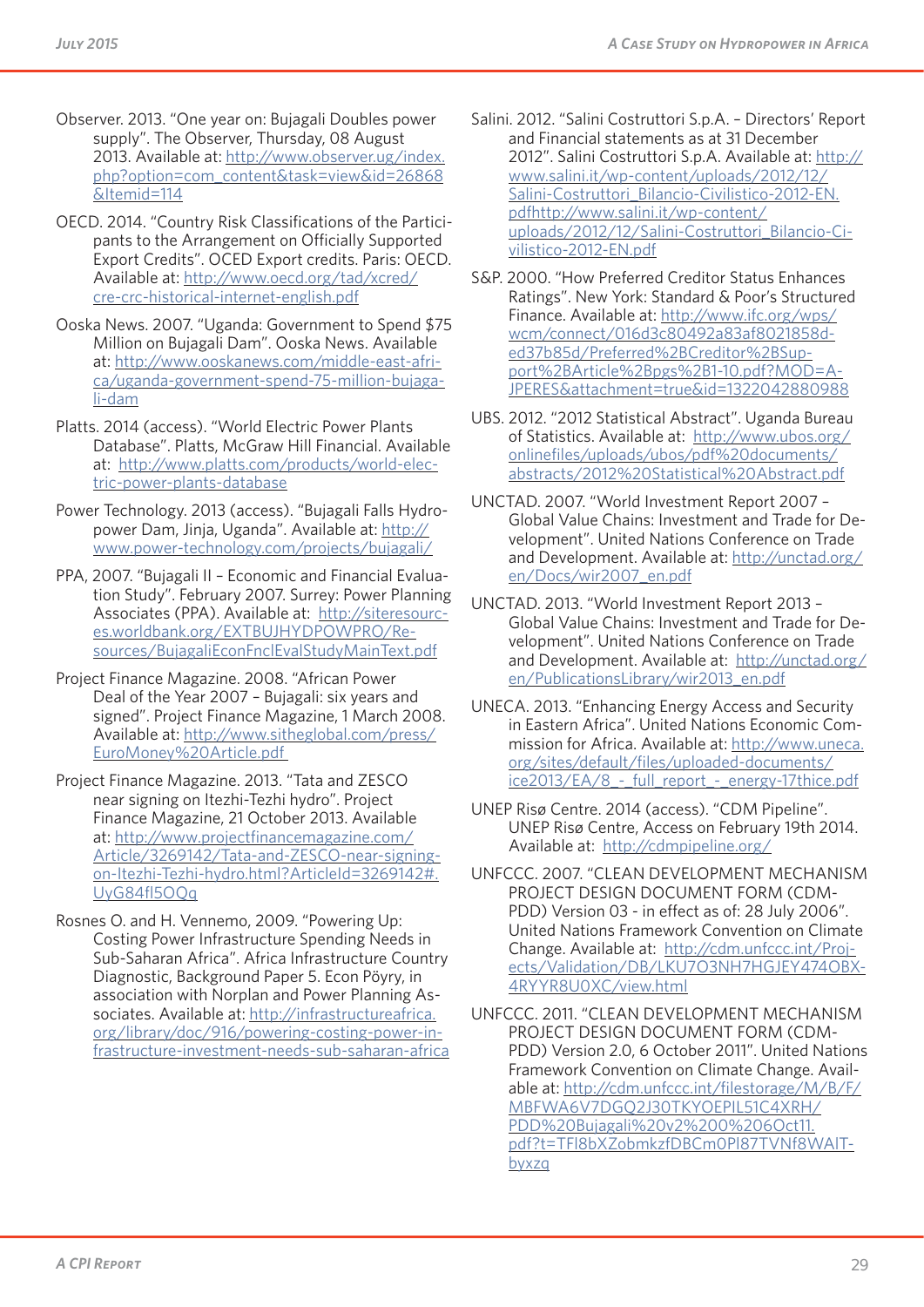- WB. 2004. "Socio-economic Study of the Impacts of Botnia S.A. Pulp Mill Project in Uruguay". 1 May 2004. Washington DC: The World Bank. Available at: http://www-wds.worldbank.org/external/ default/WDSContentServer/WDSP/IB/2005/0 3/14/000012009\_20050314155345/Rendered/ PDF/3E1109.pdf
- WB. 2008."Management Report and Recommendation in response to the Inspection Panel Investigation Report no. 44977-ug of the Uganda: private power generation (Bujagali) project". Washington DC: World Bank. Available at: http://ewebapps. worldbank.org/apps/ip/PanelCases/44-Management%20Report%20and%20Recommendation. pdf
- WB. 2009. "Directions in Hydropower: Scaling up for development". Water Working Notes. The World Bank: Washington. Available at: https:// openknowledge.worldbank.org/bitstream/handle /10986/11702/552790BRI0PN471Box349443B-001PUBLIC1.pdf?sequence=1
- WB. 2009. "Implementation Completion and Results Report (IDA-35450 IDA-3545A) on a Credit in the Amount of SDR48 million (US\$62 million equivalent) to the Republic of Uganda for a Fourth Power Project." Washington DC: World Bank. Available at: http://www-wds.worldbank.org/ external/default/WDSContentServer/WDSP/IB /2009/05/07/000333038\_2009050723550 5/Rendered/INDEX/ICR7600P0029841IC0Disclosed05161091.txt
- WB. 2012a. "Modernizing the World Bank's Operational Policy on Guarantees: Approach Paper." Washington DC: World Bank. Available at: http:// siteresources.worldbank.org/EXTRESLENDING/ Resources/1-5-12-Guarantee-AP-post-CODEclean.pdf
- WB. 2012b. "World Bank Guarantee Program for the Consultation of 'Modernizing the World Bank's Operational Policy on Guarantees'". Washington DC: World Bank. Available at: http://siteresources. worldbank.org/INTGUARANTEES/Resources/ HighlightsWBGProgramforConsulJan252012.pdf
- WB. 2012c. "Investment Lending Reform: Modernizing and Consolidating Operational Policies and Procedures". Washington DC: es/40940- 1244163232994/6180403-1351803579104/ ILPolicyReform\_11-1-12\_FinalPostBoard.pdf
- WB. 2012d. "World Bank Financing for Renewable Energy Hits Record High". Washington DC: World Bank. Available at: http://web.worldbank.org/ WBSITE/EXTERNAL/NEWS/0,,contentMD-K:23290974~menuPK:51062077~pageP-K:34370~piPK:34424~theSitePK:4607,00.html
- WB. 2013a (access). "UG Private Power Generation (Bujagali) Project". Washington DC: World Bank. Available at: http://www.worldbank.org/projects/ P089659/ug-private-power-generation-bujagali-project?lang=en
- WB. 2013b. "Enhancing the World Bank's operational policy framework on guarantees". Washington DC: World Bank. Available at: http://www-wds.worldbank.org/external/default/WDSContentServer/ WDSP/IB/2013/11/22/000442464\_2013112210 0452/Rendered/PDF/827410BR0R2013080Box-379876B00OUO090.pdf
- WB. 2014a (access). "Investment in energy with private participation (current US\$)". Washington DC: World Bank. Available at: http://data.worldbank. org/indicator/IE.PPI.ENGY.CD?page=3
- WB. 2014b. Personal communication with Tomoko Matsukawa. April 9th 2014. Washington DC: World Bank.
- WB. 2014c. "Project Appraisal Document on a Proposed Series of IDA Partial Risk Guarantees in the Amount of US\$ 160 million equivalent in Support of Projects under the Renewable Energy Development Program in the Republic of Uganda".20 February 2014. Washington DC: World Bank. Available at: http://www-wds.worldbank.org/ external/default/WDSContentServer/WDSP/ IB/2014/02/28/000333037\_201402281109 22/Rendered/PDF/827130PAD0P133010Box-382155B00OUO090.pdf
- WB, IFC and MIGA. 2007."Project Appraisal Document on a proposed International Development Association Partial Risk Guarantee in the amount of up to USD 115 million for a syndicated commercial bank loan and on a proposed International Finance Corporation financing consisting of: an "A" loan in the amount of up to USD 100 million and a "C" loan in the amount of up to USD 30 million and on a proposed MIGA Guarantee in the amount of up to USD 115 million for sponsor's equity to Bujagali Energy Limited for the private power generation (Bujagali) Project in the Republic of Uganda- April 2, 2007". Africa Region Energy Team, World Bank (WB), Infrastructure Department, International Finance Corporation (IFC), and Infrastructure Sector Team, Multilateral Investment Guarantee Agency (MIGA). http://www-wds.worldbank.org/ external/default/WDSContentServer/WDSP/IB/ 2007/04/11/000020953\_20070411110509/Rendered/PDF/384210UG0IDAR20071007311.pdf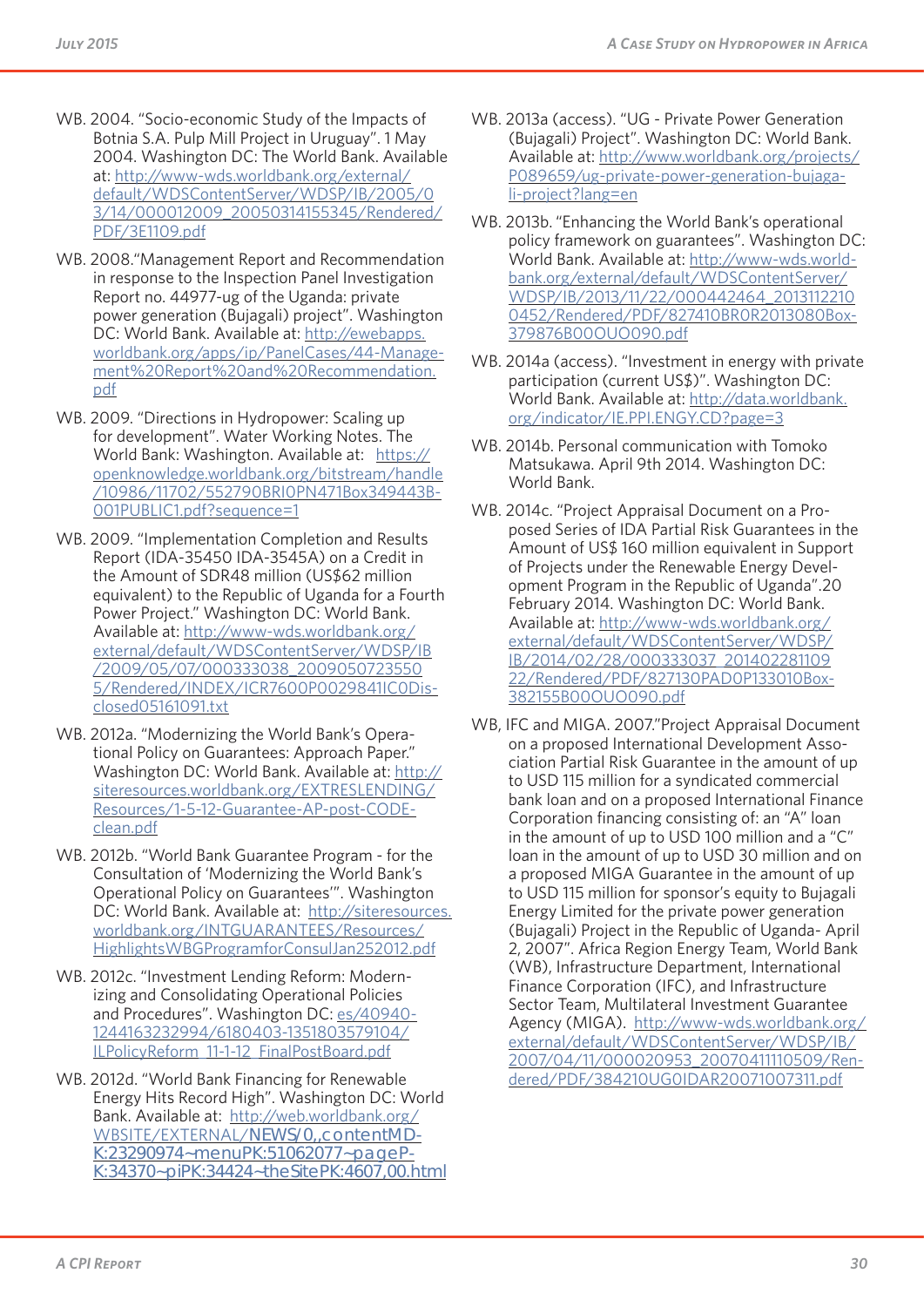- WB and IFC. 2005. "Project Completion note on an International Development Association Partial Risk Guarantee in the Amount of up to USD 115 million for a syndicated commercial bank loan and International Finance Corporation financing consisting of: an "A" loan in the amount of up to USD 60 million and a "B" loan in the amount of up to USD 40 million, and a risk management instrument in the amount of up to USD 10 million to AES Nile Power limited for the Bujagali Hydropower Project in the Republic of Uganda – October 3, 2005". Africa Region Energy Team, World Bank (WB) and the Power Department, International Finance Corporation (IFC). Available at: http://www-wds. worldbank.org/external/default/WDSContent-Server/WDSP/IB/2005/10/14/000112742\_20051 014111105/Rendered/PDF/33722.pdf
- WB and IFC. 2001. "Project Appraisal Document on a proposed International Development Association Partial Risk Guarantee in the amount of up to USD 115 million for a syndicated commercial bank loan, and on proposed International Finance Corporation financing consisting of: an "A" loan in the amount of up to USD 60 million and a "B" loan in the amount of up to USD 40 million, and a risk management instrument in the amount of up to USD 10 million to AES Nile Power limited for the Bujagali Hydropower Project in the Republic of Uganda – November 14, 2001". Africa Region Energy Team, World Bank (WB) and the Power Department, International Finance Corporation (IFC). Available at: http://www-wds.worldbank. org/external/default/WDSContentServer/WDSP/ IB/2001/12/17/000094946\_01113004004822/ Rendered/PDF/multi0page.pdf
- WB and IFC. 2000. "UGANDA: Bujagali Hydro Power Project Project Data Summary - Early Review". IFC/Bank Project Concept Document. The World Bank (WB) and International Finance Corporation (IFC).
- WCD. 2000. Dams and Development. A New Framework for Decision-Making. November 2000. The report of the World Commission on Dams (WCD). London: Earthscan Publications

WSJ. 2013. "Private Equity Firms build instead of buy". May 15th 2013. New York: The Wall Street Journal (WSJ).

### **Websites**

- AICD. 2014. Africa Infrastructure Country Diagnostic (access). http://infrastructureafrica.org/about
- China Aid Data. 2014 (access). China Aid Data. http:// china.aiddata.org/
- Global Energy Observatory. 2014 (access). Global Energy Observatory. http://globalenergyobservatory.org
- Hydroworld. 2014 (access). Various news. Hydroworld. http://www.hydroworld.com
- IFC. 2014 (access). "IFC Projects Database". International Finance Corporation. http://ifcext.ifc.org/
- Industrycards. 2014 (access). "Power Plants Around the World". Industrycards. http://www.industcards. com/ppworld.htm
- MIGA. 2014 (access). "Projects". Multilateral Investment Guarantee Agency. http://www.miga.org/ projects/
- Project Finance Magazine. 2014 (access). Various news. Project Finance Magazine. http://www.projectfinancemagazine.com/
- Sithe Global. 2014 (access). Projects. http://www. sitheglobal.com/projects.cfm
- UETCL. 2013 (access). Uganda Electricity Transmission Company Limited. http://www.uetcl.com/
- UMEME. 2013 (access). UMEME. http://www.umeme. co.ug
- World Bank. 2014c (access). "Projects". http://www. worldbank.org/projects/
- World Bank. 2014d (access). "Private Participation in Infrastructure Database". http://ppi.worldbank. org/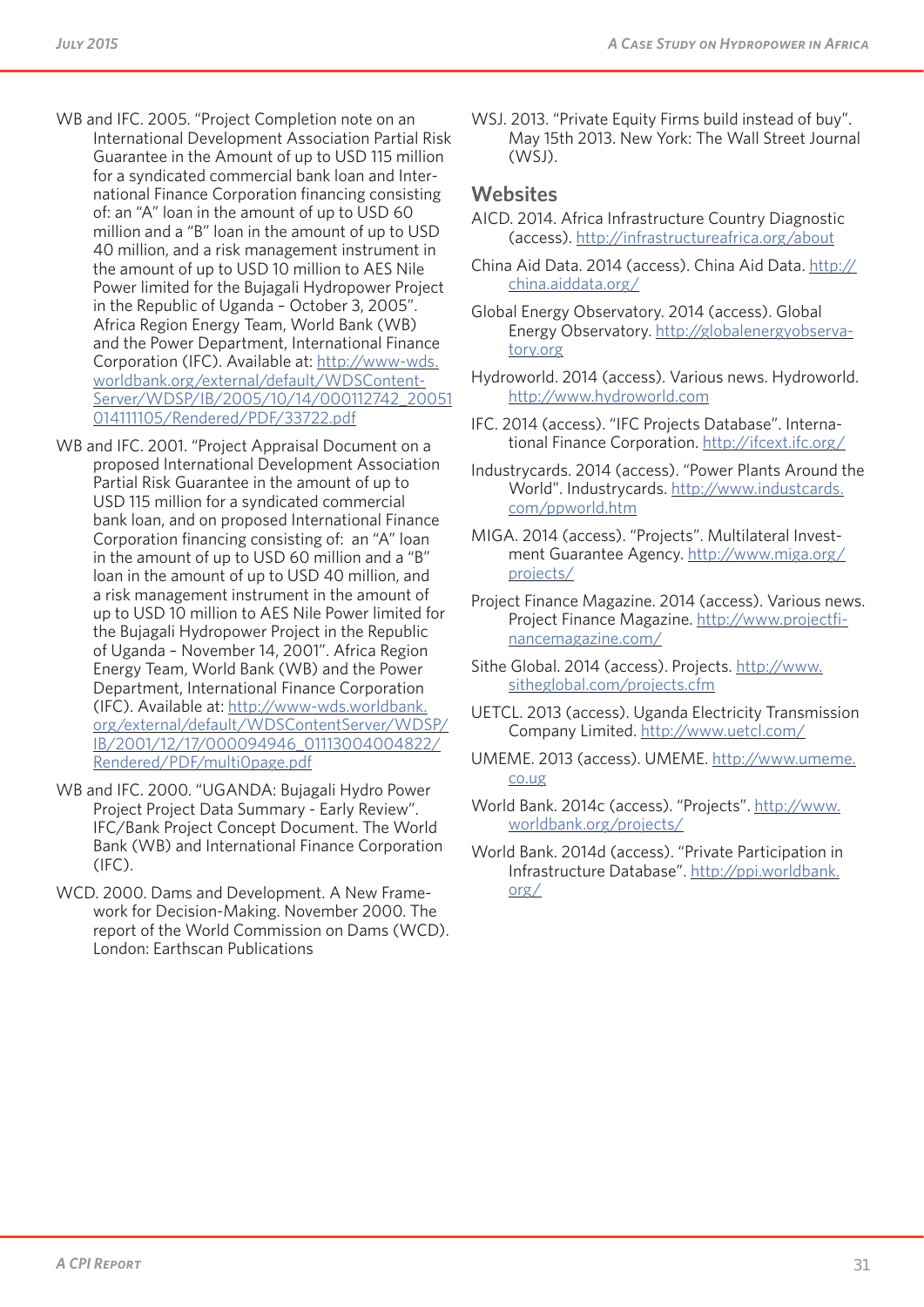## *Annex 1: Bujagali Hydropower Stakeholders* **8. Annexes**

|                                  | <b>STAKEHOLDER</b>                                                       | <b>DESCRIPTION AND ROLE</b>                                                                                                                                                                                                                                                                                                                                                                                                                                                                                                                                                                                                                                                                                                                                                                                                            | <b>FINANCING ROLE IN THE PROJECT</b>                                                                                                                                                                                                                                                                                                                                         |
|----------------------------------|--------------------------------------------------------------------------|----------------------------------------------------------------------------------------------------------------------------------------------------------------------------------------------------------------------------------------------------------------------------------------------------------------------------------------------------------------------------------------------------------------------------------------------------------------------------------------------------------------------------------------------------------------------------------------------------------------------------------------------------------------------------------------------------------------------------------------------------------------------------------------------------------------------------------------|------------------------------------------------------------------------------------------------------------------------------------------------------------------------------------------------------------------------------------------------------------------------------------------------------------------------------------------------------------------------------|
| EPC CONTRACTOR                   | Salini Costruttori Spa<br>(Italy) / Alstom Power<br>Hydraulique (France) | Salini Costruttori Spa<br>• Private industrial Group specialised in the construction of<br>major works;<br>. In 2007 Salini-Hydro, a subsidiary of Salini Costruttori Spa, was<br>awarded with the EPC contract for the project;<br>• Alstom Power Hydraulique act as subcontractors, selected via<br>tender under EIB's procurement rules.                                                                                                                                                                                                                                                                                                                                                                                                                                                                                            | • EPC represents the main share of costs<br>for the project, corresponding to USD<br>564 million (up from the initial 520<br>assessed in 2007), or USD 618.5 million<br>if fees due to changes in the project are<br>included*.                                                                                                                                              |
| PROJECT DEVELOPER (AND SPONSORS) | BEL (Uganda)                                                             | Bujagali Energy Limited<br>• It is responsible for the financing, developing, constructing,<br>operating and maintaining the Bujagali hydropower plant.<br>Overseeing also the work of the EPC contractor;<br>• As per Implementation Agreement with the Government it is<br>responsible for environmental compliance and implementation<br>of the environmental action plan as well as resettlement of<br>related activities;<br>• Manages the design, procurement and construction process<br>for the 100 km Interconnection Project on behalf of UETCL.                                                                                                                                                                                                                                                                             | • Equity investment of USD 171 million in<br>the project<br>• Under the PPA, BEL agrees to sell all of<br>its production exclusively to UETCL                                                                                                                                                                                                                                |
|                                  | Sithe Global Power LLC<br>(USA) / World Power<br>Holding (Luxembourg)    | Sithe Global Power LLC<br>• International power development company formed in 2004 to<br>develop, construct, acquire and operate strategic assets around<br>the world;<br>• Controlled by Blackstone Capital Partners, Reservoir Capital<br>Group, and Sithe Global's management, owns 100% of World<br>Power Holding;                                                                                                                                                                                                                                                                                                                                                                                                                                                                                                                 | • Equity investment of USD 111 million in<br>BEL, or 60% of project sponsors' share.<br>Increased to USD 117 milion in 2012.                                                                                                                                                                                                                                                 |
|                                  | IPS (Kenya)                                                              | <b>Industrial Promotion Services</b><br>• Infrastructure and industrial development arm of the Aga Khan<br>Fund for Economic Development (AKFED), an international<br>development agency dedicated to promoting entrepreneurship<br>in parts of the developing world lacking sufficient foreign<br>direct investment.                                                                                                                                                                                                                                                                                                                                                                                                                                                                                                                  | • Equity investment of USD 60 million in<br>BEL, or 30% of project sponsors' share.                                                                                                                                                                                                                                                                                          |
| PUBLIC SECTOR                    | Government of Uganda                                                     | . In 1999 starts the reform of the energy sector, which includes<br>leveraging private sector investment;<br>• Uganda's 2002 Energy policy includes the goal to meet energy<br>needs of Uganda's population for social and economic devel-<br>opment in an environmentally sustainable manner;<br>• Uganda's 2007 Renewable Energy policy includes a 61% target<br>of renewable energy generation by 2017 (from 4% in 2007),<br>and an installed capacity for large hydro of 1,200 MW;<br>• Owns 100% of UETCL, through the Ministry of Finance,<br>Planning and Economic Development;<br>• Set up and launched the tender for identifying the project<br>sponsor;<br>• As per Implementation Agreement grants BEL the right to<br>construct and operate the project at the plant site, providing<br>protection against expropriation. | • Co-owner of BEL, the project SPV, with<br>USD 20 million equity investment,<br>mainly via assets inherited from the first<br>contractor of Bujagali1 AES;<br>• The Government also sanctioned a USD<br>75 million bridge fund for the project to<br>take off;<br>• As per Government Sovereign<br>Guarantee, guarantees UETCL payments<br>obligation under the PPA to BEL. |
|                                  | Government of the<br>Netherlands                                         | The Ministry of Infrastructure and Environment issued a Letter of<br>Approval for the CERs generated by the project in February 2011.                                                                                                                                                                                                                                                                                                                                                                                                                                                                                                                                                                                                                                                                                                  | • The Ministry has agreed to purchase the<br>CERs in hard currency. The revenues will<br>be shared between the project company<br>(40%) and the government (60%).                                                                                                                                                                                                            |

\*The value of Bujagali dam provided by Salini and of hydro and electro-mechanical equipment provided by subcontractor Alstom Power Hydraulic are USD 284 million and USD 217 million (EUR 160 million) respectively (Salini, 2012; Alstom, 2012).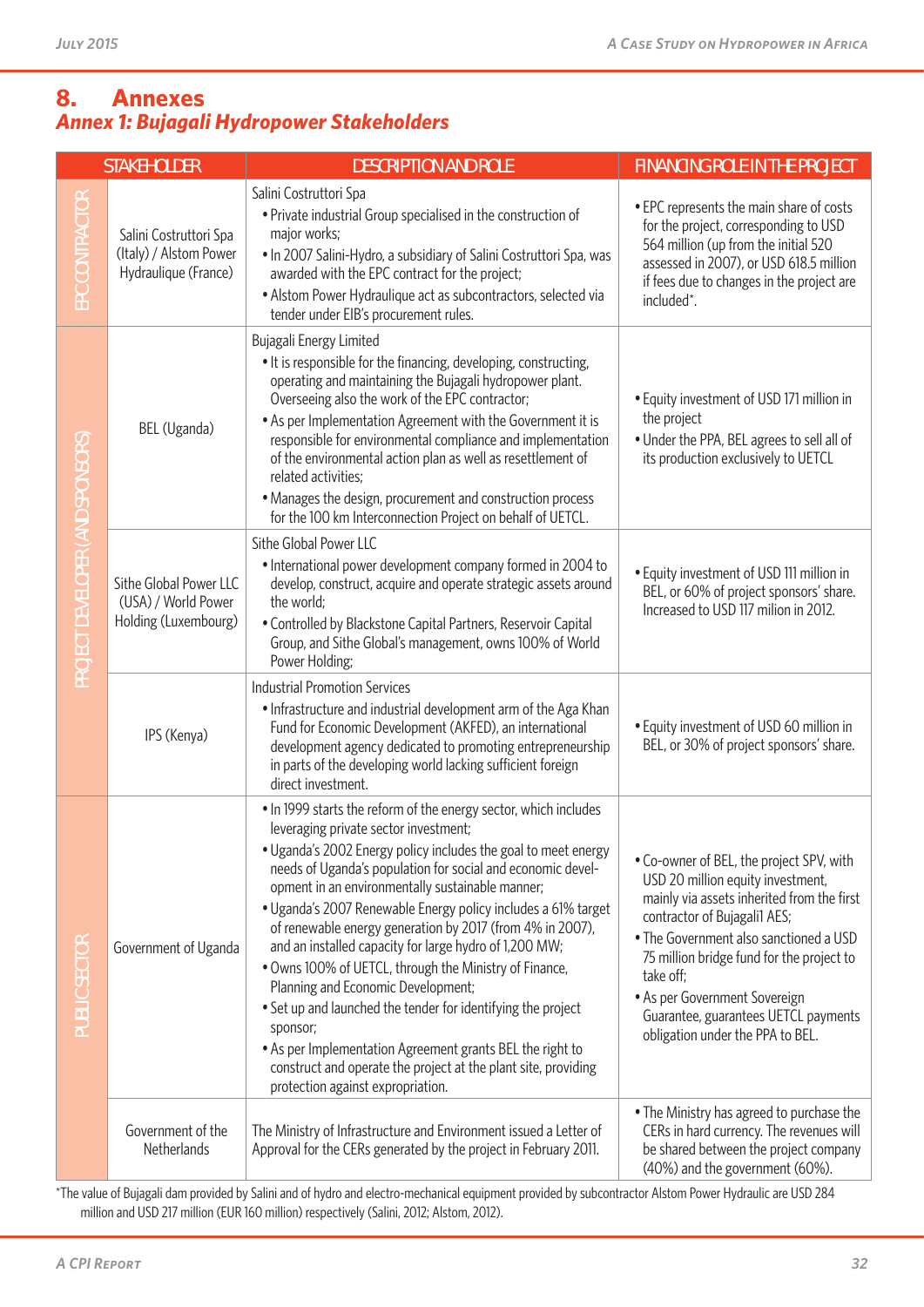| ENERGY SECTOR (PUBLIC/PRIVAT         | UETCL (Uganda) | Uganda Electricity Transmission Company Limited<br>• Public limited liability Company operating under the policy<br>guidance of the Ministry of Energy and operating as single<br>buyer business and Transmission system operator;<br>• Operates and owns Bujagali's interconnection project.                                                                                                                                                                               | • Purchases all power produced by the<br>Bujagali Hydropower Project as per PPA<br>signed in 2005;<br>• Its revenues derive from the sale of<br>power to UMEME, based on tariffs<br>defined by ERA.                                                                                                                                                      |  |  |  |
|--------------------------------------|----------------|-----------------------------------------------------------------------------------------------------------------------------------------------------------------------------------------------------------------------------------------------------------------------------------------------------------------------------------------------------------------------------------------------------------------------------------------------------------------------------|----------------------------------------------------------------------------------------------------------------------------------------------------------------------------------------------------------------------------------------------------------------------------------------------------------------------------------------------------------|--|--|--|
|                                      | UMEME (Uganda) | Energy distribution network company in Uganda<br>• Private company operating under a concession with a struc-<br>tural monopoly on the distribution of 99% of electricity across<br>Uganda, through a single buyer model;<br>• Owned 60% by UMEME holdings limited and nominees.                                                                                                                                                                                            | • Charges end-use customer tariffs;<br>• Buys power from UETCL.                                                                                                                                                                                                                                                                                          |  |  |  |
| <b>MORLD BANK GROUP INSTITUTIONS</b> | <b>MIGA</b>    | Multilateral Investment Guarantee Agency<br>• International financial institution part of the World Bank Group,<br>offering political risk insurance guarantees;<br>• MIGA has so far supported 15 projects in Uganda, for a total<br>commitment in infrastructure projects of USD 286 million;<br>• MIGA verifies compliance of the project with environmental<br>and social standards.                                                                                    | • In 2007 approved a USD 115 million<br>political risk insurance covering 90% of<br>World Power Holding equity investment<br>for up to 20 years against the risk of<br>Breach of Contract by the Government<br>of obligations under the IA and the<br>Government Guarantee.<br>• The amount of gross exposure has risen<br>to USD 120.3 million in 2012. |  |  |  |
|                                      | <b>IDA</b>     | International Development Association<br>• IDA is the World Bank's fund focused on poor countries;<br>• IDA supported Uganda's power sector reform effort through<br>financing of technical assistance and advisory support;<br>• IDA has so far undertaken 2 risk mitigation initiatives in<br>Uganda, for a total commitment in infrastructure projects of<br>USD 121 million;<br>• The WB verifies compliance of the project with environmental<br>and social standards. | • IDA provides a USD 115 million partial<br>risk guarantee to commercial lenders,<br>against debt service payment defaults<br>resulting from the Government's failure<br>to meet its obligations under the PPA<br>and IA. The guarantee covers portion of<br>principal and/or interest debt payment.                                                     |  |  |  |
|                                      | <b>IFC</b>     | International Finance Corporation<br>• IFC is international financial institution, which finances and<br>provides advice for private sector ventures and projects in<br>developing countries. It is considered the "private arm" of the<br>WBG;<br>• Initiated the selection of lenders' advisors;<br>. IFC coordinated environmental and social issues for the WB.<br>IFC also verifies compliance of the project with environmental<br>and social standards.              | • Provides USD 100 million 16-year senior<br>A Loan to BEL<br>• Provides USD 30 million 20-year subor-<br>dinated C Loan to BEL<br>• Through FMTAAS funds the project's<br>economic analysis.                                                                                                                                                            |  |  |  |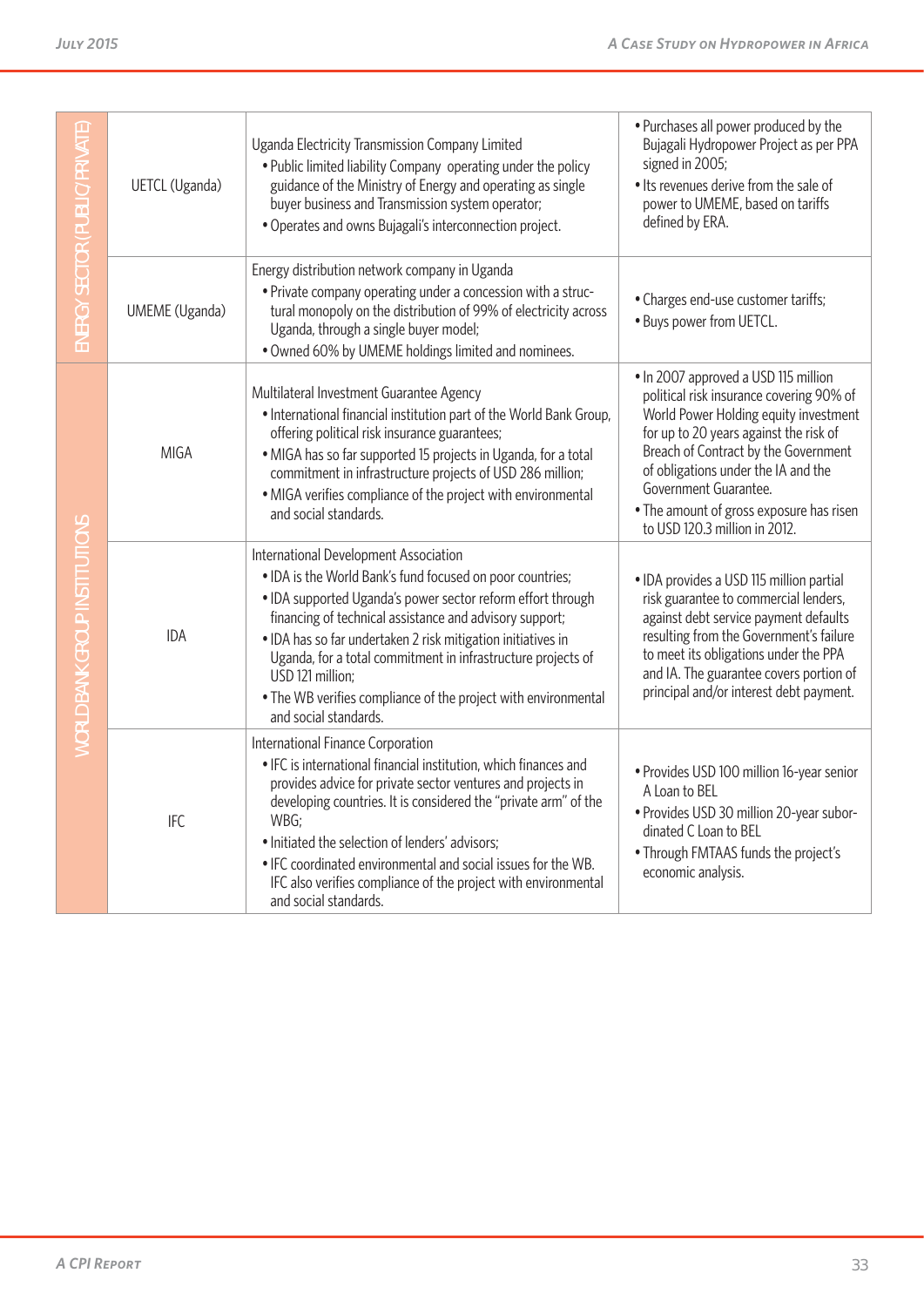| SNO<br>FINANCE INSTITUTI<br>NTERNTL. | ADB, EIB, the AFD,<br>Proparco, Netherlands'<br>FMO, Germany's KfW<br>and DEG. | • AfDB is a multilateral development finance institution<br>dedicated to the economic and social progress of its regional<br>member states;<br>• The EIB finances capital investment projects that further the<br>European Union (EU) policy objectives;<br>• AFD is a French bi-lateral development institution dedicated to<br>support social and economic development, poverty reduction<br>and preservation of the environment, with Proparco being its<br>private sector arm;<br>• KfW is a German government-owned development bank, DEG<br>is its subsidiary;<br>• FMO is the Netherlands Development Finance Company. | • ADB provides a 16-years USD 110 million<br>private sector senior loan, and also<br>finances the interconnection project;<br>• The EIB provides a 20-years USD 136<br>million loan;<br>• AFD and PROPARCO are providing USD<br>73 million of 16-years senior loans, of<br>which USD 13 million are AFD's subsi-<br>dized loan used to mitigate social and<br>environmental impacts;<br>• KfW and DEG are providing USD 60<br>million of senior loans.<br>• FMO is providing USD 55 million senior<br>loan and USD 28 million subordinated<br>mezzanine loan. |
|--------------------------------------|--------------------------------------------------------------------------------|-------------------------------------------------------------------------------------------------------------------------------------------------------------------------------------------------------------------------------------------------------------------------------------------------------------------------------------------------------------------------------------------------------------------------------------------------------------------------------------------------------------------------------------------------------------------------------------------------------------------------------|---------------------------------------------------------------------------------------------------------------------------------------------------------------------------------------------------------------------------------------------------------------------------------------------------------------------------------------------------------------------------------------------------------------------------------------------------------------------------------------------------------------------------------------------------------------|
| <b>HES</b><br>운프                     | Absa Capital (South<br>Africa) / Standard<br>Chartered Bank (UK)               | • Standard Chartered Bank is an international financial institution<br>based in London;<br>• ABSA Bank is the largest bank in South Africa and is a whol-<br>ly-owned subsidiary of the Barclays Africa Group;<br>• ABSA Bank Limited acts as the Agent for the IDA Guarantee<br>lenders.                                                                                                                                                                                                                                                                                                                                     | • Absa Capital and Standard Chartered<br>Banks provided USD 115 million of guar-<br>antee-backed senior loans, subsequently<br>syndicated to Fortis and Nedbank in<br>equal amounts.                                                                                                                                                                                                                                                                                                                                                                          |
|                                      | 2007; World Bank, 2013.                                                        | Sources: AFD, 2011; AKDN, 2012; CNW, 2007; DEG, 2010; EIB, 2008 and 2012; FMO, 2012; Independent, 2012; Kasigwa, 2009; Micale et al., 2013; MIGA, 2006, 2012<br>and 2013; Mudoko, 2013; Ooska News, 2007; Power Technology, 2013; UETCL, 2013; UMEME, 2013; UNECA, 2013; UNFCCC, 2011; World Bank, IFC and MIGA,                                                                                                                                                                                                                                                                                                              |                                                                                                                                                                                                                                                                                                                                                                                                                                                                                                                                                               |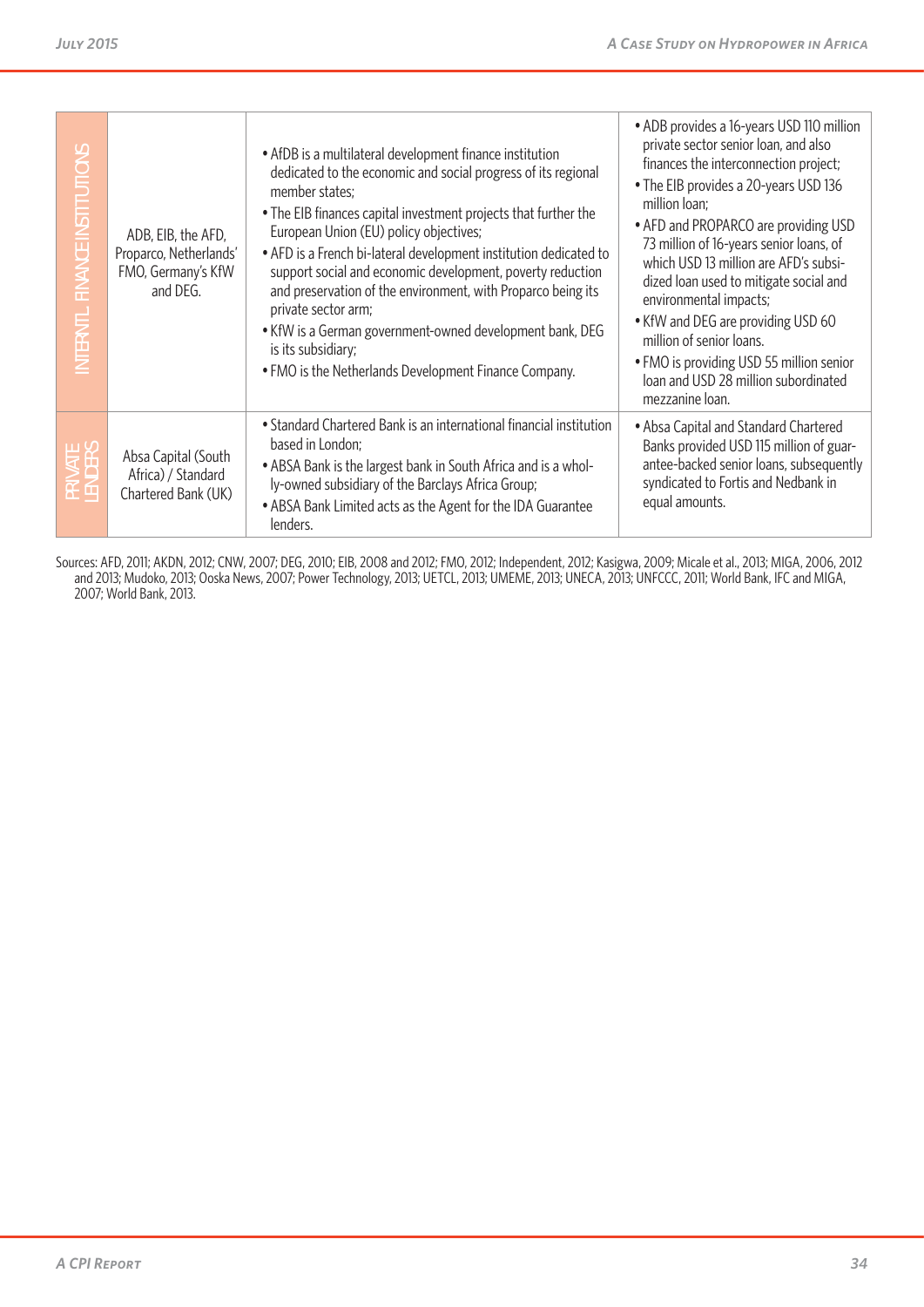## *Annex 2: Social, environmental and financial controversies of Bujagali Hydropower*

Bujagali 1st attempt and failure: The first project was originally scheduled to reach financial closure in January 2002. It envisaged the construction of a 200- 250MW hydropower plant,<sup>41</sup> and was awarded directly by the Government of Uganda to the US-based AES Nile Power Limited (AESNP). Financing for the USD 582 million project - approximately USD 700 million in 2007 terms – included loans from IFC and the African Development Bank, equity finance from AESNP, and guarantees from IDA and MIGA (World Bank and IFC, 2001, and World Bank and IFC, 2005) and three export credit agencies (ECAs) that guaranteed USD 234 million in debt. Controversies related to the project's social, economic and environmental impacts, and allegations of bribery levelled at a subcontractor's subsidiary attended the project's development (Project Finance Magazine, 2008). In 2002, all three ECAs withdrew their support as those controversies and new allegations of corruptions for one of the contractors led to an increase in the perceived country risk (WB and IFC, 2005). The financing gap created by the ECAs withdrawal coupled with the deterioration in AESNP's financial profile and its diminishing interest in investing in emerging countries led eventually to the termination of the contract with the government in 2003 (WB and IFC, 2005).

### **Complaints and investigations**

Initial complaints filed in 2000 and 2001 to the World Bank and to the Office of the Compliance Advisor/ Ombudsman (CAO), the independent recourse mechanism for IFC and MIGA, by the National Association of Professional Environmentalists (NAPE) and Save Bujagali Crusade, highlighted issues of compensation and resettlement of population, environmental impact assessment, and the lack of a comprehensive management plan for the Nile River. Once the project was re-launched in 2007, new issues were raised again in 2007 and 2009 by NAPE and other non-governmental organizations and individuals, which filed complaints to AfDB, the World Bank and the European Investment Bank (EIB), requiring a compliance review of the project by each of these institutions. These lenders' independent inspection panels published separate in-depth reports in 2008 and 2012 (IRM-CRP,

2008; Inspection Panel, 2008; EIB, 2012). World Bank's Inspection Panel, in particular, found that financial assessments of project alternatives and impacts, and the assessment of project costs, risks, and impacts on electricity tariffs could have been carried out in a better way, that the project did not achieve sufficient livelihood restoration for people displaced, and that it inadequately addressed the flooding of a significant cultural property of high spiritual value to a local community (WB, 2008).

### **Attempts to address concerns**

Project owners have committed to investments in education, healthcare and social development for the people impacted by the project (Aga Khan IV, 2013). The World Bank, AfDB and EIB have also approved projectspecific action plans to address several issues reported in the claims (EIB, 2012; World Bank, 2008; IBRD-IDA, 2008), that have been carried out and mostly completed since then (IBRD-IDA, 2013).

In 2011, community members and former employees filed additional complaints to IFC's CAO, claiming loss of livelihoods and lack of proper compensation for damages of houses and impacts to health related to blasting during construction, now partially addressed by settlement negotiations.<sup>42</sup> Other ongoing claims filed in 2011-2015 include lack of compensation for assets during the land acquisition process, unpaid wages and lack of proper compensation for injuries sustained during construction work (EIB, 2012; CAO 2015). Non-governmental organizations still object to the inappropriate consultation of local population, and the failure in fully addressing resettlement of local communities (France Libertés, 2013). The project was also criticized in relation to its alleged impact on the end-user electricity tariffs, which were considered still too high for the country (Independent, 2012). However, this issue is mainly linked to foreign currency indexation – common to other energy projects as lending is done in USD and fuel supply is also USD linked. Hence the project remains cheaper than the emergency thermal plants that it replaced even though both got more expensive over time with the deprecation of local currency against USD.

<sup>41</sup> The project also foresaw the construction of 100 km of the associated transmission lines, to be afterwards handed over to UETC for maintenance (World Bank and IFC, 2001).

<sup>42</sup> See: http://www.cao-ombudsman.org/cases/case\_detail.aspx?id=172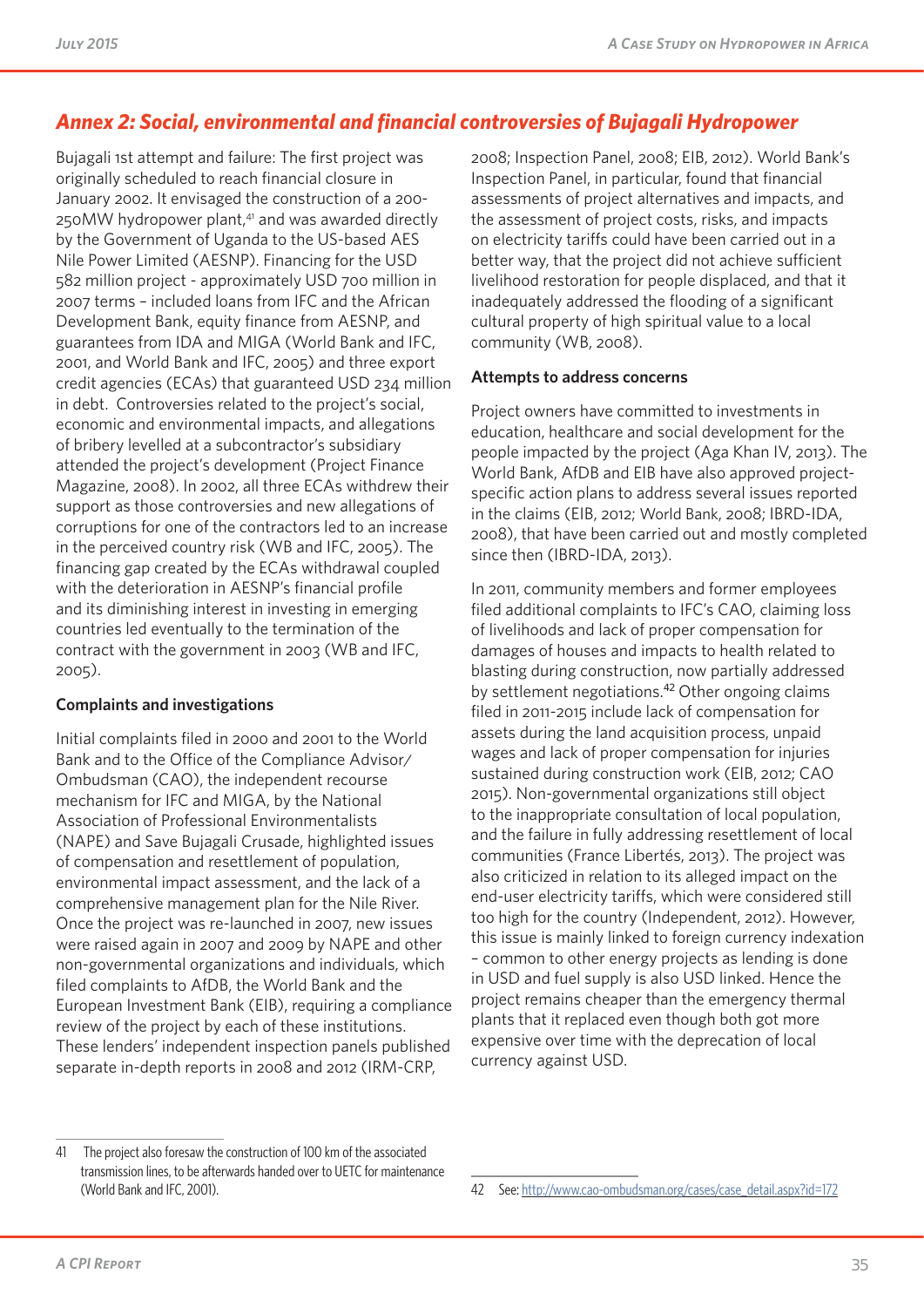## *Annex 3: Methodology used to assess the impact of WBG risk mitigation instruments*

We considered four strategies for the management of the risk of compliance or partial payment of the PPA's obligations: 1) risks are dealt with internal resources only; 2) the project benefits from an IDA PRG; c) the project underwrites a political risk insurance (PRI) with MIGA; d) the project underwrites a MIGA PRI and benefits from an IDA PRG. We tested the performance of each risk mitigation strategy in 100 scenarios – combining ten different levels of (yearly) expected probability of a PPA change (between 0% and 100%) and ten different magnitudes of PPA revision (between 0% and 100%). For each scenario, using a Monte Carlo approach, 1,000 random simulations were run to reflect uncertainties related to several input variables:

- Estimate of whether PPA revision occurs or not, based on defined level of PPA change probability;
- Estimate of the amount of time required for MIGA's mediation or by MIGA for negotiating a settlement, based on observed claims payments (MIGA, 2014);
- Estimate of the success of MIGA negotiations, based on the probability (93.7%) observed by confronting historic claims paid with resolved disputes (MIGA, 2011a);43
- Estimate of the recovery of temporary lost revenues after MIGA negotiations simulated assuming all outcomes equally possible (0-100%);
- Estimate of the amount of time required for claim payment by MIGA, based on time ranges foreseen as per contract 6-13 months.44

Other assumptions used in the simulation model include:

- Possibility to use, up to one year, of project's financial resources (equity or debt reserve) to cover temporary inability of the project to service debt;
- MIGA intermediation: we assume that MIGA would always intervene - exercising an informal deterrent action - in the mediation of the project during the waiting period in the context of a change of PPA contract. We thus assume every PPA change as potentially detrimental for the client, including marginal changes of the PPA. While this assumption may lack some realism as small losses may not justify transaction costs related with MIGA intervention (Kimber, 2014), it however allows assessing more effectively the impact of different magnitudes of PPA change on the project;
- MIGA payment: Unsuccessful mediation will result in the payment of the claim by MIGA, with full coverage of revenue losses, capped at the value of the asset covered (as provided by the contract). We assume that conditions for the payment by MIGA are always met;
- Trigger under which IDA PRG coverage is requested: this corresponds to the default on the payment of the senior loan.

<sup>43</sup> The probability is related to several types of coverage (not only breach of contract). It has to be noted that mediation would not apply to the majority of cases of losses from war, terrorism, and civil disturbance.

<sup>44</sup> MIGA aims to provide compensation within 6-13 months following the date of claim submission (MIGA, 2011b)